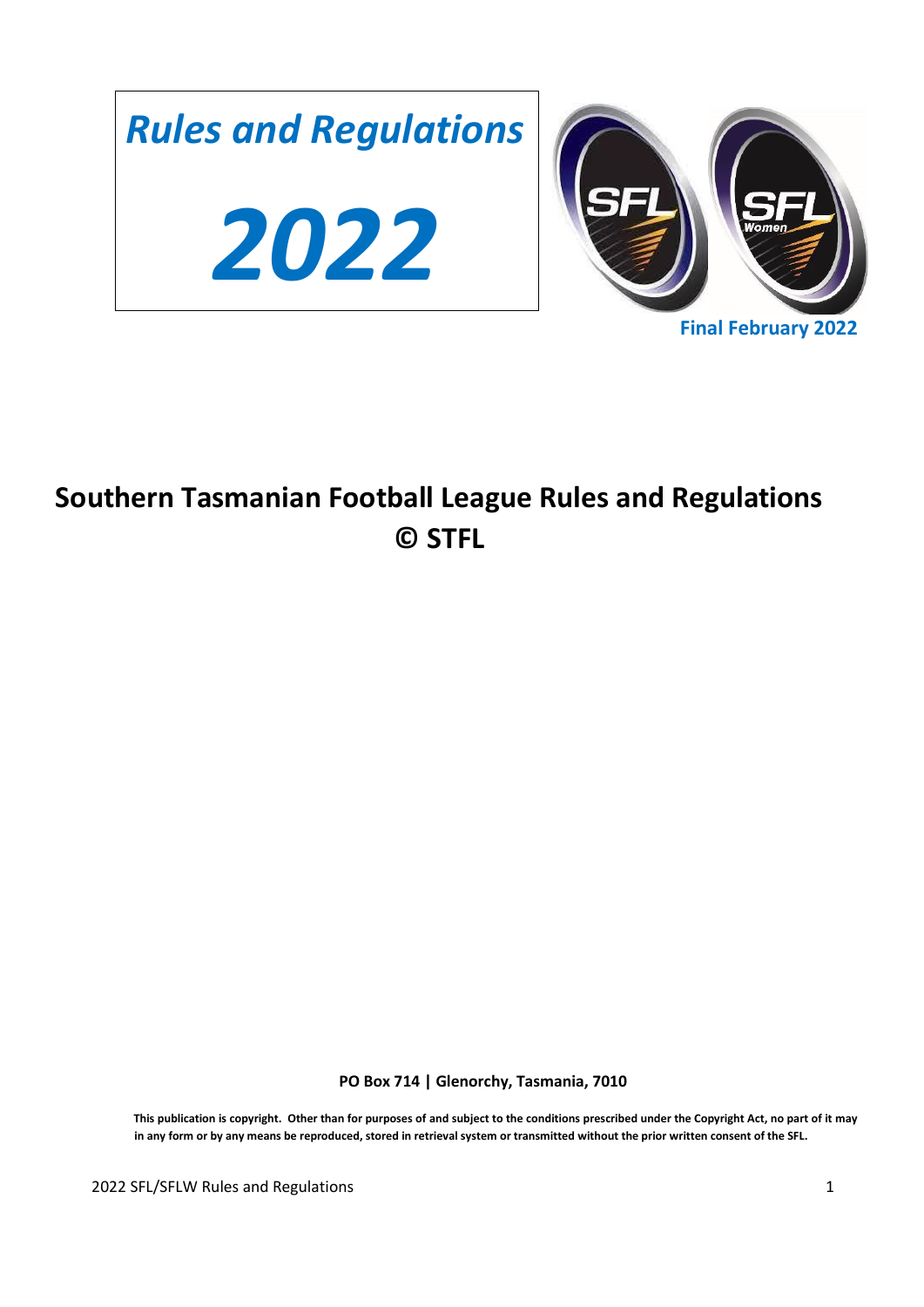# **FOREWORD**

The Southern Tasmania Football League (STFL) Rules and Regulations have been drafted based on the traditional rules & regulations of Competition Football.

They are drafted with a view that all clubs should recognise and accept the following basic premises:

- A player cannot play for an SFL Club unless they are a registered SFL player.
- The SFL Board is the governing body of the SFL.
- The SFL Executive is the decision-making group for operational matters and is the arbitrator of any dispute concerning the rights of a particular club or a particular player.

• In the event that the dispute is unable to be resolved, the matter may be investigated by an independent investigation officer.

• All players confirm their understanding of and commitment to abide by all SFL competition rules and regulations when accepting the online competition registration process and any club player declaration form.

The Rules and Regulations are not intended to be a legal document. They are framed with the intention of all SFL Clubs accepting them as guidelines in the belief that the SFL Management and Club personnel will work in a spirit of co-operation in the best interests of the SFL as a competition, all Clubs making up the competition and the players themselves.

### **ADMINISTRATIVE POINTS**

### **THE RULES**

These rules are considered reasonable by the SFL and that each rule shall be read and construed independently of the other provisions of these rules.

Parts of a rule may be valid if other parts or provisions of the rule were deleted.

### **ALTERATION TO RULES**

These Rules and Regulations may be amended or varied from time to time by the SFL Executive. At least a majority of the SFL Executive must support any proposal before these rules can be altered.

### **FINAL DECISION**

Where these rules provide for decisions to be made or action to be taken by the SFL Executive or the appointed SFL Arbitrator, it is acknowledged that they are responsible to the SFL Executive for decisions and actions and make those decisions and take that action within the context of SFL policies and guidelines. Any SFL Club that feels aggrieved in any way for being in contravention of the Player Rules and Regulations may appeal to the SFL Executive in accordance with s59 of this document.

Should the SFL Executive be satisfied that any person who is in breach of or who has failed to comply with these Rules has acted honestly and, having regard to all the circumstances of the case, ought fairly to be excused from liability, it may relieve that person wholly or partly from that liability on such terms and conditions as it thinks fit. It is reasonable, therefore, to suggest that the SFL Executive may make a final decision on any matter relating to these rules when they believe that an honest mistake has been made.

### **INDEPENDENT INVESTIGATIONS OFFICER**

The SFL shall be entitled to exercise its discretion to utilise the services of an Independent Investigations Officer to investigate any matter pertaining to the Player Rules and Regulations.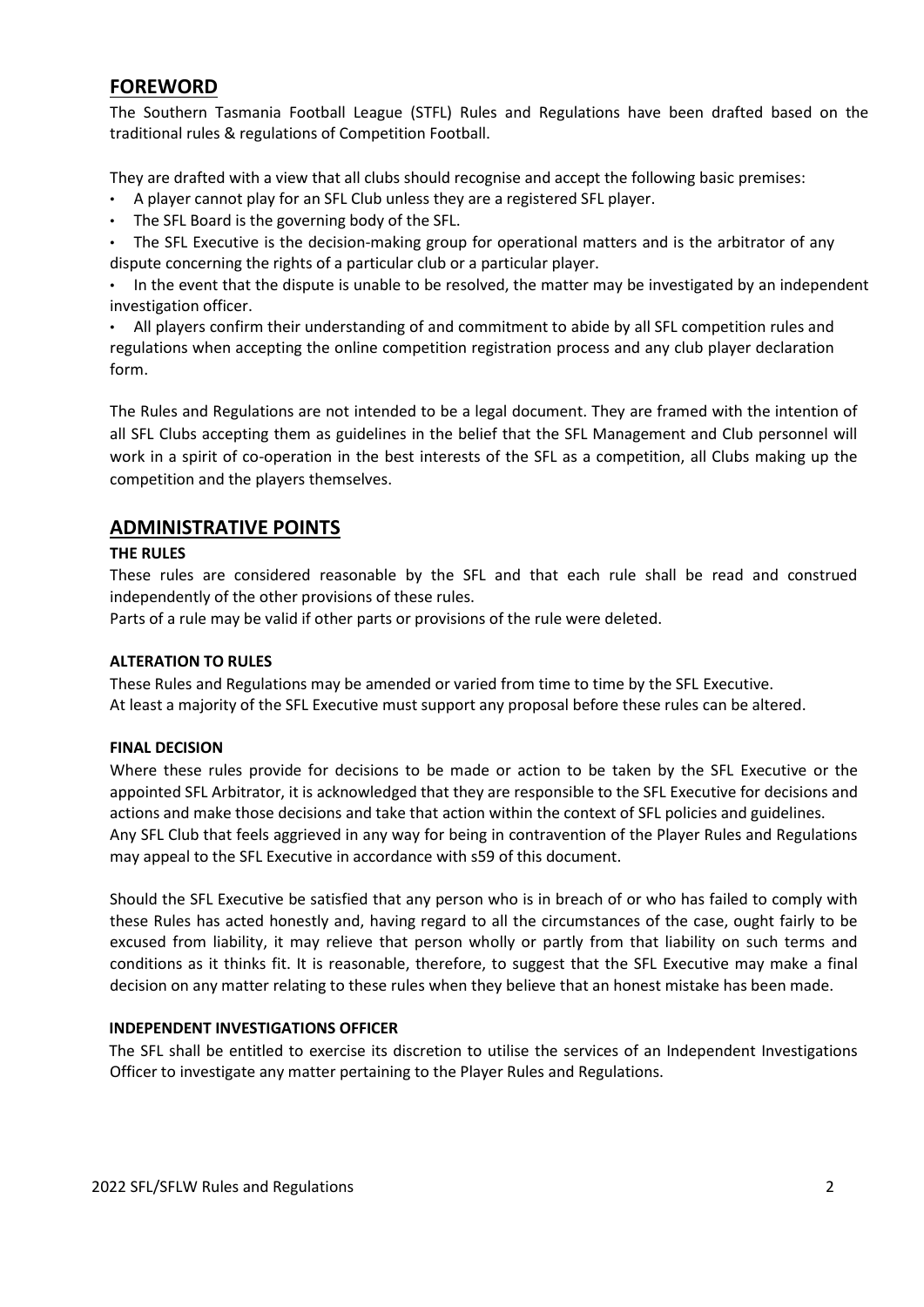### **TABLE OF CONTENTS**

### **Part 1 – PRELIMINARY**

- 1. Definition
- 2. Authority, Effect and Policies
- 3. Constitution of Clubs
- 4. Committees, etc.

### **Part 2 – THE CLUBS**

- 5. Public Comment
- 6. Colour of Shorts
- 7. Players Numbers
- 8. Protective Equipment
- 9. Clubs Information and Responsibilities
- 10. Membership Levies
- 11. Team Selections
- 12. Cessation of a Clubs Representation

### **Part 3 – REGISTRATION, TRANSFERS, ETC**

- 12. Registrar
- 13. Registration of Players
- 14. Unregistered Players
- 15. Salary cap
- 17 Transfers and Permits
- 18 Transfers between different competitions
- 19 Transfers after standing out of football
- 20 Refusal of Transfer
- 21 Playing in Breach of these Rules and Regulations
- 22 Cancellation of Registration
- 23 Effect of Disqualification
- 24 Interstate Transfers
- 25 Affiliated Association Appeals
- 26 Under Age Provisions

### **Part 4 – UMPIRES**

- 26. Ban on Playing
- 27. Umpires Dressing Rooms
- 28. Public Comments on Umpires
- 29. Protection of Umpires
- 30. Privacy of Umpires
- 31. Abusive Language
- 32. Schedule of Teams

### **Part 5 – THE COMPETITIONS**

- 33. Schedule of Matches
- 34. The Points Table
- 35. Forfeits
- 36. The Finalists
- 37. The Finals
- 38. Eligibility to Play in Finals

### 2022 SFL/SFLW Rules and Regulations 3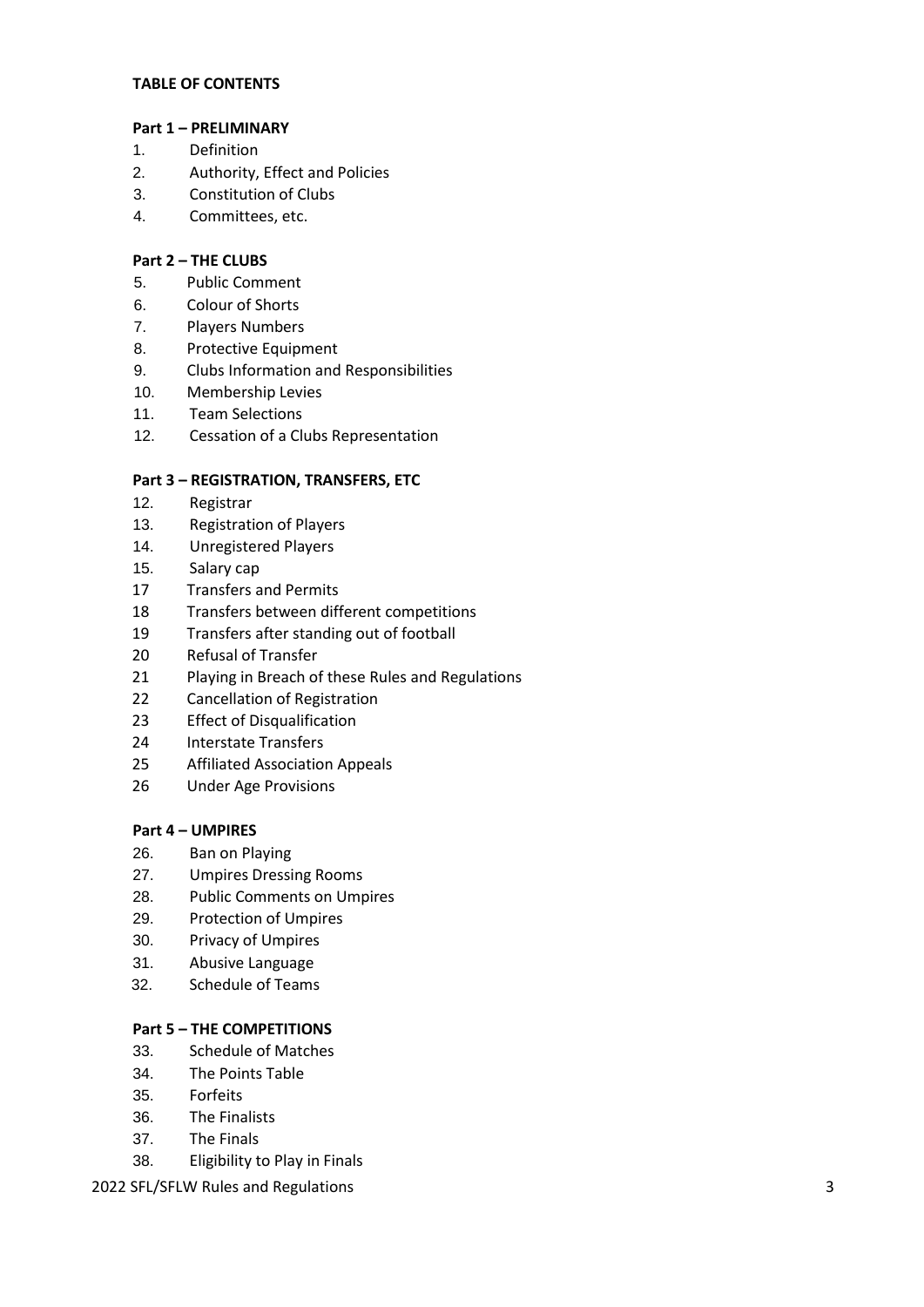- 39. Ties in Finals
- 40. Approved Footballs
- 41. Timekeepers
- 42. Starting Times for Matches
- 43. Playing Times
- 44. Match Procedure
- 45. On Ground Club Officials
- 46. Runners
- 47. Medical Training Staff
- 48. Water Carriers
- 49. Team Managers
- 50. Concussed Players
- 51. Interchange Players
- 52. Infectious Diseases / Bleeding Players

### **Part 6 – DISCIPLINE, CHARGES, DISPUTE RESOLUTIONS**

- 53. Authority of the Executive
- 54. Charges by Umpires
- 55. Charges by the Executive
- 56. Investigations
- 57. Official Complaints
- 58. Complaints Committee
- 59. Effect of Suspensions or Disqualifications
- 60. Internal Club Discipline
- 61. Racial and Religious Vilification
- 62. Failing to Answer to the Summons

### **Part 7 – THE INDEPENDENT TRIBUNAL**

- 63. Powers and Functions
- 64. Procedure
- 65. Attendance at Hearings
- 66. Public Comment
- 67. Set Penalties

### **Part 8 – MISCELLANEOUS**

- 67. Service of Notices
- 68. Representative Football
- 69. Awards & Best & Fairest Awards
- 70. Insurance
- 71. SFL Forms

### **ATTACHMENTS- ALL LOCATED ON THE SFL WEBPAGE**

- **"A" Registration and Transfer Forms**
- **"B" Set Penalties**
- **"C" Timekeepers Sheet**
- **"D" Umpires Escort**
- **"E" Order off Law and Coloured Card System**
- **"F" Code of Behaviour**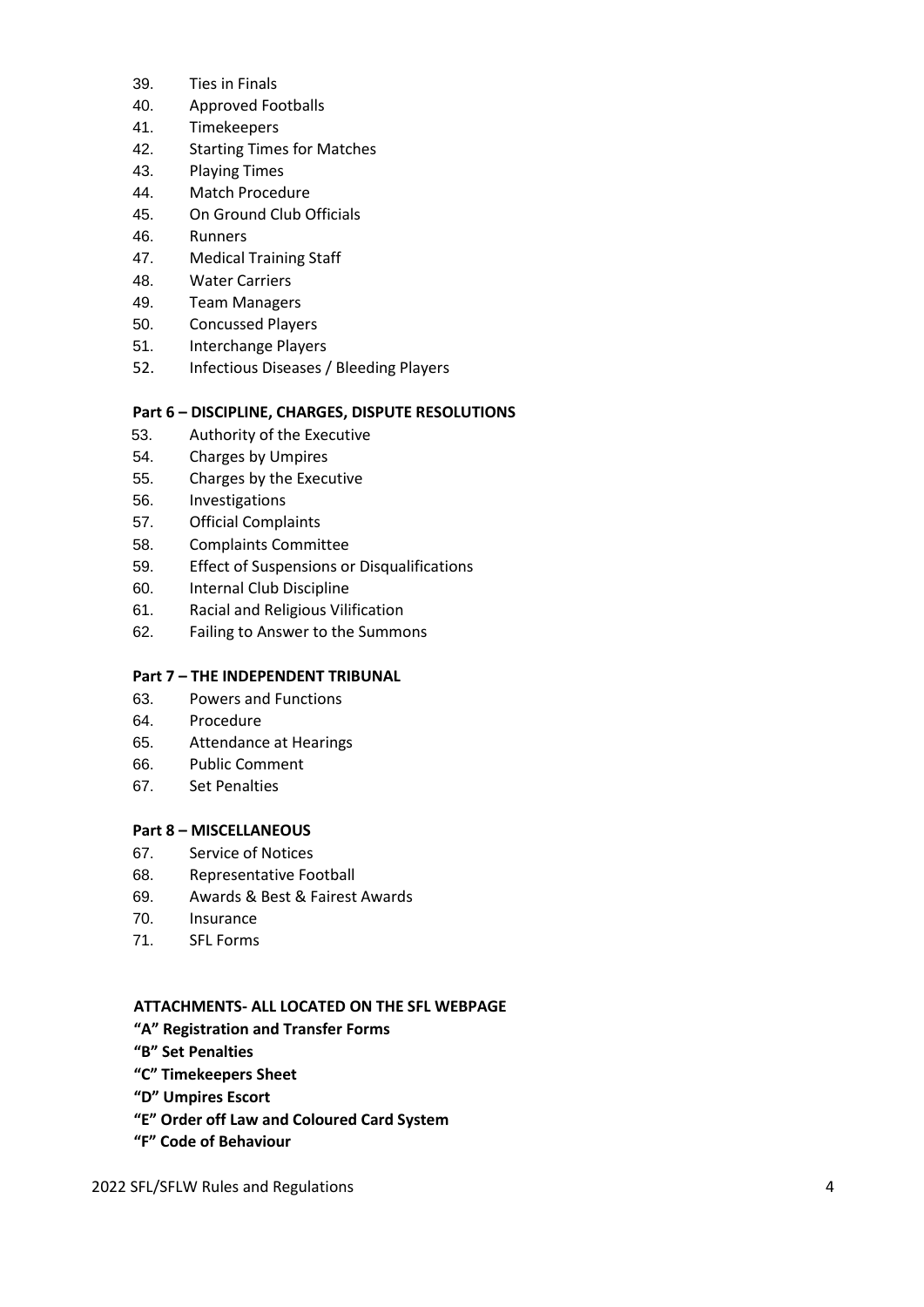# **Part 1- Preliminary**

# **1. Definitions**

Except where a different intention is apparent from the context, expressions used in these Rules and Regulations have the following meanings:

"*Executive*"- means the SFL Executive made up of the President, Vice President and Directors

*"Competition Manager"*- means the person for the time being holding the office as or acting in the office of SFL Competition Manger of the league.

*"Association"*- means a league, association, or other body (other than the league itself) which conducts a football competition in Southern Tasmania.

*"Competition"*- means the SFL competitions, including senior men's, women's, reserves and colts.

*"Home Team"*- means the team named first on the league's published roster of home and away matches.

*"Club"*- means any of the clubs participating in the Southern Football League.

*"TSL"*- means Tasmanian State League

*"The League"*- means the Southern Football League.

*"Official"*- means any person involved in the administration of a club.

*"Dual Registration"-* means a player who is registered in both TSL, STJFL, OSFA and SFL competitions, with only one club in each league, and may transfer between each league as a player for both clubs.

# **2. Authority and Effect**

2.1 These Rules and Regulations are published by the Southern Football League under the authority of the leagues constitution and are binding on all clubs, players, officials and any other persons registered under these Rules and Regulations.

2.2 The league adopts the Laws of Australian Football subject to its right to vary those Laws from time to time.

2.3 AFL Policies The league adopts the AFL policies subject to its right to vary those policies from time to time.

2.4 Amendments to these Rules and Regulations can be made by majority vote of the Executive.

2.5 Authorised officers:

Each Club shall lodge a list of three (3) people who shall for the purposes of these rules, be the Club's authorised officers. Any of these officers of the club have the right to act on behalf of the club in all matters including, but not restricted to, transfers, registrations and in the termination of matches.

Should a person be replaced in this capacity, then the club must advise the SFL immediately. These people would normally be the President, the Football Director, and one other person delegated with the authority to act on behalf of the club.

# **3. Constitution of Clubs**

3.1 The Constitution of a club or other instrument of constitution and any alterations or additions to that constitution, shall be subject to the approval of the Executive.

3.2 Each club shall deposit with the league its constitution within one month of its adoption and any alterations or additions to the constitution within one month of making the alterations or additions.

3.3 A club shall not alter its constitution in such a way that it conflicts with the provisions of any one of the constitutions and Rules and Regulations and resolutions of the league.

3.4 The Executive shall not withhold its approval to a club constitution or any alterations or additions to it if there is no conflict with the provisions of the constitution these Rules and Regulations and resolutions of the league.

3.5 All Clubs agree to abide by the Constitution of the league, however in the event of a dispute, the overriding Constitution will be that of the league over any other Constitution that may have some association with the league via an Affiliation Agreement.

3.6 A reference to a penalty means a maximum penalty.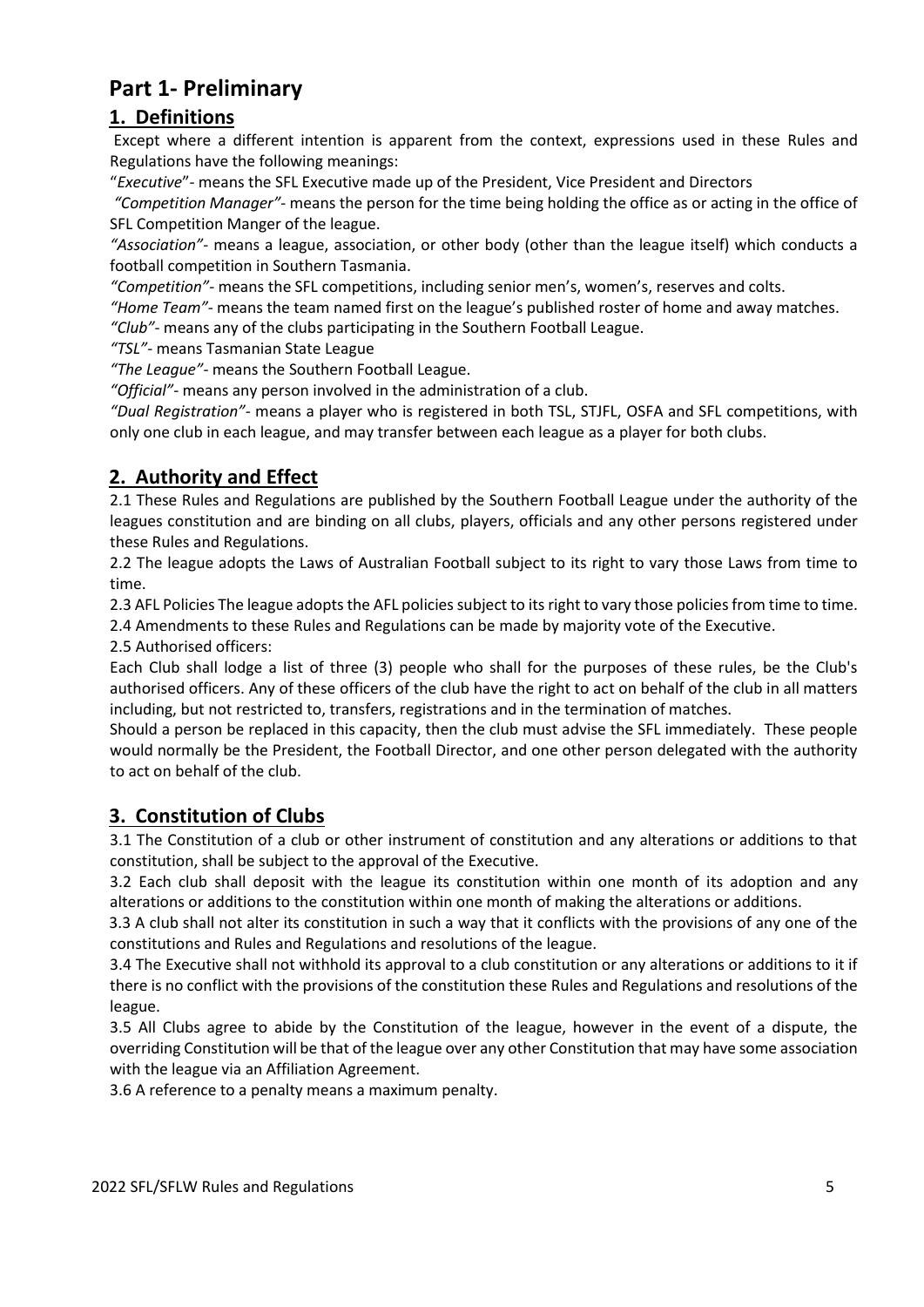### **4. Committees, etc.**

The Executive shall appoint the following committees and tribunal, but it is not limited in appointing any other committee it deems necessary to conduct the business of the league:

■ Appeals Committee: (3 people) (maximum 3 people)

- Complaints Committee: (3 people) (and the second second of the second of the second of the Second Seconds of the Second Seconds of the Second Seconds of the Second Seconds of the Second Seconds of the Second Seconds of
- Grounds Committee: (Executive or SFL Competition Manager of the SFL)
- Independent Tribunal and the same state of the state of the state of the state of the state of the state of the state of the state of the state of the state of the state of the state of the state of the state of the sta

- Rules Review Committee: Competitions Manager & nominated reps (maximum 3 people) **• Representative Teams Committee: Competitions Manager & nominated reps** (maximum 3 people)
- Player points Policy (PPS):Determined by the SFL Executive

4.1 In Rules and Regulations dealing with the makeup of those bodies, a reference to a person being independent means one who does not hold office with a club.

4.2 In the event of a casual vacancy occurring on any such body the Executive shall appoint a replacement person as soon as practicable.

4.3 A club shall not be represented on any such body or on the league by more than one representative.

4.4 Except where otherwise specified the members of each body shall convene as soon as practicable after their appointment and decide their procedure, times of meeting and the notice necessary for convening meetings.

4.5 If a chairman nominated or appointed in accordance with these Rules and Regulations absent from a meeting the members present shall appoint a chairman from among their number for that occasion.

4.6 A quorum for all committees shall be 2 of the members except as otherwise provided in these Rules and Regulations.

### **4.7 Appeals committee**

- (a) The Executive shall appoint each year an appeals committee of 3 people.
- (b) The committee has the function of hearing and determining
	- (i) Appeals relating to refusal of transfers to which rule 19 applies and

(ii) Such other matters arising under these By Laws or under the constitution of the league as the Executive refers to it.

- (c) On the hearing of a matter, the appeal committee
	- (i) Shall make a full and thorough investigation without regard to legal forms and solemnities.
	- (ii) May admit evidence that is considered relevant notwithstanding that evidence might not be admissible in a court of law; and
	- (iii) Shall observe the principles of natural justice.
- (d) In reaching a decision the committee shall take into account;
	- (i) The interest of the public and of the game
	- (ii) The interest of the league and of the clubs and associations or bodies who are involved in the appeal.

(iii) The interests and all aspects of the player, including any hardship (financial or otherwise) likely to be suffered by him if the transfer is not given.

(iv) The player's age and length of service, and his value to the club association, or his body from which the transfer is sought.

- (e) Subject to those requirements, the committee may regulate its own procedure.
- (f) The appeals committee may fix the cost of an appeal and order that cost to be paid by one or more of the unsuccessful parties and shall decide at its' discretion as to refund or otherwise of the deposit.

(g) A decision of the appeal committee is final and in the case of a transfer appeal being upheld, subject to the compliance with owing monies and property to the clubs the necessary document shall be made available to the player as soon as possible.

(h) A transfer granted by the committee lapses at 31st December if it has not been acted upon and has no validity after that day.

### **4.8 Complaints committee**

(a) The Executive shall appoint each year a Complaints committee of 3 people.

2022 SFL/SFLW Rules and Regulations 6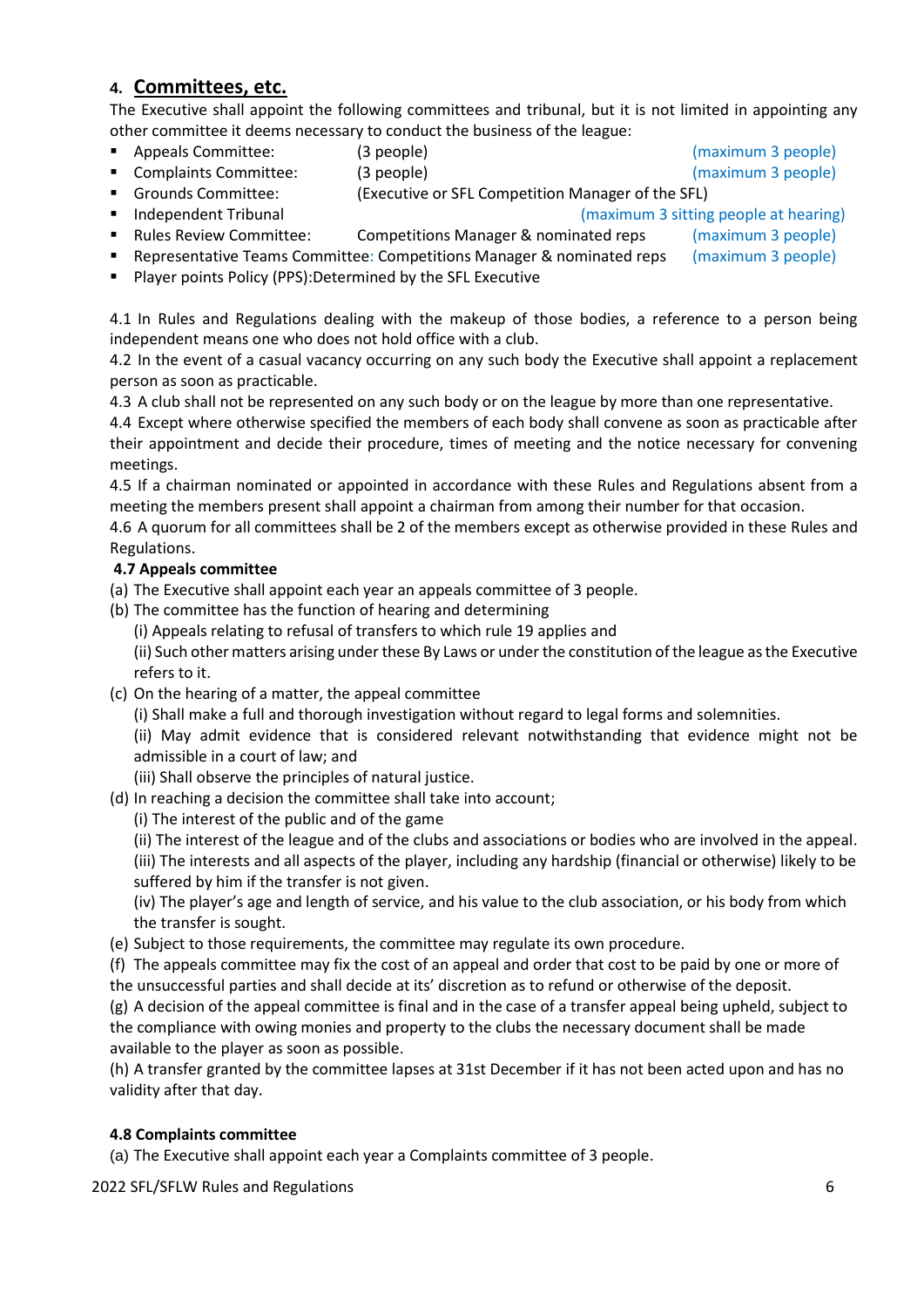(b) The committee shall hear and determining complaints in accordance with rules 57 and 58.

### **4.9 Grounds committee**

(a) In the event of a club failing to gain occupancy of a particular ground or failing to comply with conditions of occupancy determined from time to time by the Executive, the Executive shall have power to make alternative ground arrangements for that club's matches.

(b) It shall be the responsibility of the grounds committee to inspect all clubs' facilities at least once annually.

(c) The grounds committee will report to the Executive any club who in their opinion has facilities that they feel are not up to their requirements.

(d) The Executive after having requested the club to upgrade facilities, may after a satisfactory period (such period shall have been agreed upon by both parties) transfer that club's home games to alternative facilities until the improvements have been completed.

### **4.10 Player Points system committee:**

(a) The committee shall be made up pf the Vice Presidents, Directors and nominated representatives. (b) The committee is to convene to review the PPS annually not later than during August / September for

consideration of any amendments for the following season.

# **Part Two- The Clubs**

### **5. UNIFORMS**

### 5.1 Jumper Design and Colours

(a) Every club upon admission to the league shall apply for and obtain permission of the SFL Executive to use the colours, uniform and design under which the club proposes to play. These uniforms, when approved, shall be registered with the SFL Rules and Regulations.

(b) Any club desiring to vary or alter its colours, uniform or design shall first apply for and obtain the permission of the SFL Executive to make such variation or alteration and when approved the same shall be registered by the same process, provided always that notice of such change of colours or alteration of design is given to the league not later than the first day of December in the preceding year to that in which such change is to be effected.

(c) The materials used and the manufacturing process of club uniforms must be approved by the SFL Executive, who will have regard to the product license agreements from time to time in force. Any variation to the approved material or manufacturing process must be approved by the SFL Executive.

(d) All jumpers must display legible numbers on the back.

(e) The following guidelines cover advertising space on jumpers. Clubs must also obtain approval for the type of sponsor from the Competitions Manager prior to any new sponsors' logos being displayed on Club Uniform. The Competitions Manager may refer any decision to a special meeting of the SFL Executive. Failure to gain the necessary approval will incur a penalty. **Penalty: \$500.00**

### **5.1 JUMPER ADVERTISING SPACE**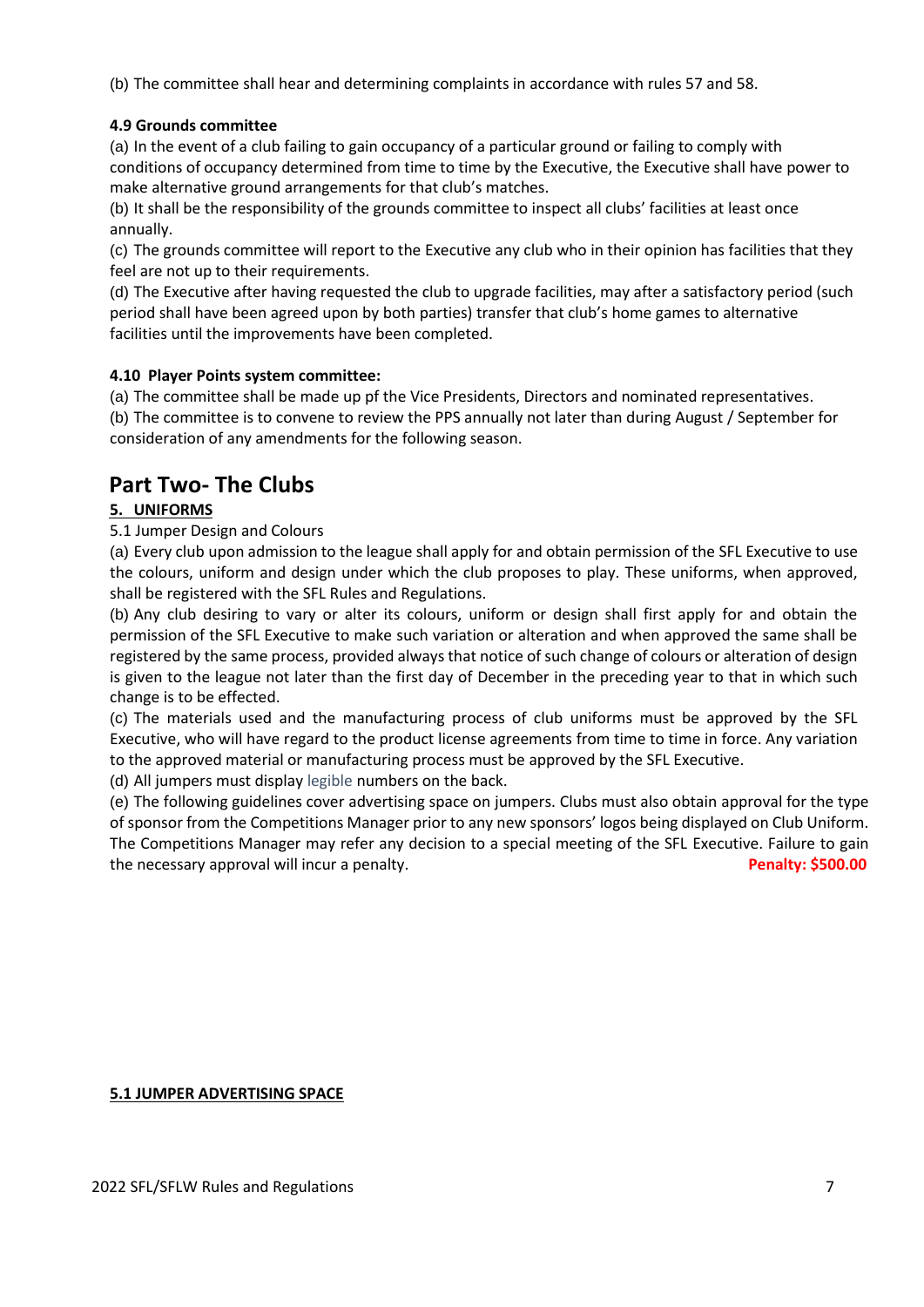

### **5.2 Shorts**

### (a) Players are permitted to wear their club uniform-coloured shorts at all home games

(b) all "away" teams will wear white shorts in all SFL/SFLW games unless otherwise decided by the Executive.

(c) Any coloured under-short garment or bicycle short (skins), other than flesh coloured, is deemed to be a clash of colours for the purpose of this rule.

(d) Any club which permits its players to take the field in a uniform which does not comply with these requirements commits an offence in each match in which such uniform is worn **Penalty: \$100.00**

(e) It is the Match Manager, Umpires or an SFL official's responsibility to report any clothing offence to SFL Competition Manager.

**In any dispute, the final say in the question of coloured shorts will rest with the SFL Executive**

### **SHORTS ADVERTISING SPACE**

SFL & sponsor on front – left hand side. Any non-conflicting sponsor front of short RHS – 8 x 8cm2 Across butt. On back 8 x 8 cm2 (or equivalent) on one side only.

**Approval for all short logos must be sought from the SFL** Executive**.**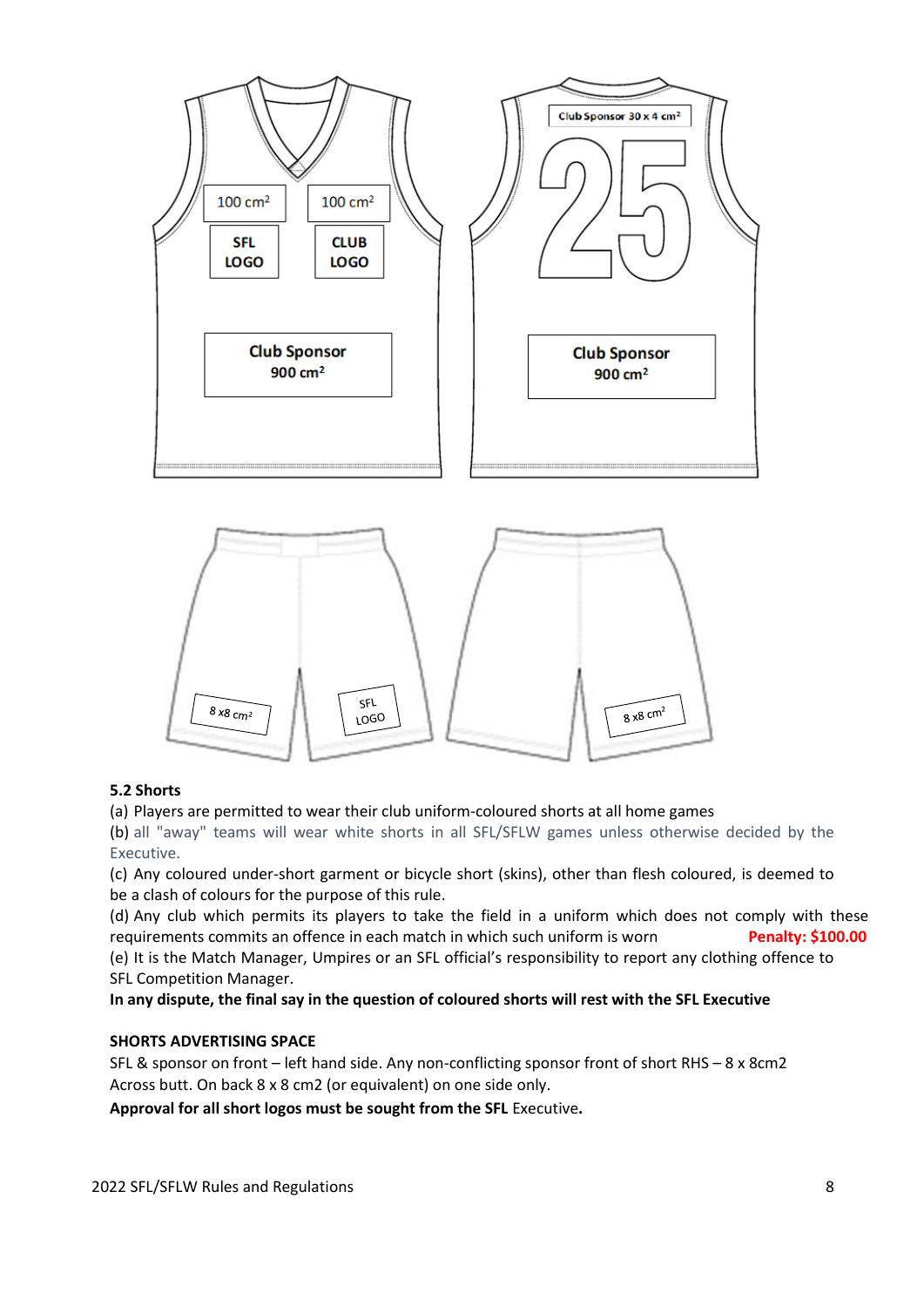### **5.3 Socks**

Players must wear their clubs agreed coloured socks. These socks may have a sponsor's badge/logo on them. All changes to sock designs and or sponsor logos must be approved by the SFL Management.

### **5.4 Player Body Signage**

Clubs may utilize the new opportunity of using body transfers to promote sponsors. Transfers must be no larger than 5cm x 5cm (or equivalent) and are subject to approval by the SFL Management.

### **5.5 Football Boots**

Football Boots must be worn when playing in the SFL and form a part of the official uniform.

### **6. Player Numbers**

6.1 Each player taking part in a match as a registered player of the league shall wear a number distinguishing him from all other players in the team, of a size and style no smaller than 26cm and located in such a position as the executive shall from time to time direct.

6.2 Where a player takes the field without a number or wears a number that is in breach of sub rule 1, that player's club is guilty of an offence.

6.3 It is the Match Manager, Umpires or an SFL official's responsibility to report any clothing offence to SFL Competition Manager.

Team Lists submitted to the League with any players listed with no jumper number or a duplicated jumper numbers **Penalty: \$100**

### **7. Protective Equipment**

7.1Before any protective gear may be worn in a match it must be:

- (a) Approved by the players club doctor and
- (b) Details of the written approval must be lodges with the League 24 hours prior to the first game in which the player is to participate wearing the protective gear.

(c) Umpires have the power to examine any dressing and if necessary, check with the Head Trainer/ Doctor of the club concerned.

7.2Gloves are permitted as approved by the AFL.

7.3Helmets or head guards must be black or of the predominant club colour and AFL approved.

7.4Where a player takes to the field in breach of this rule that player's club is guilty of an offence.

7.5It is the Match Manager, Umpires or an SFL official's responsibility to report any clothing offence to SFL Competition Manager. **Penalty: \$100.00 –one initial warning may be granted to a team.** 

### **8. Team Selections**

8.1 All Senior, Women's, Reserves and Colts squads of up to 26 players in each is to be entered into PlayHQ in the accepted format by no later than 6.30pm on each Thursday. **Penalty \$100 per occasion** 8.2 Clubs are only permitted to play the players that have been included in its initial squad of 26 published via the PlayHQ system. **Penalty \$150 per occasion**

### **9. Clubs Information and Responsibilities**

9.1 Prior to each season each club shall supply to the SFL Competition Manager addresses, business, home and mobile telephone numbers, and email addresses where applicable of administrators, including secretary, Executive or committee members and the coaches of each team

9.2 During the season each club must provide SFL Competition Manager or a nominated person: By 9pm on the Tuesday before:

(a) The first home and away match correct names and numbers for all teams

(b) Detail of any changes to those lists on a weekly basis.

(c) Other information as required, including club notes, player profiles and player milestones. **Penalty \$50 per occasion**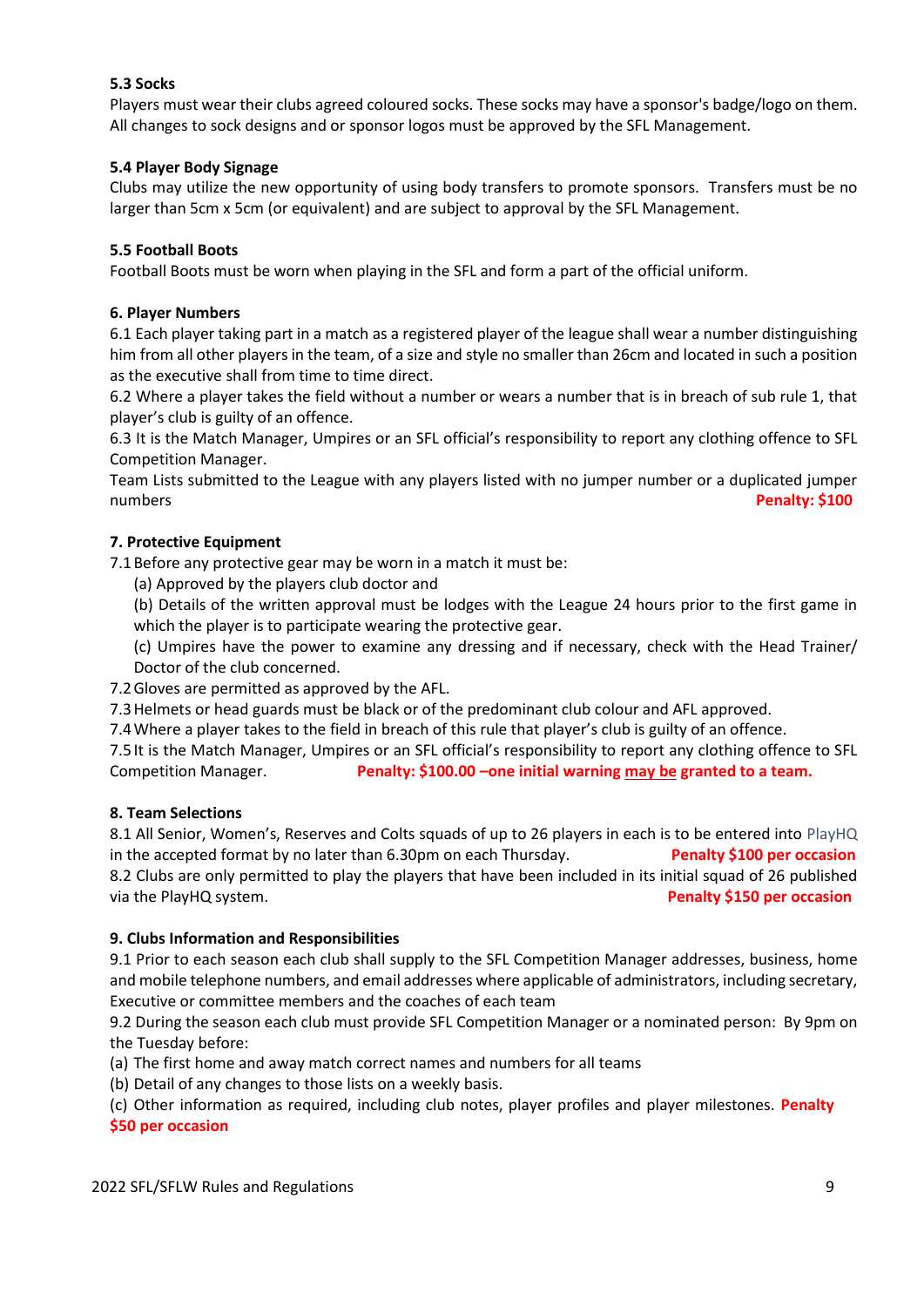9.3 The home team time keeper, or a nominated person on game day is required to enter the game scores at quarter time, half time, three quarter time and full time in all games on the PlayHQ system. This will ensure that all game scores are available on the day for the media. **Penalty \$50** 

9.4 The SFL will arrange a full set of Clash jumpers as required, to the away team in a specific rostered match. These jumpers are to be arranged to be collected from SFL headquarters no later than 3.00pm on the Friday prior to the match to be played. These jumpers are to be laundered and repaired as required and returned to SFL headquarters no later than 4.00pm on the Wednesday following the match in which they were used**.** 

### **A fee of \$100.00 will be payable to the SFL by the club for each and every jumper not returned.**

9.5 For media and Football Record purposes after each match each team shall supply to the ground match manager no later than 30 minutes after completion of any match, a full list of goal kickers and six best players. **Penalty \$50.00 per occurrence**

9.6 All results and team sheets must be entered on PlayHQ, by no later than 5.30pm (day game), and 9pm (night/ twilight games) This is responsibility of the home team.

9.7 All results and team sheets must be submitted on the SFL's Google Drive including goal umpire scorecards by no later than 8 pm on the day of the games played. **Penalty \$50.00** 

### **10. Membership Levies**

Each Club shall pay the annual levy fixed each year for membership of the competition and any further fees or levies fixed from time to time by the League. The levy for the current year can be found in **Attachment A.**

### **11. Public Comment**

Club officials, coaches and players shall not make derogatory public comments on opposition club facilities and the decision-making process of the league. This includes comments made on social media platforms. 11.1 Clubs will be issued with a notice to respond once a breach has been identified and a penalty of \$250.00 may be imposed on offender's club.

### **12. Cessation of a club's representation**

12.1 If a league club ceases to be entitled to representation in the league, a player or person otherwise bound to that club shall not require a transfer from the club, but subject to any determination to the contrary made by the league pursuant to sub rule (2) the player or person shall require the approval of a majority of two thirds of the members who are present and are entitled to vote at a meeting called for that purpose.

12.2 Notwithstanding anything contained in these Rules and Regulations to the contrary, the league may rule upon all matters arising from a club ceasing to be a club of the league, including and without limiting the generality of the foregoing, the entitlement of the remaining clubs of the league to acquire the services of players.

# **PART 3- Registrations and Transfers**

### **13. Registrar**

13.1 SFL Competition Manager shall act as the registrar annually.

13.2 A club has the right to appeal to the appeals committee against any decision of the registrar under these Rules and Regulations and the decision of the appeals committee is final

### 13.3 Coach and Officials Registration

(a) All team coaches must be registered with coach.afl membership annually and hold a current Tasmanian WWVC registration which requires to be attached as a document in membership. COACH AFL membership will automatically register coach in PlayHQ.

(b) All other regular officials must be registered online with PlayHQ. (Trainers-First Aid, Team Manager, Runner)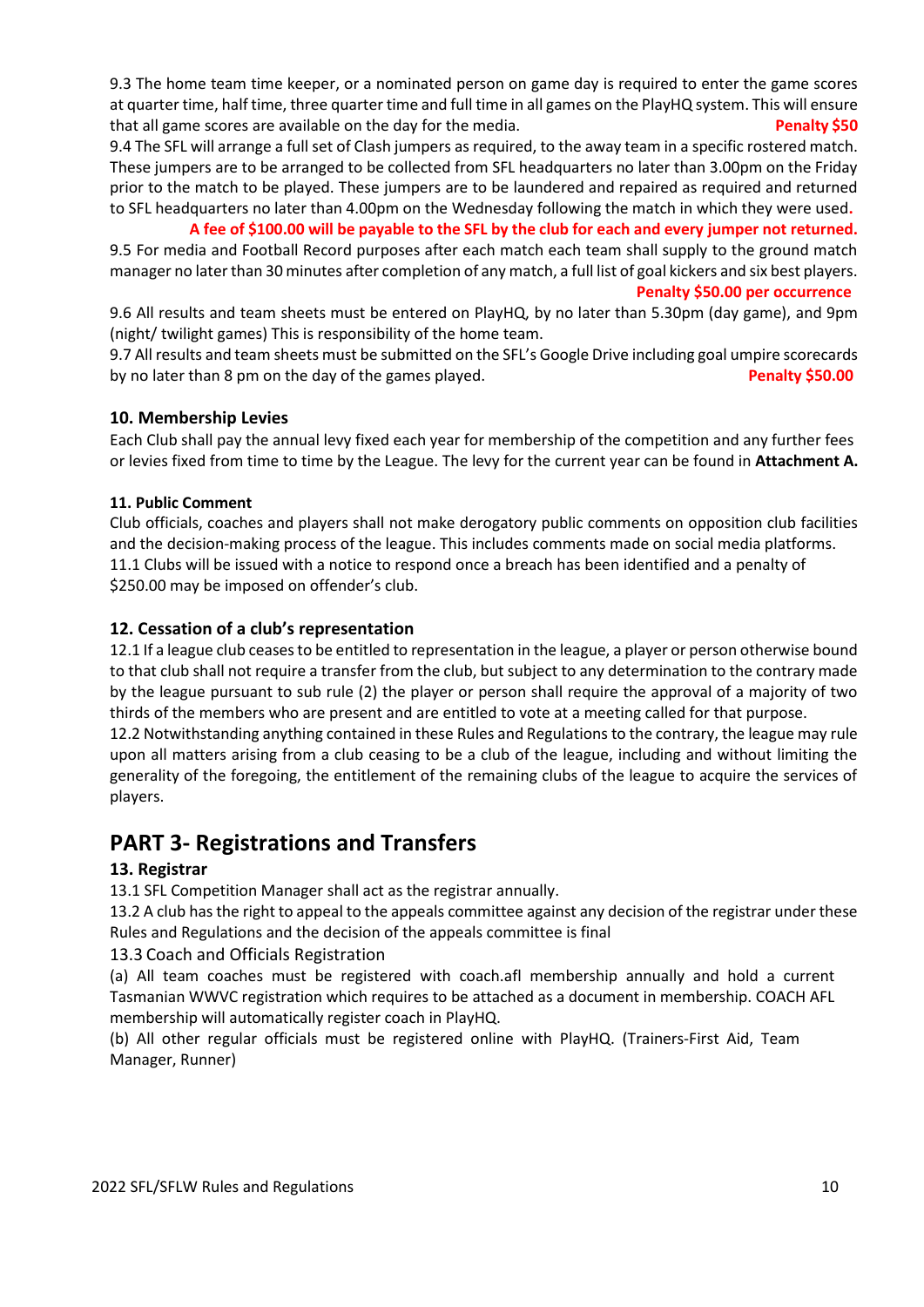# **14. Registration of players**

### **Obligations of SFL Clubs**

(a) Clubs may not play any person who is not registered with that Club.

(b) The player would be considered ineligible, and the penalty would be in line with rule 14 concerning ineligible players.

(c) Clubs must ensure the player completes registration online via PlayHQ.

(d) Clubs may not register any player who is already registered with another Club unless they have transferred in accordance with these rules.

- All players are required annually via PlayHQ to register online.
- Each registered player is required to pay the annual SFL registration fee at time of registering. In completing an SFL online registration a player agrees to follow all of the rules and conditions set out in this document.
- Any player not appropriately registered online is deemed to be an unregistered player.
- An unregistered player is one who is not on the registered list of players.
- Throughout these Rules and Regulations a player who is named on a team sheet lodged prior to a match must have been present at the venue on the day to be deemed to have played.
- The onus of good faith in respect of all information submitted for the purpose of registration shall at all times rest with the applicant's club.
- The registration of a player remains in force if the player plays in the current season at least one club game as long as the player is a listed player member of that club.
- Online registration must be completed by midnight the day prior to the player playing their first game of the season, the player is not deemed to be registered until it has been entered correctly online in PlayHQ.
- No registration can be accepted after 9.30 pm on the first Friday of July annually
- New season PlayHQ registrations may open online from the  $1<sup>st</sup>$  November of the preceding calendar year.
- Any player aged 15 years or older at the commencement of the relevant calendar year may register with SFL as a player with a Club.
- The following conditions apply to the Club and the player (players under the age of 16 must apply for dispensation by the Competitions Manager and have a signed and completed Underage Player Permission, Medical & Disclaimer Form to play senior football.
- Senior football is SFL Seniors, Reserves & Women's.
- (SFL Management will address each application on its merits)
- Any player registered with a junior club from U16 or below must have a local interchange approval via PlayHQ to be eligible to play in the SFL. (referred to as dual registration)
- Players wishing to play in alternative competitions (SFL, TSL, STJFL, ODFA, OSFA) may access dual registration via a local interchange as approved between clubs & leagues.
- Match Day Permits in PlayHQ are only to be used for the SFL representative side for a one-day registration, and not for permits between leagues.
- Match Day Permit maybe approved by the Competition Manager of the League to allow transfer of a player on the day between clubs for the purpose of equalisation of numbers and avoiding a potential forfeit. (must be pre-approved to match with Football Operations).

### **15. Ineligibility**

15.1 If a player is deemed ineligible to play and a Club fails to comply with these rules, and the player participates in a match then it shall lose all its points in that game, including premiership points if applicable. The opponent in this game would gain the premiership points (if they had originally lost the game).

This penalty will be incurred for each game in which an ineligible player takes part.

15.2 A club that plays an unregistered player shall forfeit that match (including finals) and will be subject to a fine. **Penalty of \$250.00 for each occurrence.**

A club that plays an uncleared (transferred) player shall forfeit that match (including finals) and will be fined. **A Penalty \$250.00** for each such occurrence if in the opinion of SFL Competition Manager the club's action was deliberate or negligent.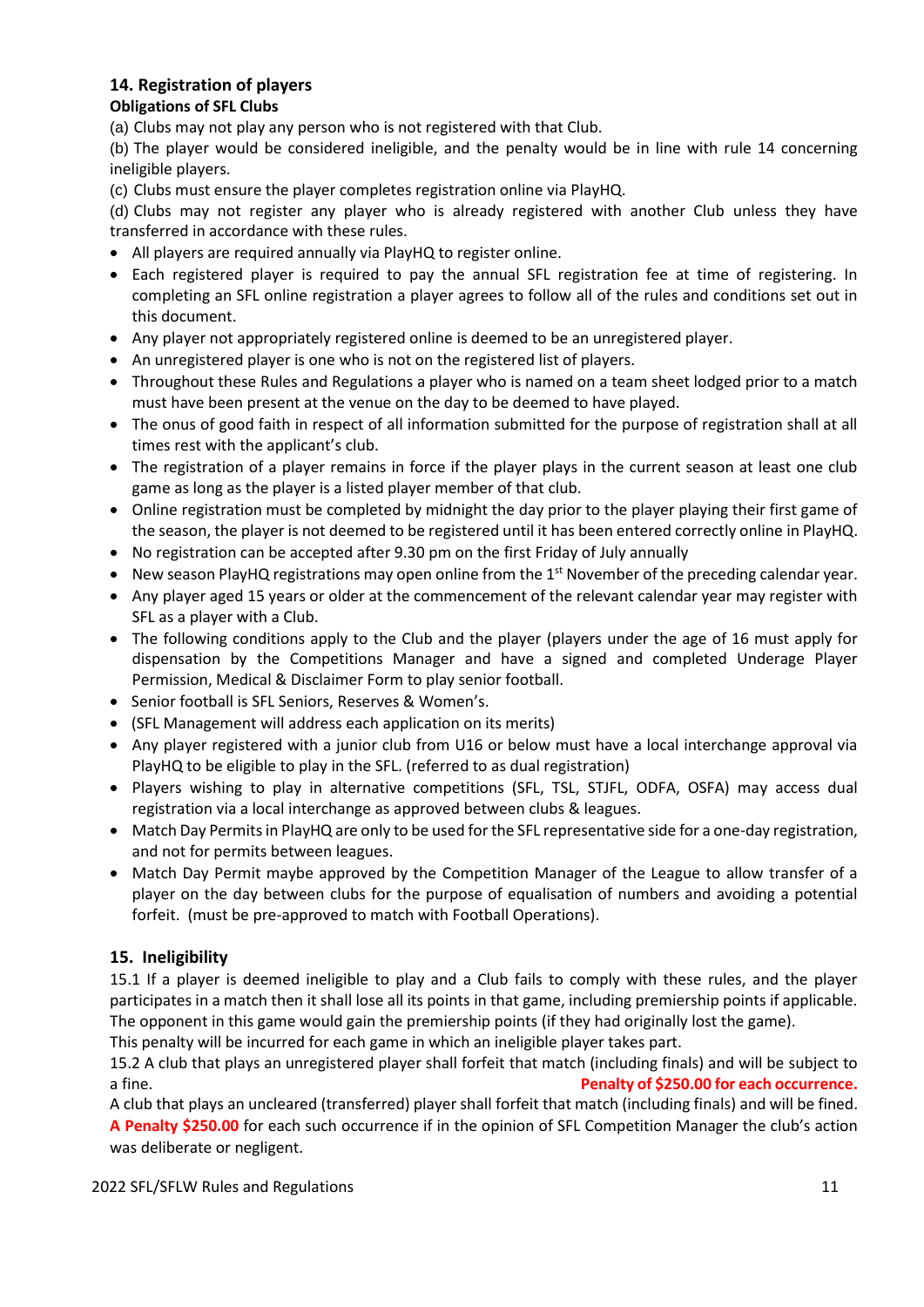15.3 An unregistered player is one whose name is not on the register of players (PlayHQ current season) or has been deregistered by the league. **A Penalty \$250.00** for each such occurrence.

### **15.4 Effect upon match percentage**

The team in opposition to the team playing the ineligible player keep their match percentage (i.e. the scores stand) but the team playing the ineligible player record zero points for and keep their, against score.

### **15.5 Effect upon statistics**

Individual statistics from the game where an ineligible player is included will stand. That is, all players would receive a game against their individual tally, goals kicked would be added to season tallies and any reports to the SFL Tribunal would stand.

### **16. Cancellation of registration**

(a) The SFL Executive may at any time by a three-quarter majority cancel the registration of a person who is registered with the SFL as a player with a Club if they are guilty of conduct, which is unbecoming for an SFL player or may bring the game of football into disrepute.

(b) Should the Competition Manager decide at any time that a player of any league club should not be permitted to play with that club, the club, on receiving notice from the SFL Competition Manager, shall discontinue to play the said player. If after receiving such notice, the club continues to play said player, it shall be dealt with as the league sees fit, will forfeit all points gained whilst playing that player, and be subject to a **Penalty of \$500.00 per player.** 

### **17. Transfers and Permits**

A player who desires to play with another SFL Club or to play in another State must first obtain a transfer from their original Club.

17.1 Procedures for Transfers

(a) The player must complete, sign and date an Application for Transfer and provide to the transferor club. The League may request a copy of this at any time.

(b) Transfers and permits are to be processed online via PlayHQ.

(c) Transfer applications on the PlayHQ system must be actioned within 6 (six) working days as per the National Guidelines

(d) If a club fails to respond to the request for approval of a transfer within six (6) business days from receipt of the transfer application the League shall grant the transfer, online via PlayHQ.

(e) The transfer of players to SFL clubs from the SFL or other leagues cannot occur between  $1<sup>st</sup>$  of July and the 1<sup>st</sup> of November unless the application for transfer is lodged on or before 4.00pm on the 30<sup>th</sup> June.

The Transfer period is closed in the Christmas/New Year annually between  $1<sup>st</sup>$  of December and  $31<sup>st</sup>$ January.

(f) Either the player or the Club seeking the transfer may revoke an application for a transfer at any time prior to the application for transfer being accepted (by way of signature) by both the transferor Club and the transferor League and then returned to the League of the Club seeking the transfer.

(g) Where the Rules and Regulations of an association in Australia other than the SFL specify a requirement of transfer approval by the controlling body, the procedure for a transfer for a player in such an association shall be the same as in sub rule (1).

### (h) **There shall be no transfer fees applied.**

(i) Any new transfer for the current season will not be processed until PlayHQ online opens for

registrations on the 1st of November till the  $30<sup>th</sup>$  November, then again from the 1<sup>st</sup> of February for the current season.

### 17.2 Refusal of Transfer

A player can be refused a clearance under the following circumstances;

- a) The player is currently contracted
- b) The player owes money to the club
- c) The player is in possession of club property
- d) Is withdrawn

The onus on proving the provisions in the above rule lies with the club refusing the transfer.

### 2022 SFL/SFLW Rules and Regulations 12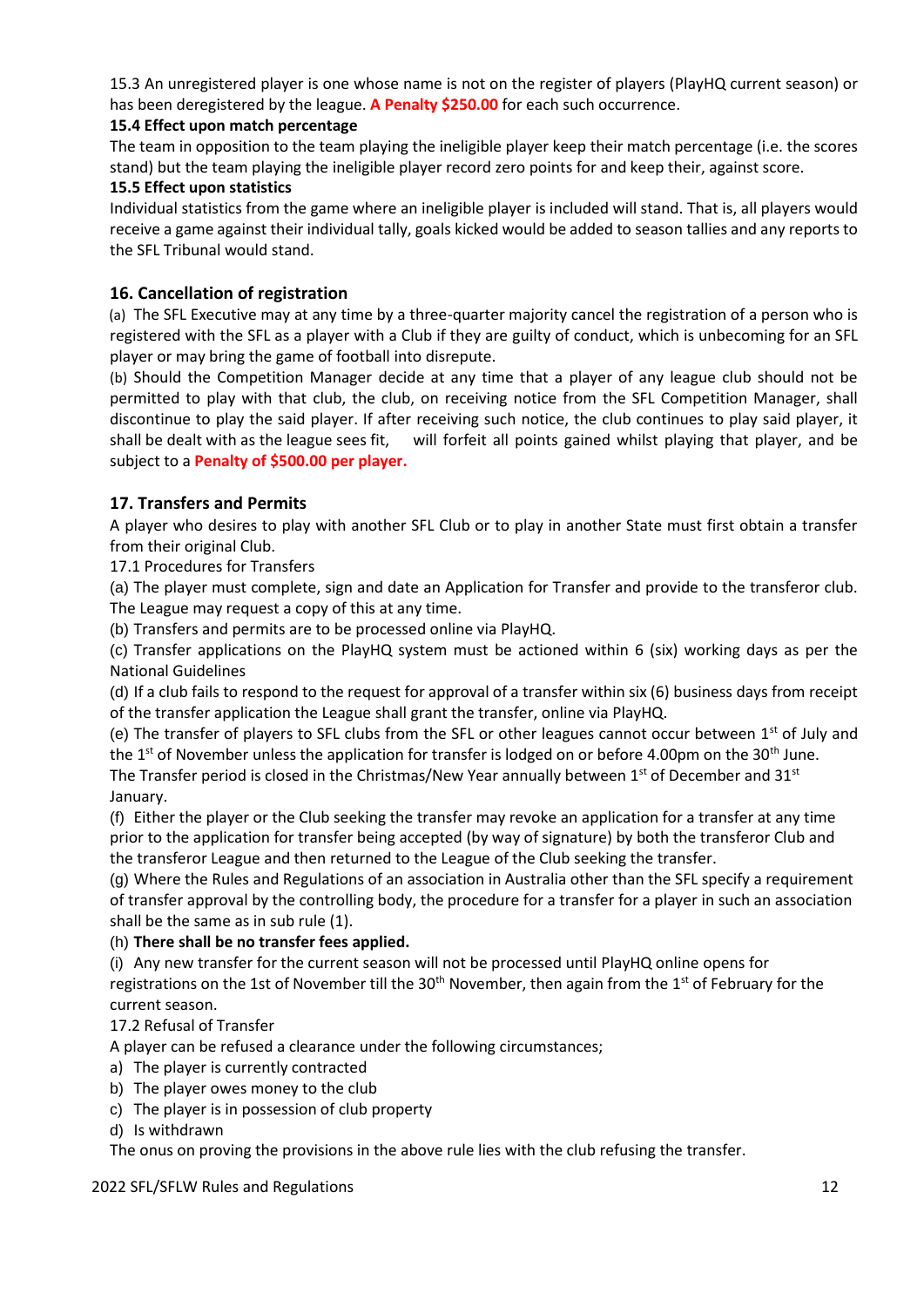• A player is deemed to have failed to obtain a transfer if he receives formal notice of the refusal.

• A player may appeal against a refusal of a transfer to the Appeals Committee by lodging a notice on the approved form with SFL Competition Manager together with a deposit of \$250.00.

• The appeal shall be lodged seven days after the refusal and shall set out the grounds of the appeal including where applicable details of hardship suffered by the player because of the refusal and what actions have been undertaken to facilitate an agreed outcome for transfer.

• SFL Competition Manager, by notice in writing, shall notify the player and club or association or body that has refused the transfer of the date and time of the appeal and advise that club or association or body that it is entitled to be heard at the appeal if it wishes.

• SFL Competition Manager shall use their best endeavours to arrange a hearing within fourteen (14) days of lodgement of the appeal.

• A player under suspension or disqualification for a field offence or by his body or who has been expelled by the league, association, body or club is not eligible during the relevant period to lodge an appeal against a transfer.

### **17.3 Permits and Local Interchange Agreements**

In SFLW Competitions, clubs may permit a player from clubs in different divisions. This permit can only be utilised in home and away roster matches only. No player will be eligible to play finals via the permit system. Players may only play in one competition each round.

Where an interchanged player has played 70% or more of their games in one division, they are only eligible to play finals in that division.

A maximum of four (4) players are permitted to play in any SFLW division on a local interchange agreement in any team on match day.

### **18. Transfers between different competitions.**

18.1 In this rule "association" means any other football body operating in Australia other than the Southern Football League.

18.2 A TSL Club will be given automatic approval to transfer players in the SFL and TSL via dual registration, (Local Interchange).

18.3 No player will be permitted to play with more than one club in the league unless it does not field a prospective team in required Division (colts), in this instance a Local Interchange Agreement is required. 18.4 The procedure for interstate transfers will be as required by PlayHQ is the same as for intrastate transfers.

### **19. Transfers after standing out of football.**

A player who was registered with a league club but who submits a statutory declaration, if requested, saying that he has not played football in any competition in the preceding two seasons is not required to produce a transfer to play with another league club but he does require an online PlayHQ transfer and registration renewal approved.

### **20. Playing in breach of these Rules and Regulations**

A player who obtains a transfer or registration by using wrong information or whom in any other way plays contrary to the Rules and Regulations in this part shall be dealt with as the Executive deems appropriate, and may shall be refused permission by the SFL Executive to play during the season in question.

### **21. Effect of disqualification**

A person who has been disqualified is not allowed to hold any position in connection with any league club until the disqualification is removed or expired.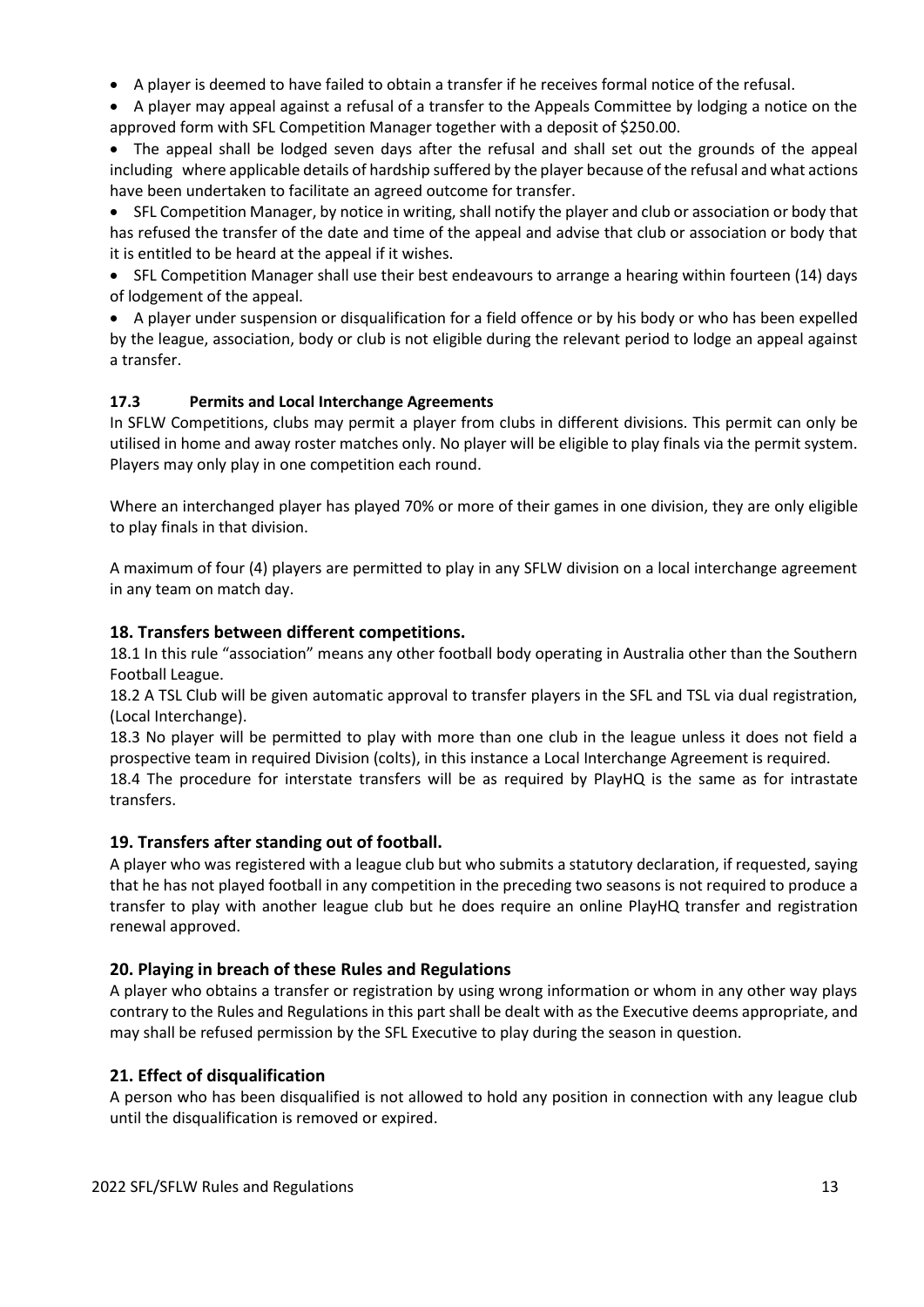### **22. Affiliated Association appeals**

An appeal lodged by an association affiliated with the league against a decision of the league or another association or body shall be heard by an independent arbitrator appointed by the league.

### **23. SFL Colts Provisions Season 2021 -U19**

23.1 The operative time for calculating ages for the Southern Football League under these Rules, is the 1st January in the year of the season.

23.2 Confirmation of date of birth must be supplied to the registrar SFL Competition Manager for any player wishing to be registered under this rule if requested.

23.3 In registering, an underage player shall provide to the Club, who will make the information available to SFL Competition Manager, if requested, the required details for verification of age.

23.4 A club which plays a player in breach of this rule will forfeit all matches in which the player plays the match. **Penalty for playing unqualified player of age shall be loss of points / forfeit of game; Fine \$500.00** 

# **Part 4- The Competition**

### **24. Salary Caps & National Regulations and Player Declaration**

24.1 Player Payment Rule for Football Payments.

24.2 The salary cap for senior men football payments per club is \$60,000.00 per season, irrespective of how many roster games are played in that season ("the Roster Season Cap"). The salary cap applies to roster matches only.

24.3 The salary cap for senior women division 1 football payments per club is \$10,000 per season, irrespective of how many roster games are played in that season ("the Roster Season Cap"). The salary cap applies to roster matches only.

24.4 For finals matches the salary cap for each finals match will be the Roster Season Cap divided by the number of roster games played in that season. For example, in n 18 round home and away season, the salary cap for the finals match would be \$60,000 divided by 18 matches.

24.5 Total Player Payments shall mean and include (but not be limited to);

24.5.1 Gross payment- the player and coaches' payments shall be calculated as a gross payment prior to payment by a club of group tax

24.5.2 Loans – The full amount of loans made directly or indirectly by or on behalf of any club or associate of a club to any player or an associate of a player or to a coach or to any associate of the coach shall be deemed to be a football payment to the player or coach at the time of the advance loan.

24.5.3 Travel – Players are permitted to be paid for travel on condition that the amount paid is declared and included under the total player payments.

24.5.4 Superannuation – All statutory and other contributions to superannuation shall be deemed to be football payments to the players of the club or football payments to the coaches of the club.

24.5.5 Relocation Expenses – All amounts paid by way of relocation expenses or living away from home allowance, including rental for housing shall be deemed to be football payments to the player or football payments to the coach.

24.5.6 Sports Trainers | Medical support payments be allowed outside of salary cap Colts coach payment allowed outside of salary cap to a maximum \$2000

24.5.7 SFLW coach payment allowed outside of salary cap to a maximum \$2000

### **25. Standard Player Declaration**

(a) Copies of all contracts to be forwarded to SFL Competition Manager by the  $7<sup>th</sup>$  of July each season.

(b) No new Standard Player Declarations will be accepted after the 30th of July. **Penalty: \$500.00 per player**

(c) Failure to supply player contracts by the 15<sup>st</sup> of July will result in a penalty: \$1000 to the club

(d) Failure to supply player contracts by the 30<sup>th</sup> of July will result in a penalty of \$2000 to the club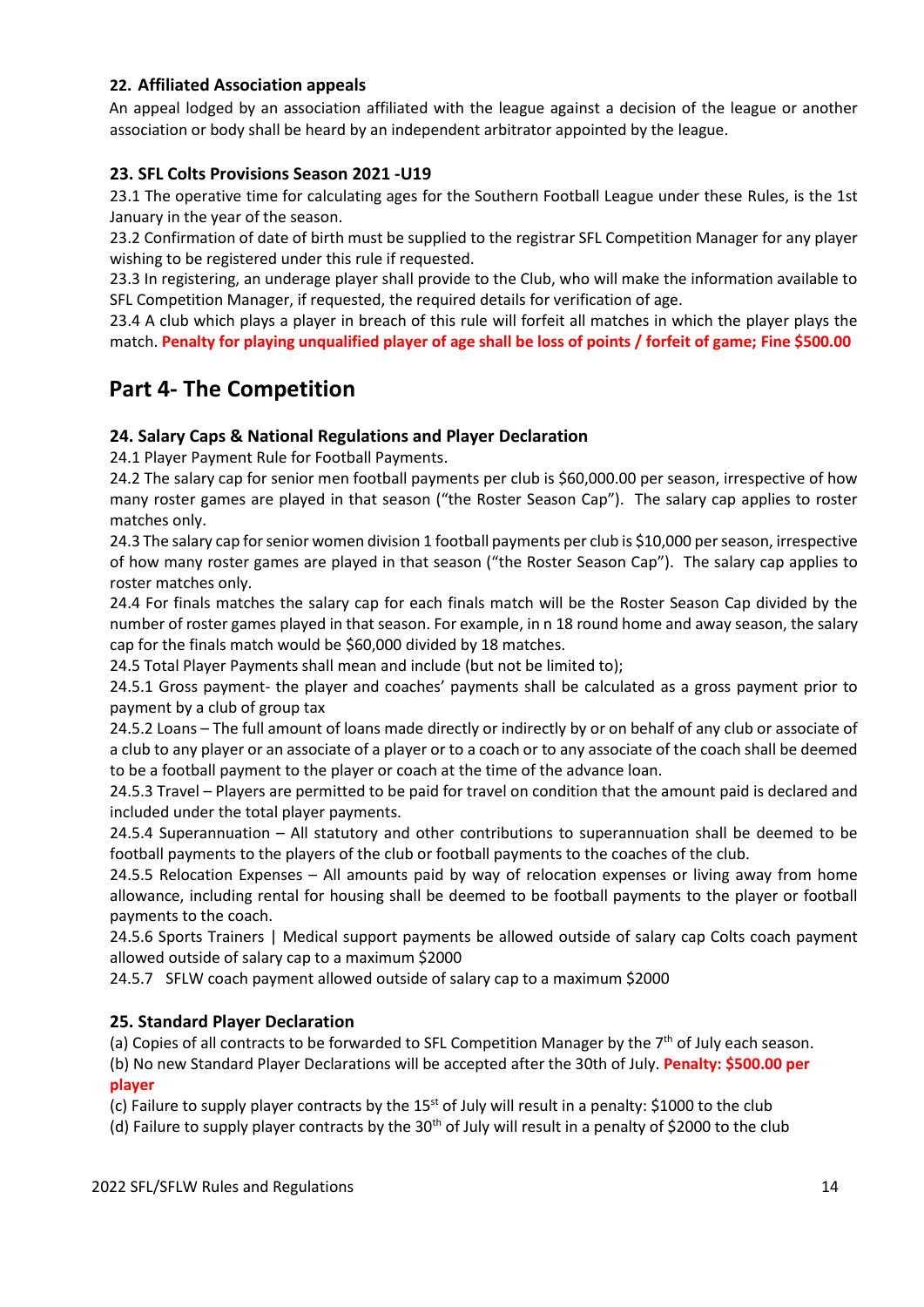(e) Failure to supply player contracts by the  $14<sup>th</sup>$  of August may result in the club being ineligible to play in finals in that season.

A copy of the current accepted Player Declaration is attached in Attachment B

### **26. Definitions**

(a) Total Player Payments – shall mean and include(but not limited to) the total of all payments for a single football season (whenever such payments be made) made by a club or by an associate , representative, supporter, sponsor, financial contributor to or of a club to or for the financial benefit or advantage of the players of a club or to or for the financial benefit or advantage of an associate of the players of a club in remuneration of the players providing services to a club as players of Australian Rules Football.

(b) Football Payments – shall include total player payments and total coaches' payments and shall mean and include (but not limited to) all payments by legal tender and any financial benefit or advantage given or provided to or applied to the benefit of a player or an associate of a player or applied to the benefit of a coach or an associate of a coach.

(c)Total Coaches Payment - shall mean and include (but not limited to) the total of all payments for a single football season (whenever such payments be made) made by a club or by an associate , representative, supporter, sponsor, financial contributor to or of a club to or for the financial benefit or advantage of a coach or coaches of a club or to or for the financial benefit or advantage of an associate of a coach or coaches of a club in remuneration of a coach or coaches providing services to a club as a coach or coaches.

(d) Coach of Australian Rules Football shall mean and include the following:

- Senior playing coach
- Senior non-playing coach
- Senior playing assistant coach
- Senior non-playing assistant coach(s)
- Senior playing skills / development coach
- Reserves playing coach
- Reserves non-playing coach
- Colts coach
- Women's coach
- Any other non-playing bench / line coaches

(e) Associate of the Club: shall mean and include (but not be limited to) a person, business or corporate entity whether or not providing financial support to a club but which acts in such a way that a reasonable person would on the balance of probabilities deduce that such person, business or corporate entity acts in such a way as to associate his, her or themselves or it with a club or clubs.

(f) Associate of a Player: shall mean and include (but not be limited to) an associate of a club for which the player plays Australian Rules Football, the player's parents, wife, defacto spouse, partner, companion, friend, acquaintance or business associate.

(g) Associate of a Coach: shall mean and include (but not be limited to) an associate of a player, the coaches' parents, wife, defacto spouse, partner, companion, friend, acquaintance or business associate.

### **27. Club responsibilities:**

All clubs must provide to the League:

(a) A copy of the contract or agreement, supported by statutory declaration from the player or

coach, the club has with each coach or player within the club to confirm that the payments specified in the contract or agreement are the only payments to be made for playing football with that club.

(b) Both documents must be lodged with the league by the  $7<sup>th</sup>$  of July, each season.

(c) Women's Division 2 and 3, Reserves, Colts and Underage players are exempt from the contract requirements to the extent of playing two senior matches, but such a player must comply with the contract requirements before playing a third match. Any player falling into this category must have his contract submitted prior to playing the third game.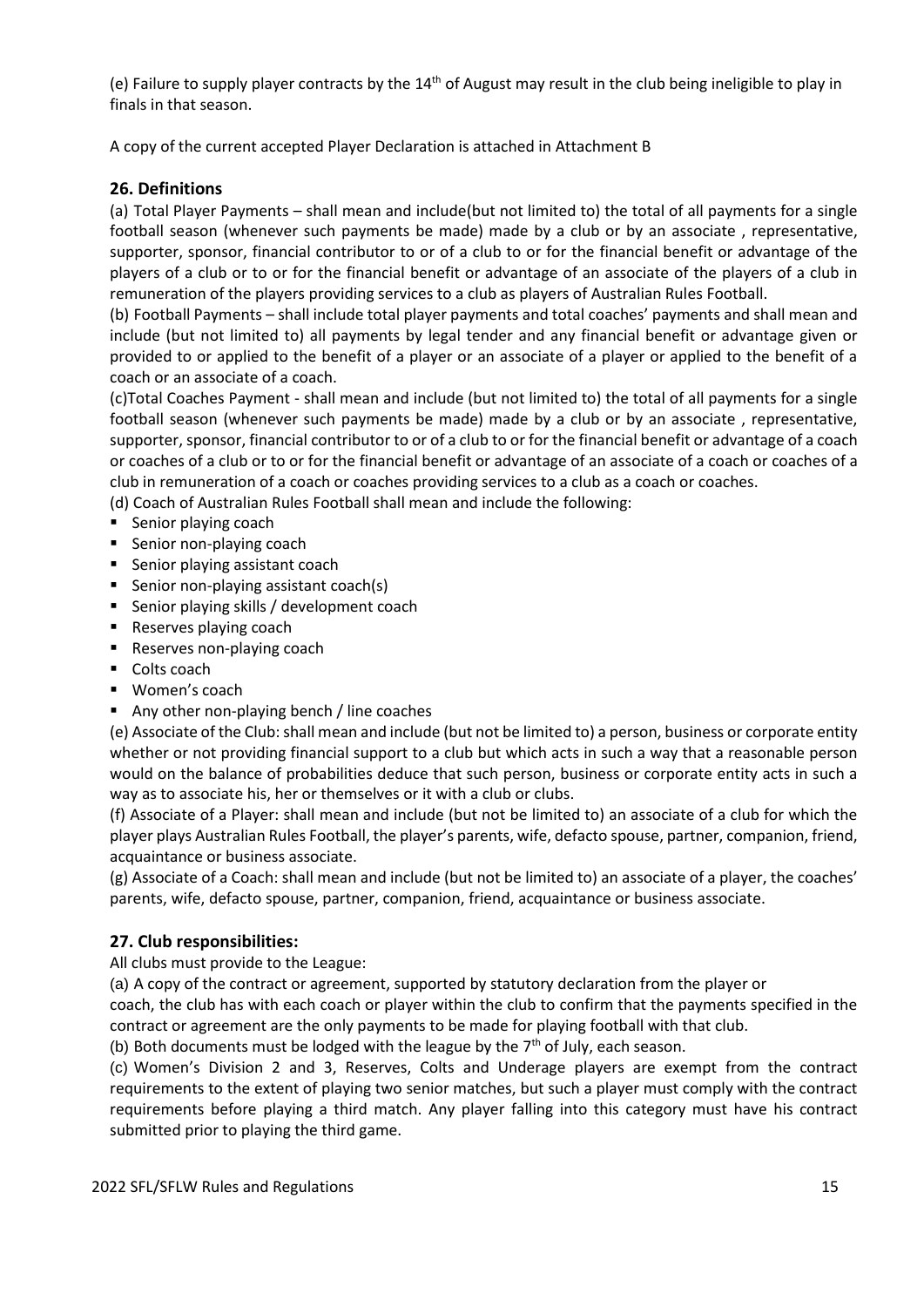### **28. Procedures to be adopted by SFL Competition Manager;**

In determining whether there has been a breach by a club or a player of any of the preceding provisions in respect to Football Payments and Total Player Payments, SFL Competition Manager following the approval of the executive, may in his role and unfettered discretion adopt the following procedure:

(a) Advise the club or a player of a club in writing that he considers a breach of the provisions in respect to football payment and or total player payments has occurred and with such notice allow a club or a player or a club on behalf of a player a period of seven (7) days in which to forward written submissions to him showing cause as to why a breach of a provision or provisions in respect to football payments and or total player payments should not be deemed to have occurred and why the prescribed penalty should not be imposed.

(b) In addition to (a) above conduct a hearing in private at an appropriate venue during which oral submissions will be made on behalf of a club or a player of a club or a coach by an authorized member of the controlling body of the club.

(c) Within seven (7) days of the completion of such hearing hand down his decision in writing in respect to whether a breach of provisions concerning Football payments and or total player payments has occurred and the penalty to be recommended in respect to that breach;

(d) The onus of proving that a breach or breaches of any provisions of these rules by a club or player or coach has not occurred lies on the club or player or coach;

(e) The standard of proof is the balance of probabilities;

(f) Any hearing conducted in private by SFL Competition Managershall be conducted with as little informality as possible and the rules of evidence shall not apply;

(g) The hearing panel may, at the sole discretion of the General Manager be constituted by SFL Competition Manager sitting alone or a panel of three persons of which SFL Competition Manager shall be one and chairman;

### **29.Breaches and Penalties –**

(a) Any club found guilty of breaching the salary cap may be penalised up to half of their current Premiership points, or in the case of finals, shall forfeit all games.

(b) The decision as to whether a breach of a provision or provisions of these rules has occurred after a decision has been made, shall only be subject to an appeal by the appeals committee, who's decision will be final and binding on all parties and no review (including by prerogative Writ or otherwise) or appeal there from shall lie.

(c) The Player Points Policy document for 2022 is separate to these Rules and Regulations.

### **30. Schedule of teams**

30.1 All Clubs participating in the SFL will use best endeavours to have a Seniors, Reserves Women's and Colts team participating in all matches.

30.2 SFL member clubs are required under the Constitution to have a minimum of two teams.

### **31. Schedule of matches (FIXTURE)**

31.1 Prior to the start of the season SFL Competition Manager shall prepare and publish a schedule of matches for the season including home and away and finals series, showing the dates of all matches and the grounds allocated for home and away matches.

31.2 Finals shall be played on such grounds as the Executive desire.

31.3 During the course of a season the Executive may make such changes to the schedule as it thinks necessary or desirable and may postpone or bring forward any match to such time and place as it thinks appropriate.

31.4 By agreement of both clubs, a game may be rescheduled to another day, venue or time. Written confirmation of such to be submitted to SFL Competition Manager by giving **(7)** days in advance, otherwise the original roster shall stand.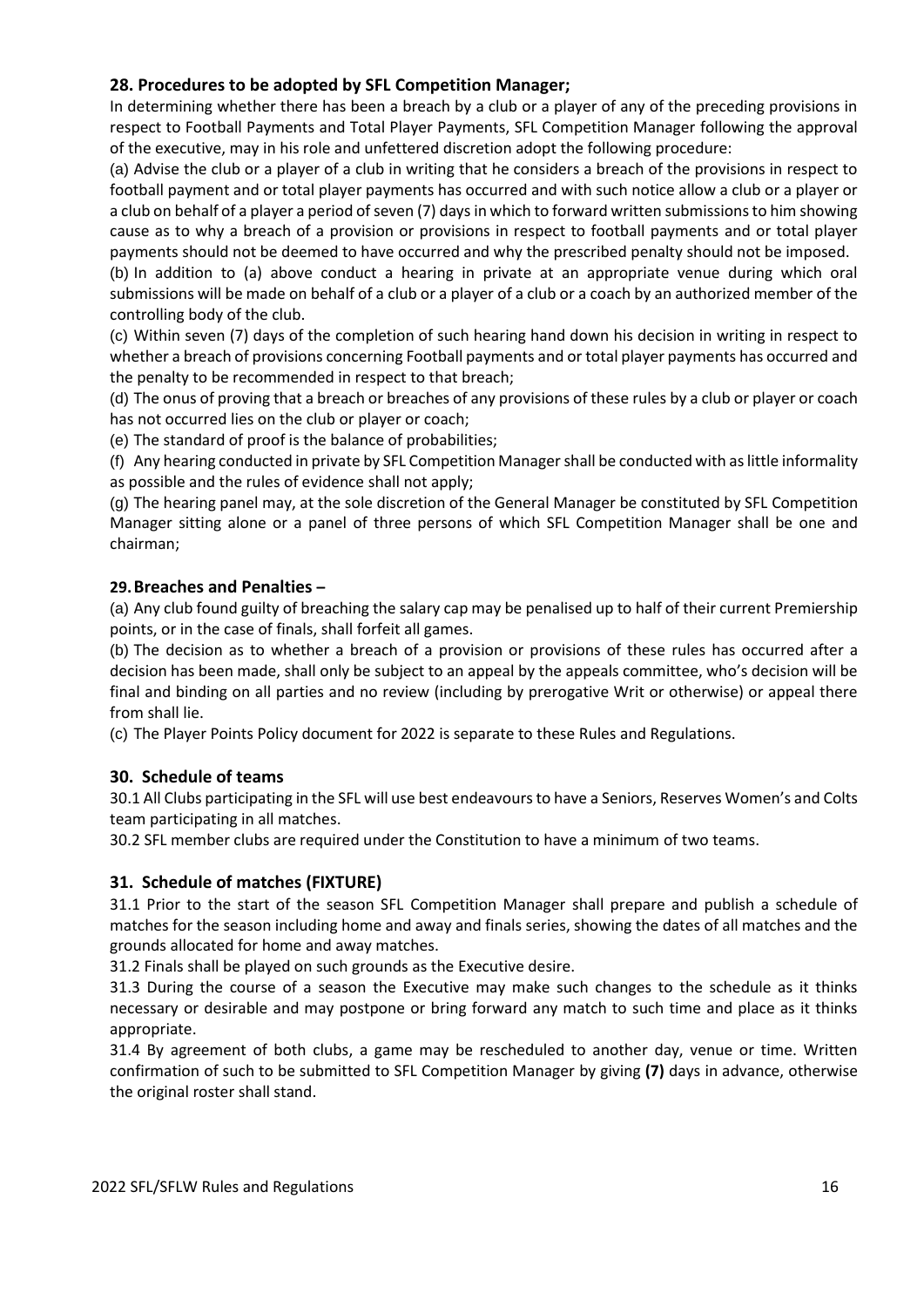### **32. The points table**

32.1 The league shall maintain a points table and a percentage table for the purpose of determining the finalists for the final's series.

32.2 In home and away matches a winning team shall earn four points, a team that draws two points and no points shall be awarded in respect of a bye.

32.3 The ongoing percentage for each team shall be points scored for, divided by the points scored against.

31.4 In the event an uneven number of byes exist in a competition, match ratio wins shall determine ladder positions

### **33. Forfeits**

33.1 A team shall forfeit a match:

(a) In circumstances laid down by any of these Rules and Regulations that result in a forfeit; or

(b) Where a team fails to appear within 15 minutes of the official starting time or leaves the ground during playing time.

33.2 If a team because of failure to appear wishes to put forward a reason for its conduct the Executive may in its absolute discretion re-open the matter with power to order the match be played on another day, but the decision of the Executive is final.

33.3 If a club forfeits after the Thursday night prior to the weekend's game the **Penalty for a forfeit shall be \$250.00, along with the costs of umpire fees.** 

33.4 If a league roster match cannot be played on the scheduled date because of the unavailability or unplayable condition of the grounds that game in that round shall be abandoned and the points shared equally.

33.5 If a club does not meet the requirements in clause 33 above, or does not provide a team for 50% of the rostered matches, the penalty will be they will not be allocated any home final, and:

(a) They will pay a forfeit fee of \$100 per game, per team to the league, which will be distributed to the opposition Club if they are unable to field a team;

(b) In the event a Club cannot meet the requirements of clause 33.2 above, but are participating in a rival competition, **the penalty will be \$500 per game**, and

(c) The Executive may in its absolute discretion make such other determination as is warranted in the circumstances.

### **34. The finalists**

(a) SFLM at the end of the home and away series- the first five teams on the points table shall be the finalists.

(b) SFLW at the end of the home and away series the first four teams in each division on the points table shall be the finalists.

(c) If the number of the teams in the competition is five or less a final four will apply.

(d) In the SFL Colts if there are less than 9 teams in the competition then a final four series will be played. 34.2 Teams which finish with the same number of points shall be ranked according to percentages.

(a) In the event of two teams that are potential finalists having the same number of points and the same percentages at the end of the home and away roster the calculation shall be based on the points gained when the two sides met during the roster.

(b) If both clubs have the same points the club who has the best percentage for and against for those games will proceed to the finals.

### **35. THE FINALS**

### **35.1 Men's SFL/ Reserves**

After the end of the home and away matches the first five clubs decided if agreed to as in rule 33 (1a) according to the preceding Rules and Regulations shall play off for the Premiership under the league's final five system. The finals series shall comprise six finals matches played over four consecutive weekends as follows: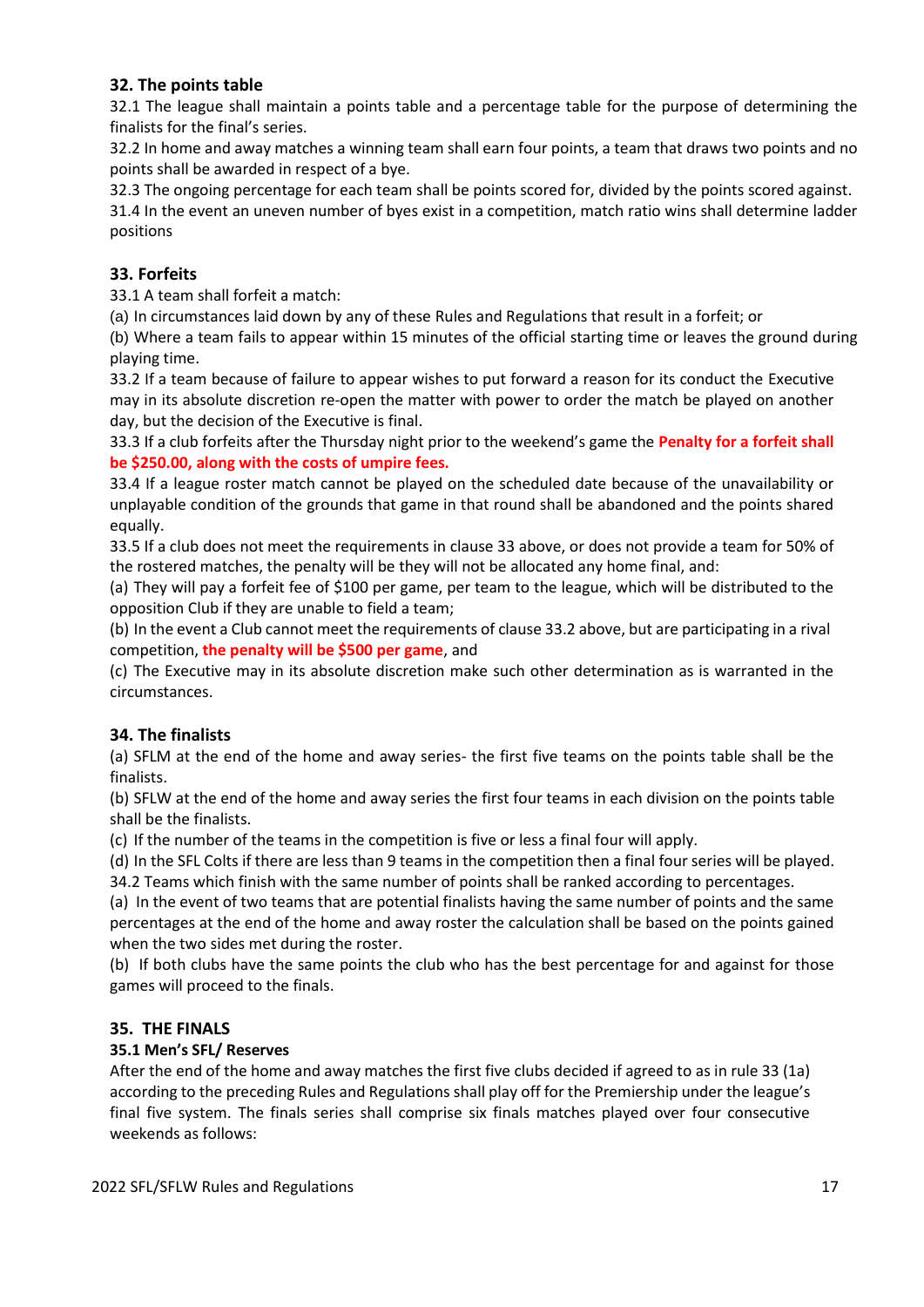### **WEEK ONE FINALS / ELIMINATION ROUNDS**

Elimination Final 4v5 Qualifying Final 2v3 **WEEK TWO FINALS SEMI FINALS ROUND**  1st. Semi Final Loser QF v Winner EF 2nd. Semi Final 1 v Winner OF **WEEK THREE PRELIMINARY FINAL**  Preliminary Final Loser 2<sup>nd</sup> SF v Winner 1<sup>st</sup> SF **WEEK FOUR GRAND FINAL**  Grand Final Winner 2nd SF v Winner PF

### **35.2 Women's SFLW Divisions 1, 2 and 3/ SFL Colts**

After the end of the home and away matches the first four clubs decided if agreed to as in rule 33 (1b) according to the preceding Rules and Regulations shall play off for the Premiership under the league's final four system. The finals series shall comprise 4 finals matches played over four consecutive weekends as follows:

### **WEEK 1 FINALS SEMI FINALS ROUND**

1st. Semi Final 3  $3^{\text{rd}}$  v  $4^{\text{th}}$ 2nd. Semi Final 1  $1<sup>st</sup>$  v  $2<sup>nd</sup>$ 

### **WEEK 2 PRELIMINARY FINAL**

Preliminary Final Loser 2<sup>nd</sup> SF v Winner 1<sup>st</sup> SF

### **WEEK 3 GRAND FINAL**

Grand Final Winner 2<sup>nd</sup> SF v Winner PF

### **36. Eligibility to play in finals**

(a) A player registered who has played in at least five club roster matches during the current season is eligible to play in senior finals. (**18 actual roster games played**)

(b) If less than 18 games played e.g. (**16 games + 2 byes = 18 rounds**)

A player registered who has played in at least four club roster matches during the current season is eligible to play in senior finals

(c) SFLW Rule– Finals

- All registered SFLW players must play **four** (4) SFLW rostered games during the SFLW home and away season to be eligible to play SFLW finals football.
- In the case of a local interchange player, that is a player registered to play with two teams withing one club, they must have played a minimum of four (4) games in that division.

36.1 A player shall not be eligible to play in reserves or colts finals unless he has played in at least five rosters matches in that grade during the current season. (**a or b as above**)

36.2 A player who has played in six or more senior roster matches is eligible to play in reserves finals if during the same season he has played in four reserves matches.

36.3 A player who plays in two grades on the one day or in the one round of roster games on different days may count only the higher grade.

36.4 A player who plays in a senior final cannot subsequently play in an SFL senior, reserves, colts grade final unless they have played two thirds of their roster matches in the SFLW, SFL senior, reserves or colts during the season.

36.5 An underage (18) player who has played in six or more higher grade matches is eligible to play in an underage final IF he has played in three Colts matches during the same season.

### **36.6 No player can play in more than one competition on the weekend during finals matches.**

36.7 A maximum of four (4) only players are permitted to play in the SFLW on Local Interchange in any team on match day.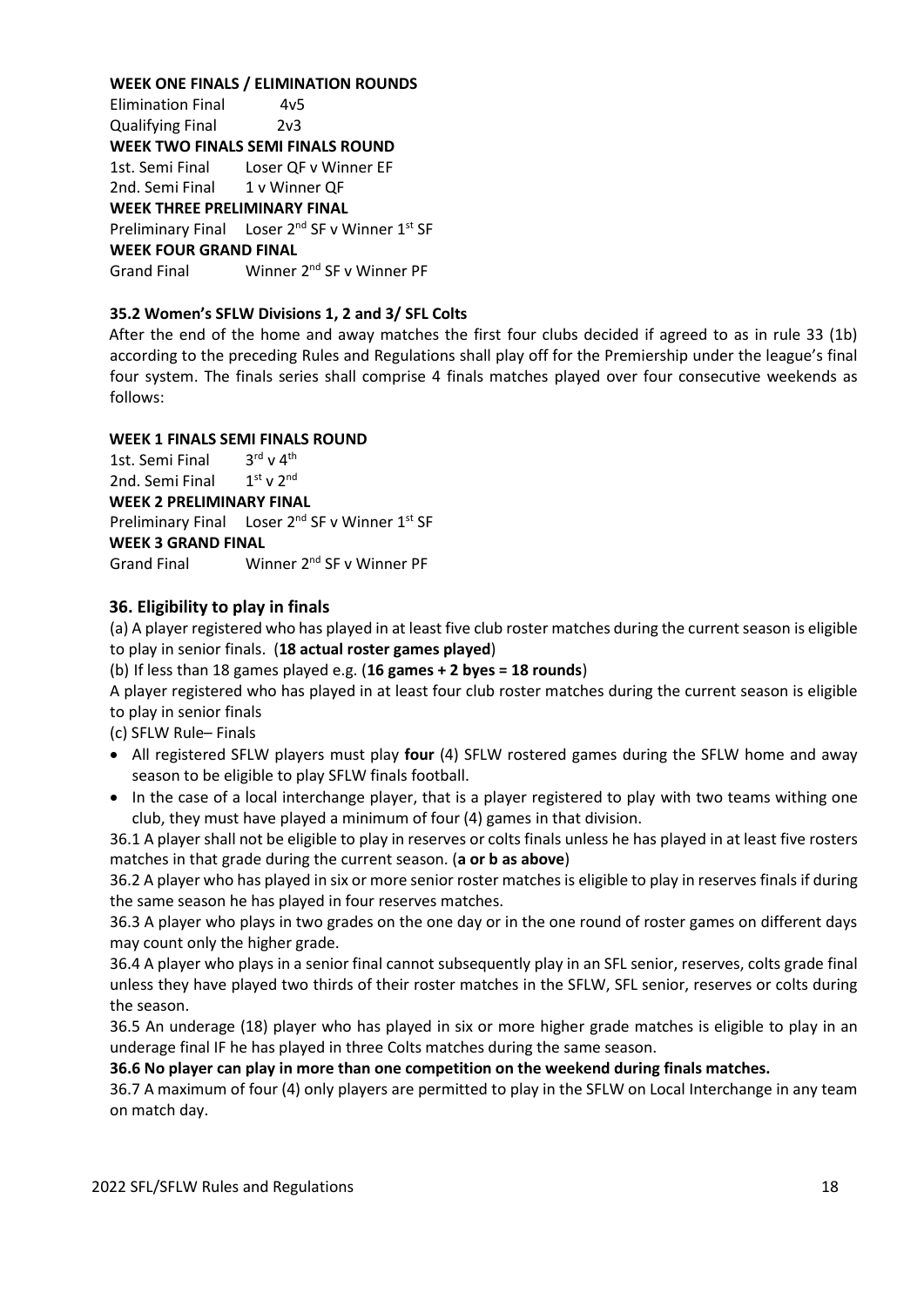36.8 The operation of this rule can cause selection difficulties for a club that is committed to playing both a senior, reserves and/or colts finals on the same day or on consecutive days. Such situations may be treated as a special case, and, assuming that every player who is to participate is properly registered and eligible to play in that grade for one or other of the teams, the club may select any of those players for either teams as it thinks best, regardless of the constraints that otherwise might apply under these Rules and Regulations. Clarification, if seniors & reserves and no colts are playing finals on the same day the teams maybe selected as best two teams so long as players are eligible. **Penalty – loss of game, Fine \$250.00** 

**For any breach of this Rule, an appeal must be lodged with the SFL Competition Manager within 24 hours of completion of the game.** 

### **37. Ties in finals**

**37.1** In the event of a tie in any final the umpire shall advise the captains that after a five-minute break, during which ends will be changed, extra time of two five-minute periods, plus time on shall be played. (seniors only) no time on for women, reserves or colts.

37.2 During the five-minute break coaches and officials may go to their teams as if it were a three-quarter time break.

37.3 After the first five-minute period the team will change ends immediately, coaches and officials not being able to go onto the ground.

37.4 In the event of a further tie at the end of the two periods a further two five-minute periods with no time on will be played, with no breaks other than time to change ends and so on until a result is reached.

37.5 If scores are still tied after two extra sets of time, the teams will change ends and the match will recommence, the first team to score shall win the match, if 5 minutes is played with no s core, teams change ends. (Golden Score)

### **38. Approved footballs**

SFL Competition Manager is responsible for advising approved footballs to be used in all matches conducted by the league each season.

38.1 Each match to be provided with three footballs to commence the match.

38.2 Seniors to have at least one brand new ball each match.

38.3 Clubs are to purchase all footballs through the SFL administration.

### **Penalty - \$250 for non use of approved balls**

### **39 SFLW unique rules**

38.1 Boundary Throw Ins (in 10m)

38.2 Boundary umpire to bring in the ball of the boundary line by 10m for all Throw Ins

38.3 Last Disposal (kick or handball): Midfield only / Between the arcs. Deliberate out of bounds remains in play for kicks looking to gain territory rather than to a team mate

### **40. Timekeepers & Starting Time for matches**

40.1 Each club is responsible for providing a time keeper for each match including finals and for supplying one clock each to be of a type approved by the league. **Penalty - \$250**

40.2 Clocks shall be submitted to an examiner appointed by the league as and when required.

40.3 The timekeepers shall comply with law 10 of the Laws of Australian Football dealing with the keeping of records, use of sirens and time on unless the league, as authorised by that law varies those requirements.

40.4 SFL Competition Manager may from time to time determine the starting times for matches, the times by which teams of the club shall enter the field for the commencement of matches and the penalties to be paid or incurred by the clubs for failure of their teams to enter the field by the times so determined. 40.5

| Team      | Dav                | <b>Night</b>      | Twilight      |
|-----------|--------------------|-------------------|---------------|
| *Women's  |                    |                   |               |
| * Colts   | $10.00$ am         | $2.00 \text{ pm}$ | As determined |
| *Reserves | $12.00 \text{ pm}$ | 4.00 pm           | As determined |
| * Seniors | 2.00 pm            | $6.00 \text{ pm}$ | As determined |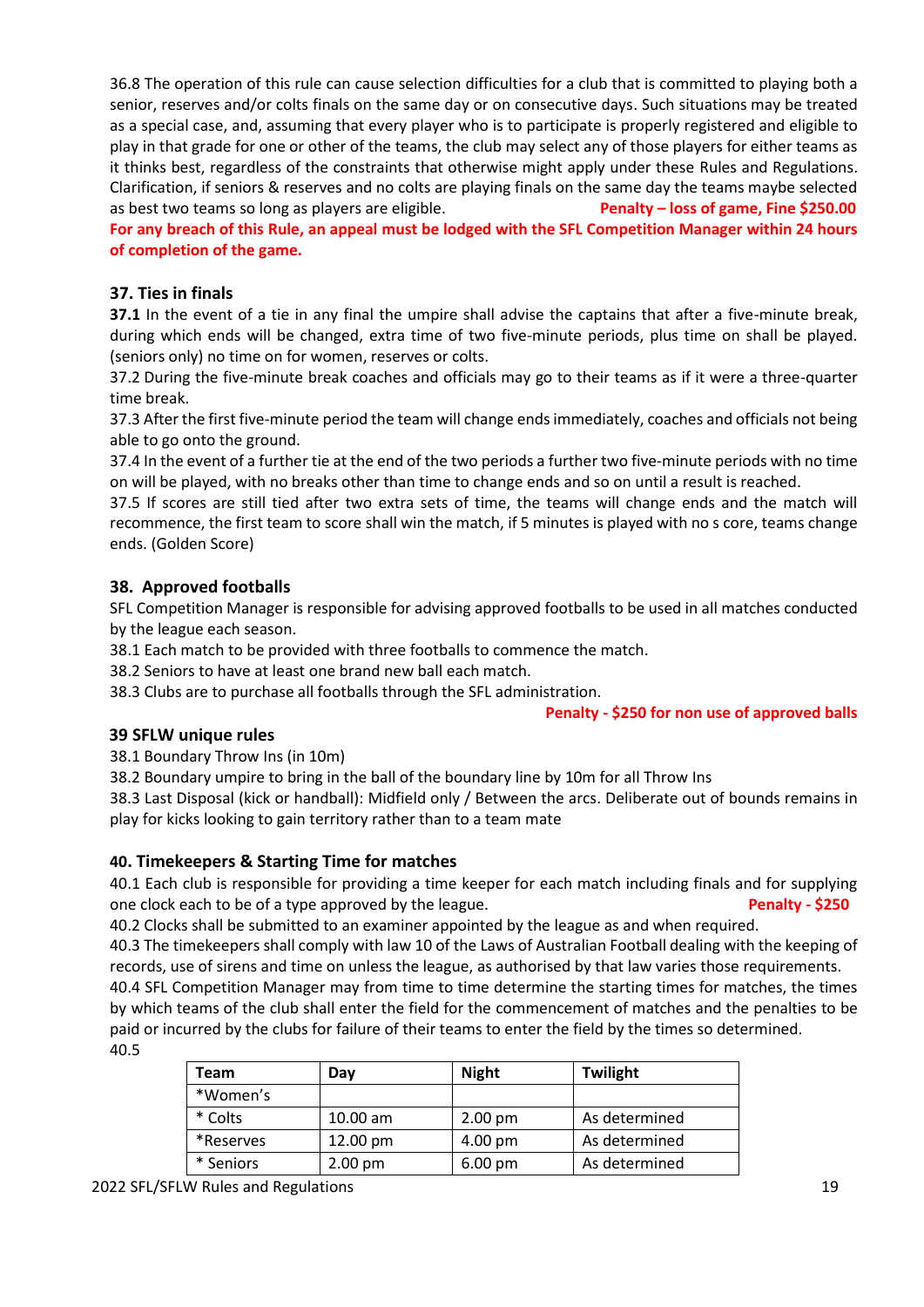\*Starting times may be adjusted by mutual agreement and if another club team (s) is also fixtured at that venue.

40.6 Other match times may be agreed upon with consultation with the SFL Competitions Manager. Four matches may be considered on the one day to facilitate additional matches.

40.7 The home team time keeper, or a suitable person at the club on game day is required to enter the game scores at quarter time, half time, three quarter time and full time in all games on the PlayHQ system. This will ensure that all game scores are available on the day for the media. **Penalty \$50** 

### **41. Playing times**

41.1 The length of quarters shall be as follows:

Seniors: Each quarter shall comprise 20 minutes **with time on**;

Reserves: Each quarter shall comprise 20 minutes with **no time on;**

Colts: Each quarter shall comprise 20 minutes with **no time on**;

Women's: Each quarter shall comprise 18 minutes with **no time on;**

Finals: All finals shall be as above.

41.2 Length of breaks:

Seniors / Women / Reserves & Colts: ¼ time 6 minutes ½ time 15 minutes ¾ time 6 minutes

41.3 (a) In relation to the Women's, Reserves and Colts, time on will be called if a stretcher enters the field of play, or a headcount is called, the field umpire in charge stops the game and indicates time on. (b) The field umpire shall have the discretion to call time on in the event he considers it necessary due to an

undue delay in play.

41.4 Timekeepers sheet – Attachment C with these rules.

### **42. Match procedure**

42.1 The siren shall be sounded as per the rule 10.3 of the Laws of Australian Football.

42.2 In the event of teams being ready to start prior to the official start time of each quarter, the field umpire will hold the ball aloft and the timekeepers shall sound the official start time siren.

Start on advertised time, Seniors, not greater than 10 minutes prior to scheduled match time.

42.3 (a) A designated person from each team, if not the Captain is required to attend the toss,

for choice of ends in the centre circle before the one-minute siren.

(b) The central umpire is to be notified by the respective team manager who will be tossing the coin for their team if not the captain.

42.4 It is an offence, to be reported by the umpire, if:

(a) A designated person is not present for the toss at the time specified; or

(b) A team is not ready at the official starting time. **Penalty for breach - \$250** 

42.5 Before the match each club is permitted to warm up and use footballs at an agreed part of the ground until the two-minute siren.

42.6 v Team huddles during  $\frac{1}{4}$  and  $\frac{1}{4}$  time breaks shall be located outside the centre square.

### **43. On ground club Non-playing Coaches, Officials, runners, medical staff, water carriers, team managers, Interchange official & players.**

An Interchange Area, which shall be 15 metres wide; is to be marked on the ground.

A line is to be marked in front of the coach's box dugout a minimum of two (2) metres back from the boundary line.

### **43.1 PERSONNEL INSIDE PLAYING ARENA**

At grounds which have coach's boxes or dugouts, interchange players, team \*runner^, team manager, coach(s) and \*trainer must use the facility provided. Other Trainers and water carriers may position themselves at intervals around the boundary line, provided they do not interfere with the functions of the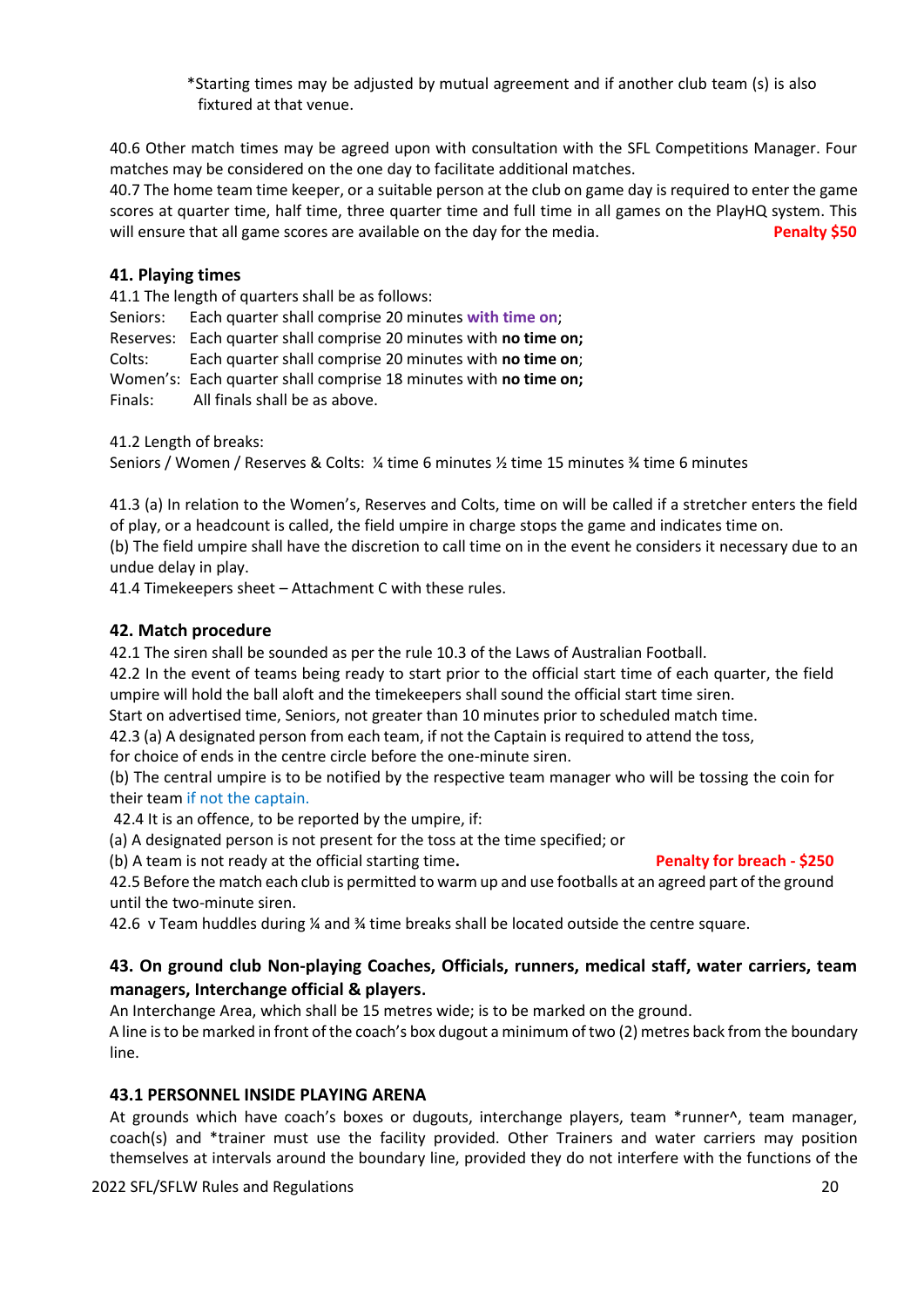interchange steward or other officials involved in the running of the match. Must be positioned back against the fence away from the boundary line.

**43.2 The maximum number of people allowed at the coach's boxes is ten (10)** all of whom shall be interchange players and officials named on the official team sheet. **All persons in this area must be clearly identifiable as to a club identity.** 

43.3 The registered club officials who may go onto the ground at specified times or for specified purposes are trainers, water carriers, medical officers, physiotherapists, runners and an interchange steward.

43.4 A club may have a maximum of eight on field support staff of trainers and water carriers.

### (maximum of four water carriers).

43.5 Other registered club officials have no on-ground rights other than during the breaks but.

43.6 The use of mobile telephones, walkie talkies or other electronic equipment is not permitted on the playing area during a match, except for the strip between the boundary line and the fence area.

43.7 The SFL home team is to supply an SFL approved fluorescent jacket marked **"Umpire Escort".**

This jacket is to be worn by the **Umpire Escort** who will also be responsible for escorting the umpires onto the ground pre-match and after ½ time break and from the ground at half time and full time in each match. The Umpire Escort is also required to be positioned at the umpire's huddle at the ¼ and ¾ time breaks. This person may double as an Interchange Steward.

### **44. Runners**

44.1 Each club may have an official runner in each match.

(a) Women's, Reserves & Colts, one runner per team only.

(b) Senior teams only may use two runners, if the seniors utilise two runner's they must abide by AFL Laws which allows only one runner on the field at any one time, and they must enter & leave through the interchange gate.

44.2 The runner must wear the approved league uniform. Non-compliance with this rule will incur a warning followed by a fine if it happens again as set by the Executive.

44.3 The runner must be attired in appropriate clothing normal for running duties inclusive of the approved top. Street clothes and jeans are not allowed.

44.4 The runner is authorised only to go directly to speak to a player or players of his team to confer or to deliver messages and he must then immediately leave the field.

44.5 Runners are not to act as trainers or water carriers in the senior grade.

44.6 Persons acting as a runner shall be at least 15 years of age.

**44.7 Coaches are not permitted to act as runners or water boys**.

44.8 A runner is under the authority of the umpires and may be reported for misconduct or causing a delay or an interference with play. **Penalty- \$100** 

### **45. Medical | training staff and Water Carriers**

A club may have a maximum of eight on field support staff of trainers and water carriers. (max of 4 water carriers).

45.1 The trainers shall be stationed at designated points around the boundary, where practicable between advertising signs.

45.2 They shall wear League approved identification.

45.3 The medical officer and physiotherapist of each club are permitted to wear civilian attire however must wear a league approved armband.

45.4 Persons acting as water carriers shall be at least 14 years old.

45.5 Water carriers shall wear League approved identification.

45.6 A water carrier may not act as a trainer, runner or coach and shall when not attending players sit against the boundary fence between the advertising signs at either end of the 50-metre arc.

45.7 Drinks to players / umpires may only be delivered when a player is preparing for a set shot on goal and after a goal has been scored and or a delayed stoppage in play such as an injury delay in play.

They must be leaving the field of play prior to recommencement of play.

45.8 Any umpire may report an infringement of this rule.

2022 SFL/SFLW Rules and Regulations 21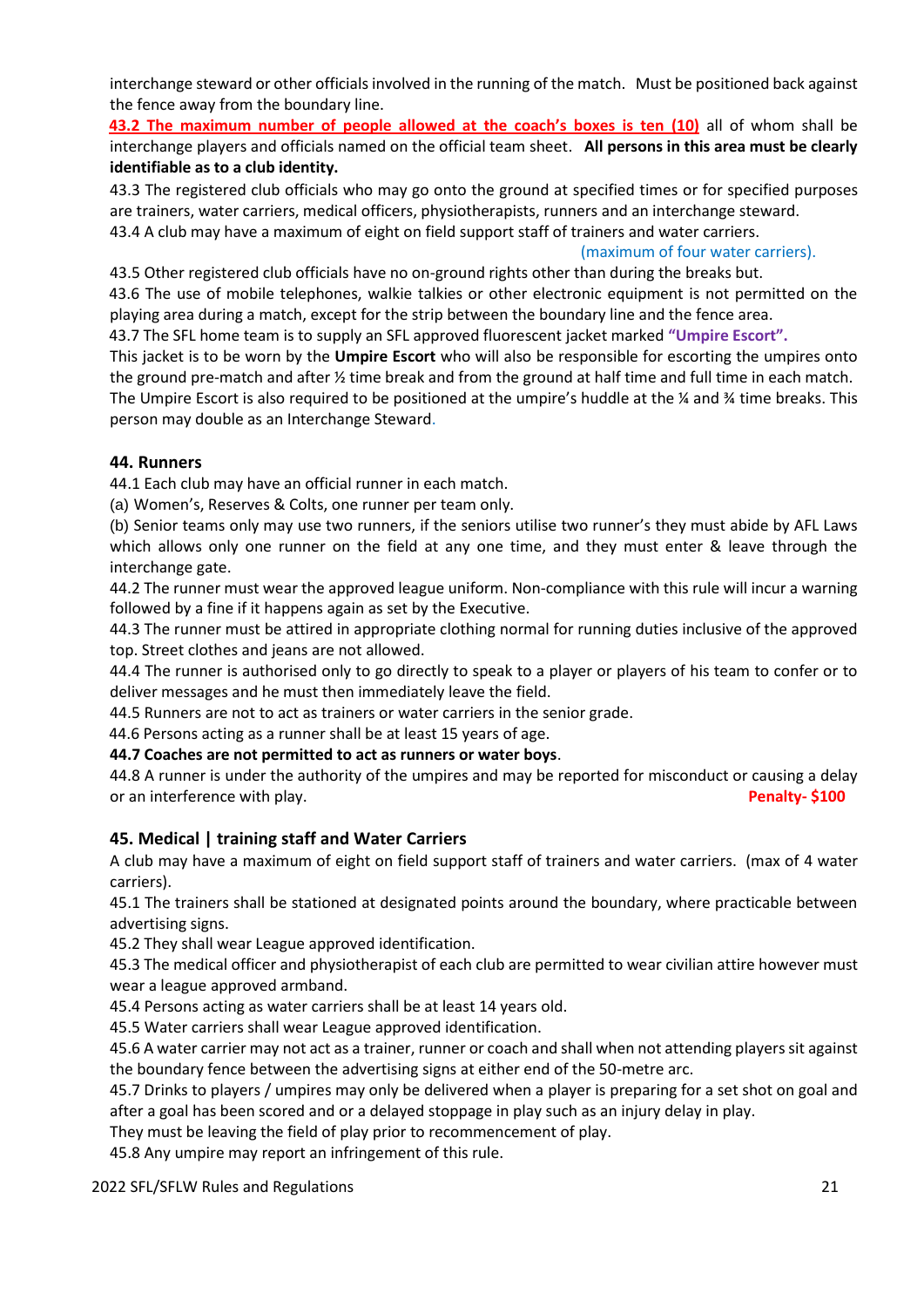### **Penalty: First offence warning, second offence or subsequent offence by the same club - \$50.00 to be imposed on the club concerned.**

### **46. Team managers**

46.1 Each team shall have a team manager, who will give the umpires a team sheet along with three match balls for the match no later than thirty minutes before the scheduled starting time.

46.2 Once the team sheet has been handed to the umpire no alteration can be made to the team, except in the case of a replacement for a torn or bloodied jumper which is approved by the umpire.

46.3 The team sheet shall be in the approved form and include the correct names, including given names and numbers of all players, names of all on- ground trainers and water carriers, names of officials sitting on the bench and in the case of a home club's form the name of the interchange steward.

46.4 All players must have an allocated unique number.

46.5 No team can have another player wearing the same number

46.6 At the end of the match the team manager will go to the umpires to see if the match is all clear.

(a) If all clear is not given he will be asked to return and collect the charge sheets.

46.7 Any Umpire Match Reports,

The Competitions Manager will liaise with the Clubs as to any offer of a prescribed set penalty and or requirement to attend a hearing, of the date and time and place of the hearing and who is to attend, no later than 12noon on the Monday following the incident.

46.8 The appointed umpires are to complete an online report for player reports arising from games. These reports are to be uploaded to the Google Drive including all details of reports including the charge(s), players involved and their club. The Competition Manager will advise clubs of any players reported in games as soon as practicably possible, but ideally on the day of the actual report being laid.

46.9 The Team Manager shall appoint a person he considers appropriate to perform the role of Umpires' Escort. This person shall wear a distinguishing vest (as provided by the SFL) and be responsible for the onground security at all breaks and pre and post-game for the officiating umpires. This person may also perform the function of interchange steward. **Penalty- \$100** 

### **47. Interchange Players**

**47.1** The number of interchange players in the senior reserves and colt's competition shall be a maximum of four (4) with 18 on-field players.

47.2 The number of interchange players in the women's competition shall be a maximum of six (6), with 16 on-field players for Divisions 2 and 3. In Division 1 the maximum of four (4), with 16 on-field players.

47.3 the minimum number of players on the field shall be 14. (AFL LAWS)

### 47.4 **Fair Play rule:**

It is a requirement that **for all; colts, reserves & women's** matches **are played with equal numbers on the ground.**

Teams with less than 20 players  $19 = 16$  on field  $+3$  interchange  $18 = 16$  on field  $+ 2$  interchange  $17 = 16$  on field  $+ 1$  interchange 16 = 16 on field and no interchange 15 = 15 on field and no interchange 14 = 14 on field and no interchange

Both teams play with 14-16 on field with remaining players on the interchange bench. The number of players in the opposition team shall be up to a maximum full team list as per s47.2. Equal on field numbers required (a) If a player is injured and is forced from the ground the opposition is to still have equal numbers on the field. The team who loses a player through injury is to advise the umpire / opposition of the occurrence via the captain and or team runner.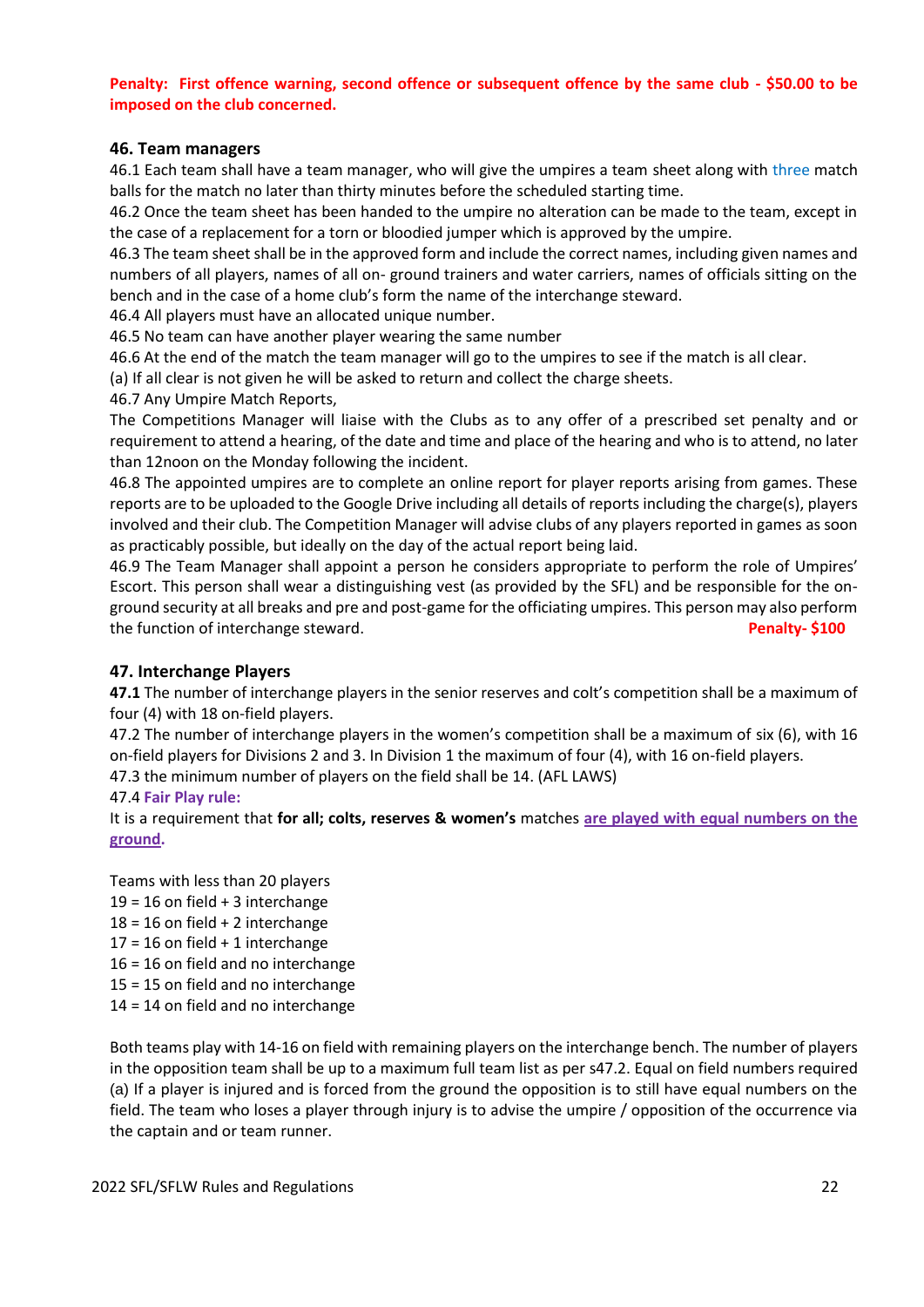(b) If a team has a player sent off by the umpire and does not have a replacement, then they will play short for the duration of the send-off period.

(c) Clubs found not abiding by this by-law shall be penalised competition points and or a substantial fine.  **Penalty for playing unequal numbers shall be loss of points / forfeit of game; Fine \$500.00** 

### **48. Concussed players**

48.1 Where a player is injured and there are reasonable grounds to believe that they may not be responsible for their actions, it is the responsibility of the club, through its head trainer, to have the player examined by a medical practitioner; unless the medical practitioner certifies that the player is cognisant of and responsible for his actions, the player is not permitted to continue to play in the said match.

48.2 A club official who does not comply with this AFL Law is guilty of an offence and may be fined. **Penalty up to a maximum of \$500.00**.

### **49. Bleeding players / Infectious diseases**

49.1 The Meaning of Active Bleeding

(a) In this By-Law, the term "Active Bleeding" means the existence of an injury or wound, which continues to bleed.

Active bleeding does not include minor bleeding from a graze or scratch, which has abated and can be readily removed from a player or any part of his uniform.

(b) Participation in Matches When Actively Bleeding Unless by law 50 (7) applies;

(i) A player must not remain on the playing surface for so long as the player is actively bleeding;

(ii) A Club or Team must not allow any of its players to remain on the playing surface for so long as the player is actively bleeding;

(iii) Unless immediate treatment needs to be given having due regard to a player's health and safety,

a Club or Team must not allow any player who is actively bleeding to be treated on the playing surface. 49.2 Active Bleeding – Role of Umpire

- Where the field umpire is of the opinion that a player is actively bleeding, the field umpire must:
- (a) Stop play at the first available opportunity;
- (b) Direct the player concerned to immediately leave the playing surface;

(i) Subject to By-Law 50.3.3, wait a reasonable period to allow the replacement player to take up position before recommencing play; and re-commence play.

49.3 Player to Follow Directions of Field Umpire.

Where a player is directed by a field umpire to leave the playing surface because he or she is actively bleeding, the player must leave the playing surface immediately through the Interchange Area. The player must not re-enter the playing surface or take any further part in any match until and unless:

- (a) The cause of such bleeding has abated;
- (b) The injury is securely bound to ensure that all blood is contained;
- (c) Any blood-stained article of uniform has been removed and replaced; and

(d) Any blood on any part of the player's body has been thoroughly cleaned and removed.

49.4 Replacement Player

A player directed to leave the playing surface may be replaced by another player listed on the Team Sheet. A replacement player may enter the playing surface while the player that he is replacing is leaving the playing surface. If a replacement player has not entered the playing surface by the time the directed player has left the playing surface the field umpire must recommence play immediately.

49.5 Refusal to Leave the Playing Surface

Where a player refuses to or does not immediately leave the playing surface when directed to do so by a field umpire, the following will apply:

- (a) The field umpire must warn the player that a Free Kick will be awarded and that the player may be reported if he does not leave the playing surface;
- (b) If the player still refuses to leave the playing surface the field umpire must award a Free Kick to the player of the opposing Team who is nearest to where the warning was given or where play was stopped, whichever is the greatest penalty;

2022 SFL/SFLW Rules and Regulations 23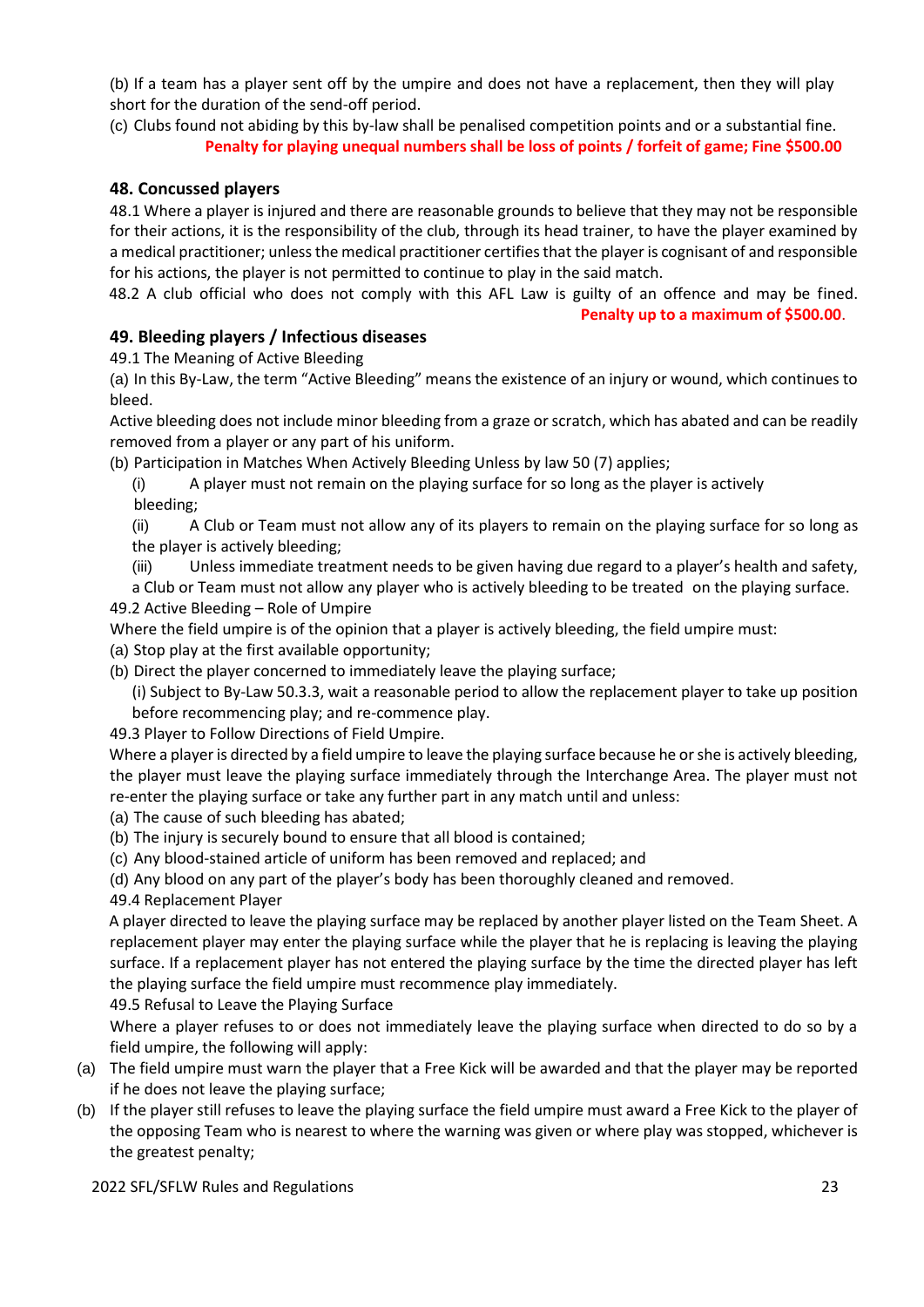- (c) If the player refuses to leave the playing surface the field umpire shall report the player for misconduct in failing to follow a direction of an Umpire;
- (d) The match will immediately end and be forfeited by the reported player's team.
- (e) Procedure When Player Not Actively Bleeding: Where a field umpire is of the opinion that a player is not actively bleeding, but the player has blood on any part of his body or uniform, the following must apply: At the first available opportunity, the field umpire must signal and direct the player to obtain treatment. After the signal is given, play will continue; the player may remain on the playing surface after the signal is given by the field umpire, but must at the earliest opportunity;
- (i) In the case of blood being on any part of his uniform, have the piece of uniform removed and replaced; and/or
- (ii) (ii) In the case of blood being on any part of his body, have the blood removed and the cause of any bleeding (if any) treated and covered so that all blood is contained; If after receiving treatment, the field umpire is of the opinion that blood is still appearing on any part of the player's body or uniform, the player's deemed to be actively bleeding and By-Law 50 (c) will apply.
- (f) Deliberate Smearing of Blood Regardless of any other provision in these Rules and Regulations, if a player intentionally smears or otherwise causes blood to be placed on another player's body or uniform, the field umpire must immediately stop play and allow that player such time as is necessary to have the blood removed or item of uniform removed and replaced. Offending players shall be reported.
- (g) Protective Gloves

Each club or team must ensure that any doctor, trainer and any other person treating players of a team wears protective gloves as may be approved from time to time by the relevant Controlling Body.

(h) Disposal of Bloodied Clothing and Other Material Each club or team must ensure that:

Any bloodied item of uniform or clothing of a player is placed as soon as is possible in a hygienic sealed container and laundered to ensure the removal of all blood; and

All towels, wipes, bandages, dressings and other materials used in the treatment of bleeding players must be placed in a hygienically sealed container and discarded and destroyed in a hygienic manner.

(i) Dressing Rooms

Each club or team must ensure that all dressing rooms and other areas occupied by the team prior to, during or immediately following the completion of any Match are kept clean and that no blood remains on any surface, equipment, hand basin, toilet, shower, bath or other area. All such surfaces, equipment and areas must be cleansed and disinfected immediately after contact with blood.

(j) Hygiene

Each club or team must ensure that:

Players do not urinate (other than in a toilet) in or about any dressing rooms or on the playing surface prior to, during or immediately following the completion of any Match; and each of its players observes a high standard of personal hygiene.

# **Part 4- Umpires**

### **50. Ban on playing**

A field, boundary or goal umpire registered with the League's umpiring body is not permitted to play with any SFL Competition during a season in which they have received payment unless their services have been dispensed with or their resignation accepted by the umpiring controlling body.

**Penalty \$250.00** and the player concerned must obtain acceptance of his resignation from the umpiring body prior to playing.

### **51. Umpires' dressing rooms**

Umpires' dressing rooms at grounds are out of bounds to anyone other than the umpires, their trainers, ground managers, umpire escorts, SFL Competition Manager and members of the umpires' body.

**Penalty - \$500**.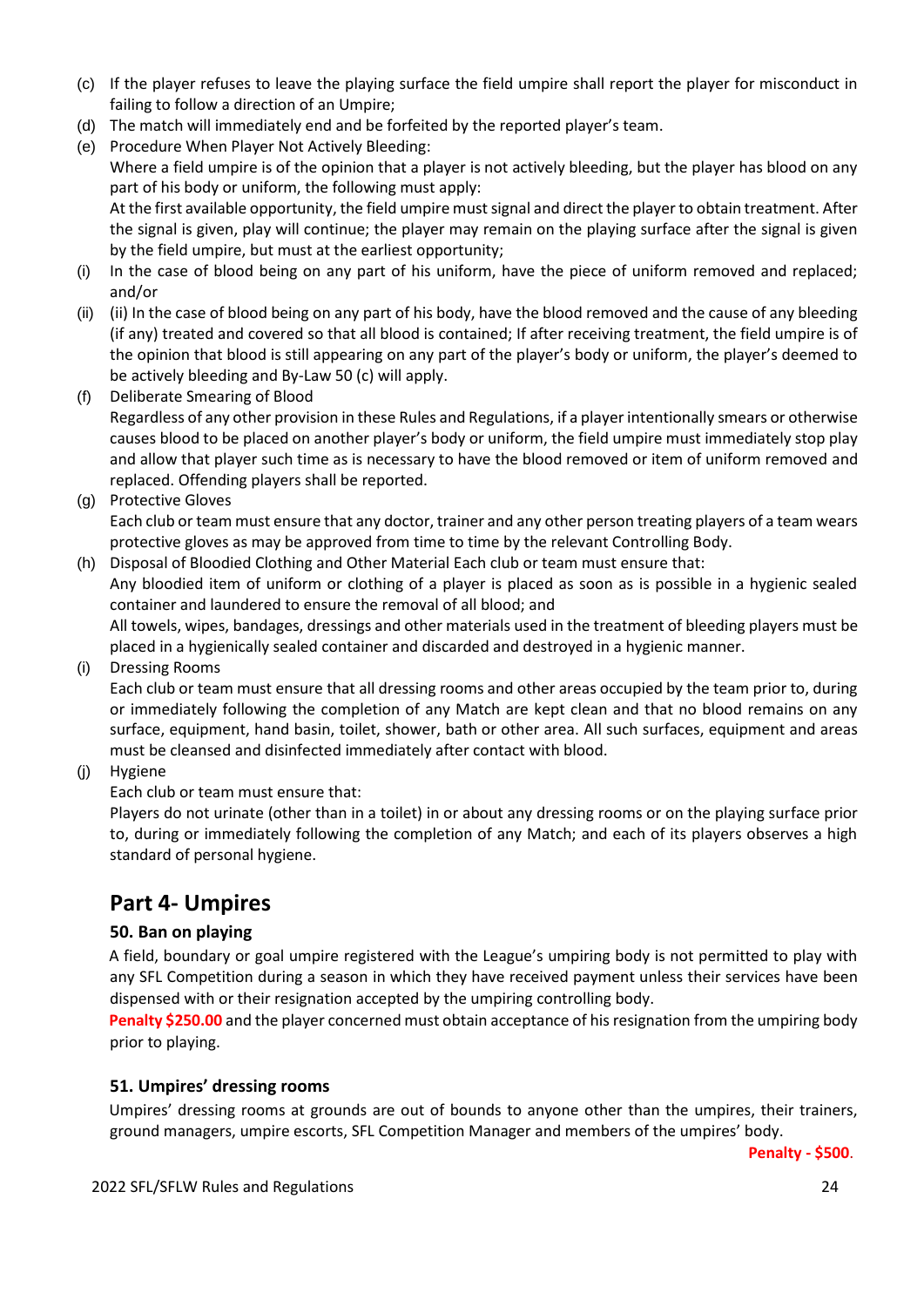### **52. Comment on umpires | Privacy of umpires | Abusive language**

52.1 Club officials, coaches and players shall not make derogatory public comment on umpires. This includes social media platforms.

**Penalty - \$500 to be imposed on offender's club** and or referral to tribunal

52.2 It is an offence for an official to use abusive, threatening or use insulting language to an umpire on the day of the match. (Code Conduct members / supporters) **Penalty-** \$500

52.3 A coach or official is not permitted to (inappropriately) speak to umpires during the progress of the match, including the intervals.

52.4 A player, coach or official (excluding umpires escort) is not permitted to enter into the centre square during the intervals of a match. **Penalty- \$250** 

### **53. Protection of umpires**

In all league controlled matches it is the responsibility of the home team to provide protection of umpires before and after and during breaks in the match.

Host Club must have escort in appropriate supplied SFL apparel. **Parally- Penalty- \$250** 

# **Part 5- Discipline, Charges and Dispute Resolution**

### **54. Authority of the executive**

54.1 The executive has, and may exercise, all the disciplinary powers and functions vested in the league by the Constitution, and these Rules and Regulations and the Laws of Australian Football.

54.2 Without limiting the generality of that sub rule, the executive may, by direct action:

(a) Impose specific penalties where those penalties are named in these Rules and Regulations;

(b) Impose penalties in its discretion for other breaches to or failure to comply with the constitution of these Rules and Regulations;

(c) Impose a penalty in respect of conduct which, in the opinion of the executive, tends to be prejudicial to the interest if the game or tends to bring the game into disrepute.

54.3 The penalties available under this rule are a fine, suspension, disqualification, deregistration, or any other penalty which, in the circumstances of the case, the executive thinks appropriate.

54.4 In any action under this rule the executive shall observe the principles of natural justice.

### **55. Charges by umpires**

55.1 An umpire who intends to make a charge against a player or club official shall:

(a) Follow procedure laid down by the Laws of Australian Football;

(b) Report the players or club official to SFL Football Operations, for the executive to take such action as it thinks fit.

### **56. MATCH REVIEW PANEL / INDEPENDENT TRIBUNAL PROCESS**

All reports, in all grades, (or the all Clear) must be uploaded to the Match Day Paperwork app by no later than 9-00am on the Monday following the game to the SFL Competition Manager.

Nominated Club Advocates /Team Managers for all reported players are required to be available for contact from the MRP Convenor in respect to any penalty offers or request hearing procedures on the Monday immediately following the game within the period of 10-00am to 12-00pm.

The Match Review Panel will review each charge and apply a sanction in line with the national guidelines and use its best endeavour to communicate this offer of sanction prior to 11.00am to the Club nominated contact person. Communication will be done in writing via Email.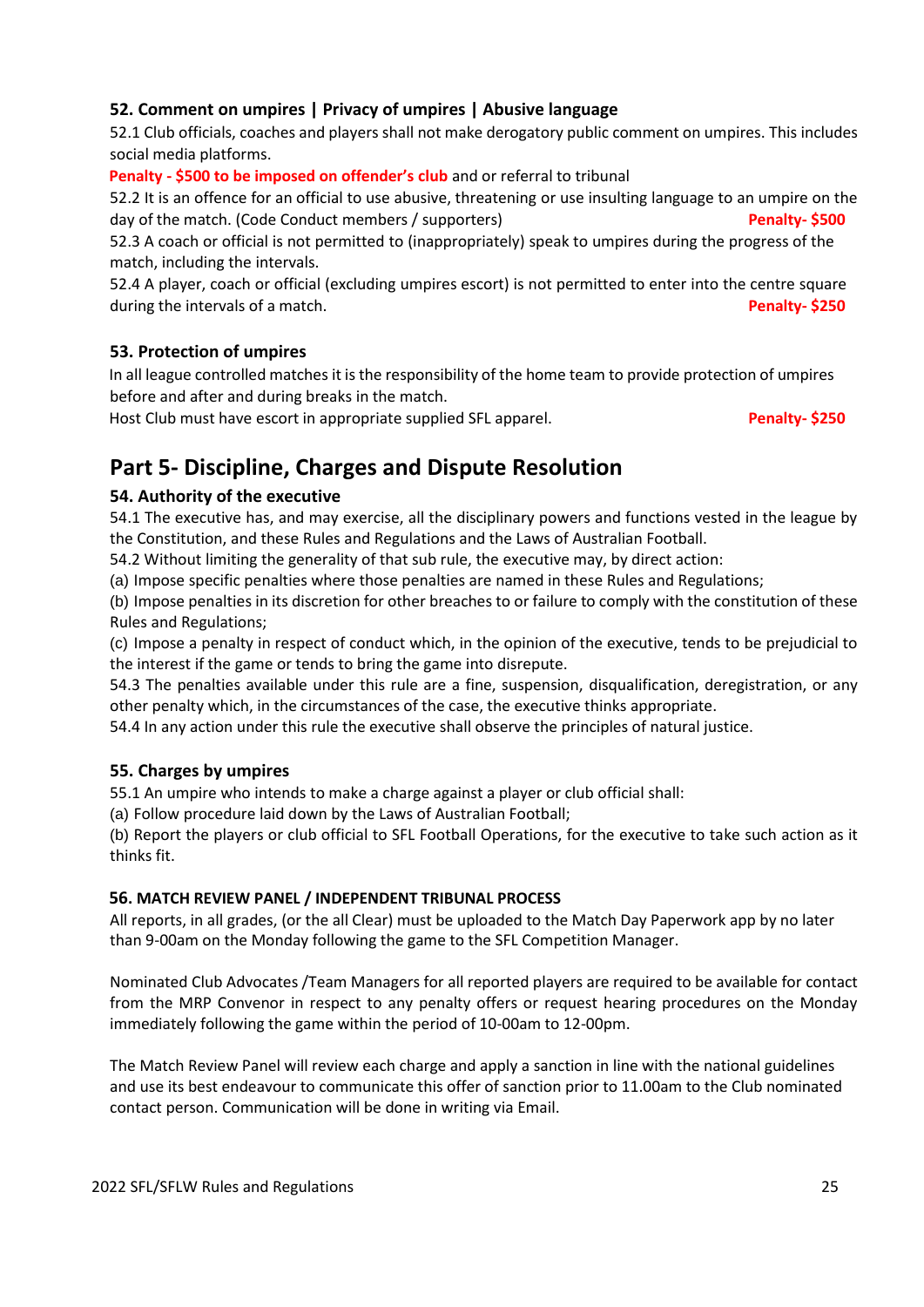The club will then be required to respond by no later than 8:00pm that night as to whether the player wishes to accept or reject the MRP offer.

In the case of non-acceptance of the MRP offer by 8:00pm on Monday night, the charge will be referred to the Independent Tribunal on the Tuesday night of that week. As per the standard process and the early plea offer of the Tribunal, including the base sanction, will no longer be available as set out in section 3 Guidelines.

Failure to be able to make contact with the nominated club person during this period will automatically mean that the base sanction of the offer will be applied.

### **57. Charges by the Executive**

57.1 The Executive may lay a charge for determination by the independent tribunal against any player, official or employee of a club if it believes that person may have committed an offence under the Laws of Australian Football or these Rules and Regulations or has acted in contravention of the league's constitution.

57.2 The charge shall be in the form of a notice in writing appended to these Rules and Regulations shall be signed by an authorised person and shall be delivered to the chairman of the independent tribunal.

57.3 It is the responsibility of SFL Competition Manager to notify the relevant parties or individuals of the date, time and place of the hearing and any changes in those particulars.

57.4 For the purpose of this rule, an authorised person is SFL Competition Manager, an Executive member, or any other person appointed in writing by the Executive.

57.5 The tribunal chairman through the Competition Manager may offer a set penalty for those offences for which a set penalty can be applied.

### **58. Investigations**

58.1 The Executive may investigate any matter it believes may constitute a breach of the Laws of Australian Football or of these Rules and Regulations and shall appoint in each case an investigator who may be appointed by the League.

58.2 The investigator is authorised to require the co-operation of clubs and their employees, players and officials by answering questions and providing access to documents or any other evidentiary material.

58.3 A club or person who fails to comply with the requirement of the investigator is deemed to be guilty of conduct prejudicial to the interests of the league and may be charged with that offence under rule (55) of these Rules and Regulations.

### **59. Official complaints by clubs**

59.1 Any club has the right to lodge an official complaint with the league concerning other clubs or players, or reporting an infringement of these Rules and Regulations or the Laws of Australian Football, or in respect of any other matter that the league, after receipt of the complaint, decides is an appropriate matter for complaint under this rule.

59.2 The complaint shall be in writing, signed by the club's President or league director, accompanied by a **deposit of \$250**, this deposit will be refunded if the complaint is proved and shall be lodged with SFL Competition Manager on behalf of the Executive within three (3) days (including Sundays) of the incident complained of.

59.3 The Executive may deal with the complaint itself in such a manner as it thinks fit, or it may refer the complaint to another committee, tribunal or Executive.

59.4 In the event of a club making a complaint against an umpire under this rule the executive may refer the complaint to the umpire's appointment board for such action as the Executive may consider appropriate.

### **60. Complaints committee**

All complaints are to be referred to the Executive seven days prior to an executive meeting. Lodgement of complaints that are late will not be heard at the subsequent executive meeting.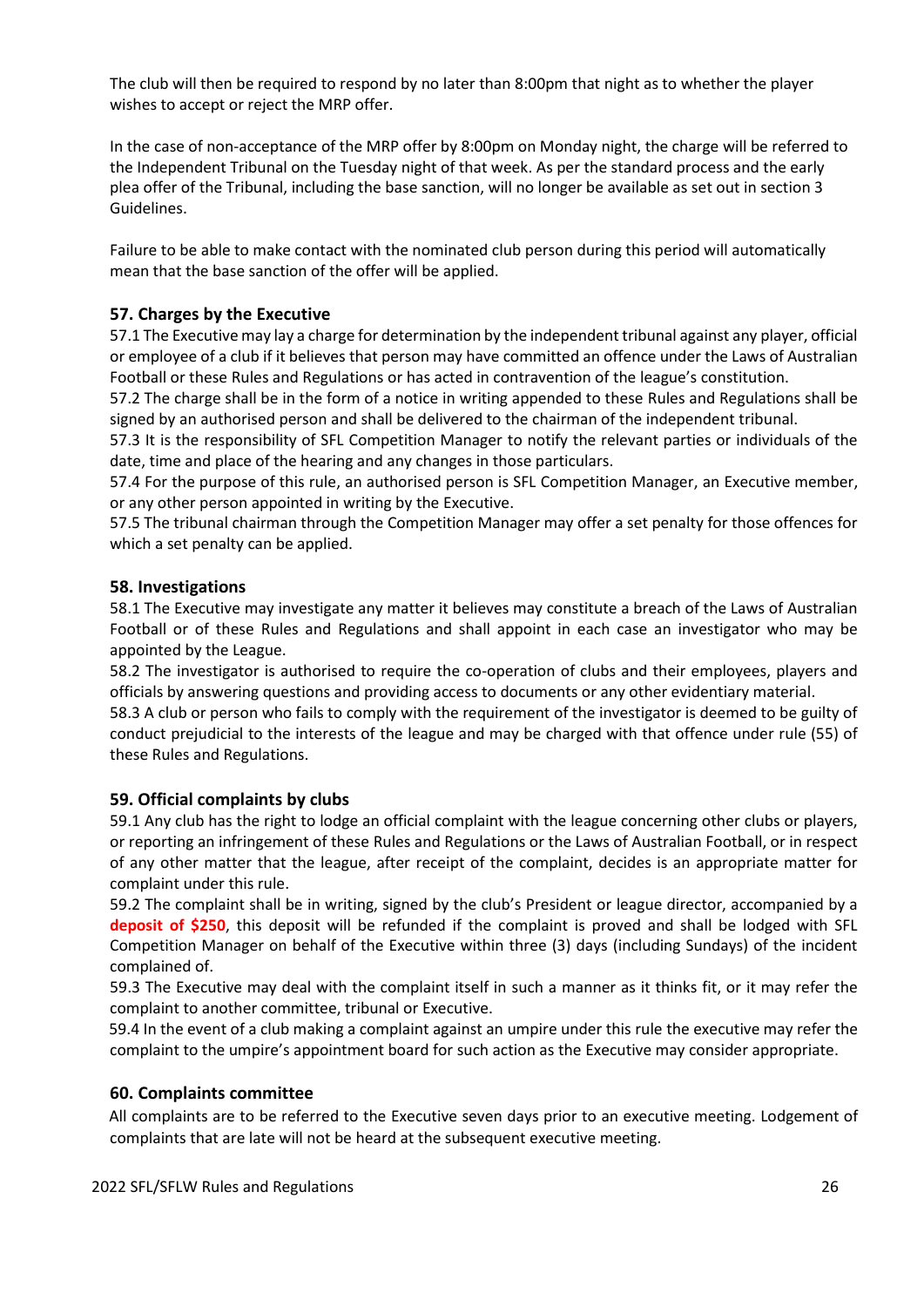### **61. Effect of suspension or disqualification**

61.1 Except where the Executive may otherwise determine, a player or official who is suspended or disqualified by the independent tribunal, the league or any other league or association or body recognised as being competent by the Executive, for a breach of the Laws of Australian Football may not play with a league club or hold any office or act in any capacity in a league club until the suspension or disqualification has been removed by the body that imposed it or has by the passage of time.

61.2 Nothing in this rule prevents a player or official who is suspended or disqualified from participating in any league club practice matches including pre-season inter-club matches or acting as non-playing coach of his club during the period of his suspension or disqualification.

61.3 A league club which includes suspended or disqualified player in any match shall forfeit that match, **and a fine of \$500 imposed**.

**Persons under suspension are not permitted on the inside of the playing arena on match days during the suspension.**

### **62. Internal club discipline**

62.1 A league club which expels or suspends a player from its ranks shall within one week notify SFL Competition Manager in writing, of the expulsion or suspension, including the name and address of the person and particulars of the offence or conduct for which he was expelled or suspended.

62.2 A person expelled or disqualified by his club may not participate in a match unless the club withdraws its action.

### **63. Racial and Religious vilification**

63.1 No player or an official with a club shall act towards or speak to any other person in a manner, or engage in any other conduct which threatens, disparages, vilifies or insults another person ("the person vilified") on the basis of that person's race, religion, colour, descent or national or ethnic origin.

63.2 In the event that it is alleged that a person has contravened rule (1), an umpire, club or player may by 5.00pm on the first working day following the day on which the contravention is alleged to have occurred, lodge a complaint in writing to SFL Competition Manager.

63.3 The league shall:

(a) Inform the person alleged to have contravened rule (1) of the complaint and provide that person with an opportunity to respond to it.

(b) Arrange for the complaint to be conciliated and take all steps necessary for the complaint to be conciliated.

63.4 Where the league is of the opinion that the matter has not been resolved by conciliation the league shall: (a) In the case of a player or official refer the complaint to the independent tribunal to be dealt with under the Laws of Australian Football.

63.5 Where a person alleged to have contravened rule (1) has previously taken part in conciliation (other than as a person vilified) the league may refer the complaint directly to the independent tribunal to be dealt with as a reportable offence under the Laws of Australian Football.

63.6 Any conciliation referred to in rule (3) shall be conducted by a suitably qualified person nominated by the Executive.

63.7 In the event that a complaint is referred to the independent tribunal under rule (4), no evidence shall be given to or accepted by the tribunal or the league relating to anything said or done in any conciliation carried out pursuant to rule (3).

63.8 SFL Competition Manager shall make all reasonable efforts to ensure that conciliation of a complaint under rule (3) is completed by 5.00pm on the fifth working day following the day on which the incident is alleged to have occurred.

63.9 Any time limit for the doing of anything referred to in this rule may be extended by the league if in the opinion of the league it is just and equitable to do so.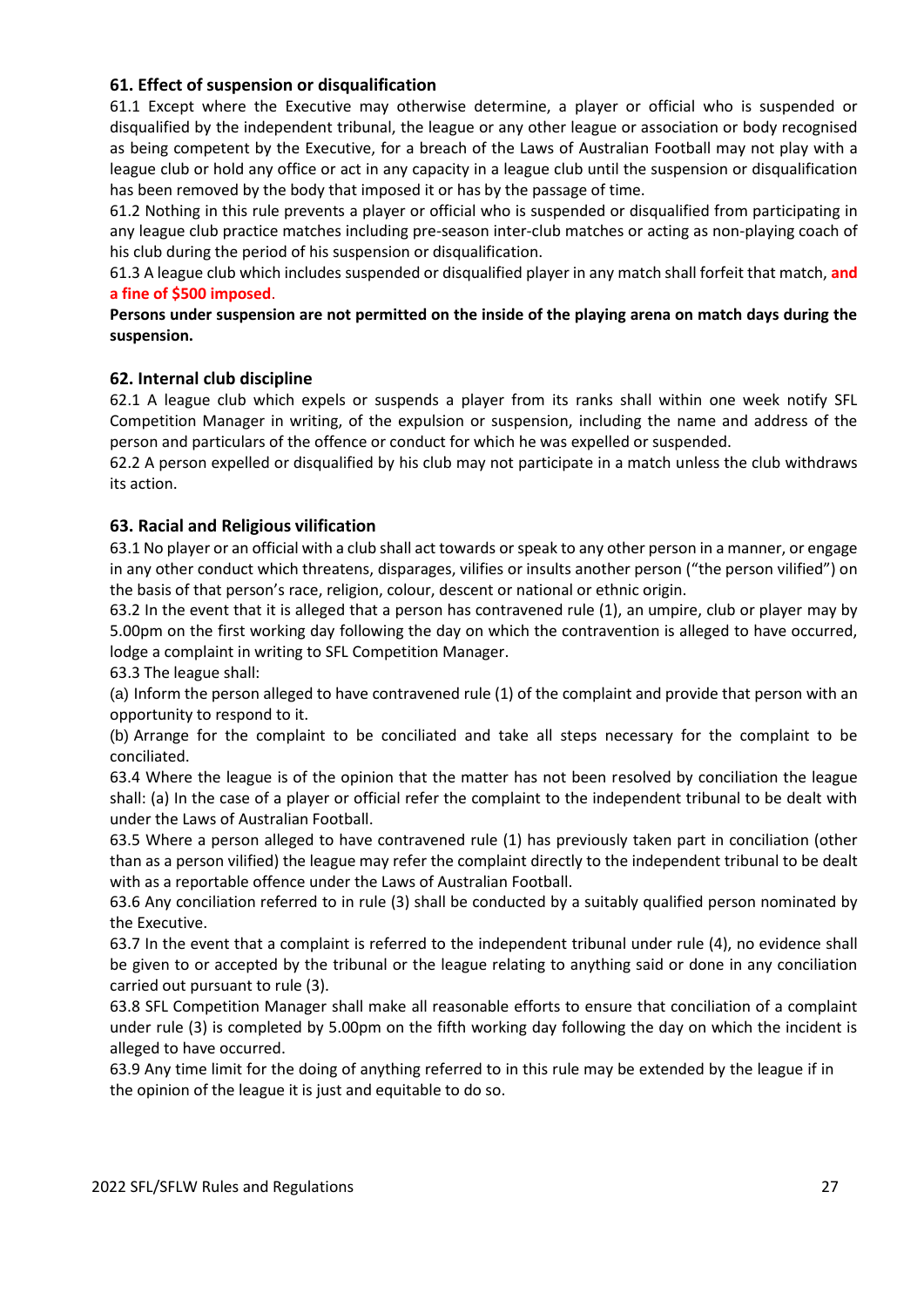### **64. Failing to answer to a summons**

64.1 Any player, coach, member of staff or official of a club who neglects or refuses to attend any committee, tribunal, Executive or other meeting to which he or she may have been summoned by the Executive shall be dealt with as the Executive in its absolute discretion thinks fit.

64.2 If a player does not appear at a tribunal hearing when requested or has not been given leave of absence by the chairman of the tribunal or SFL Competition Manager, the following fines will apply to any penalty which the tribunal may impose. **Penalty: \$100 Penalty: \$100** 

The Tribunal Chairman is to issue a Season Directive outlining the penalties to be imposed on parties who fail to attend a Tribunal Hearing when called to do so.

# **Part 6- The Independent Tribunal**

### **65. Powers and Functions**

65.1 The tribunal has jurisdiction to deal with all charges brought under the Laws of Australian Football or these By Laws and such other matters as the Executive may from time to time refer to the tribunal.

65.2 Charges may be brought by umpires, stewards, SFL Competition Manager, the executive and any other person authorised in writing by the Executive.

65.3 Where a person pleads guilty to, or is found guilty of a charge, the tribunal may suspend, disqualify or fine that person or impose any other penalty which it is authorised by the Laws of Australian Football or these Rules and Regulations.

65.4 The tribunal may of its own motion charge a witness (whether the witness is a party to the proceedings or not) with giving unsatisfactory evidence and after giving the person so charged an opportunity to be heard, proceed to a finding of guilty or not guilty and impose **a penalty (\$100),** if applicable, in the same manner as with other charges.

65.5 Except as otherwise specified in this By-Law the decision of the tribunal is final.

65.6 (a)Where a person has been found guilty of a charge under these provisions, that person may appeal the finding, or any penalty imposed by the Independent Tribunal.

(b) The appeal is to be determined by an Appeals Committee, as appointed under these laws.

(c) A written Notice of Appeal, signed by the appellant's Club Director, must be lodged with SFL Competition Manager within 48 hours of the tribunal's determination and/or imposition of penalty.

(d) A **deposit of \$500** must be paid by the appellant prior to the hearing of the appeal.

(e) Where the Appeals Committee considers an appeal to be frivolous or without merit, the deposit may be forfeited either wholly or in part.

(f) Any penalty imposed on a player by the Independent Tribunal remains in force notwithstanding that an appeal has been lodged by that player.

(g) On hearing the appeal, the Appeals Committee has the power to increase, decrease or otherwise revoke the original penalty imposed by the Independent Tribunal.

65.7 Where a penalty of suspension or disqualification for more than three years is imposed, the person affected may (in addition to the right of appeal) after three years apply in writing to the tribunal for a review of the penalty, and after hearing the application the tribunal may:

(a) Reduce the term;

(b) Suspend so much of that term as it thinks appropriate and allow the applicant, in the nature of parole, to resume playing subject to any condition it may impose; or

(c) Re-affirm the penalty.

65.8 A person whose penalty is re-affirmed on an application after three years may reapply after each further year, but in the case of a second or later application he shall lodge a **non- refundable deposit of \$500.00.** 

### **66. Set Penalties National Guidelines**

66.1 A player or official who is reported under the Laws of Australian Football may take the option of accepting a set penalty dependent on the rule that he has been reported under as set out in the 2021 State and Territory Tribunal Guidelines and referenced in Section 56 of the Rules and Regulations.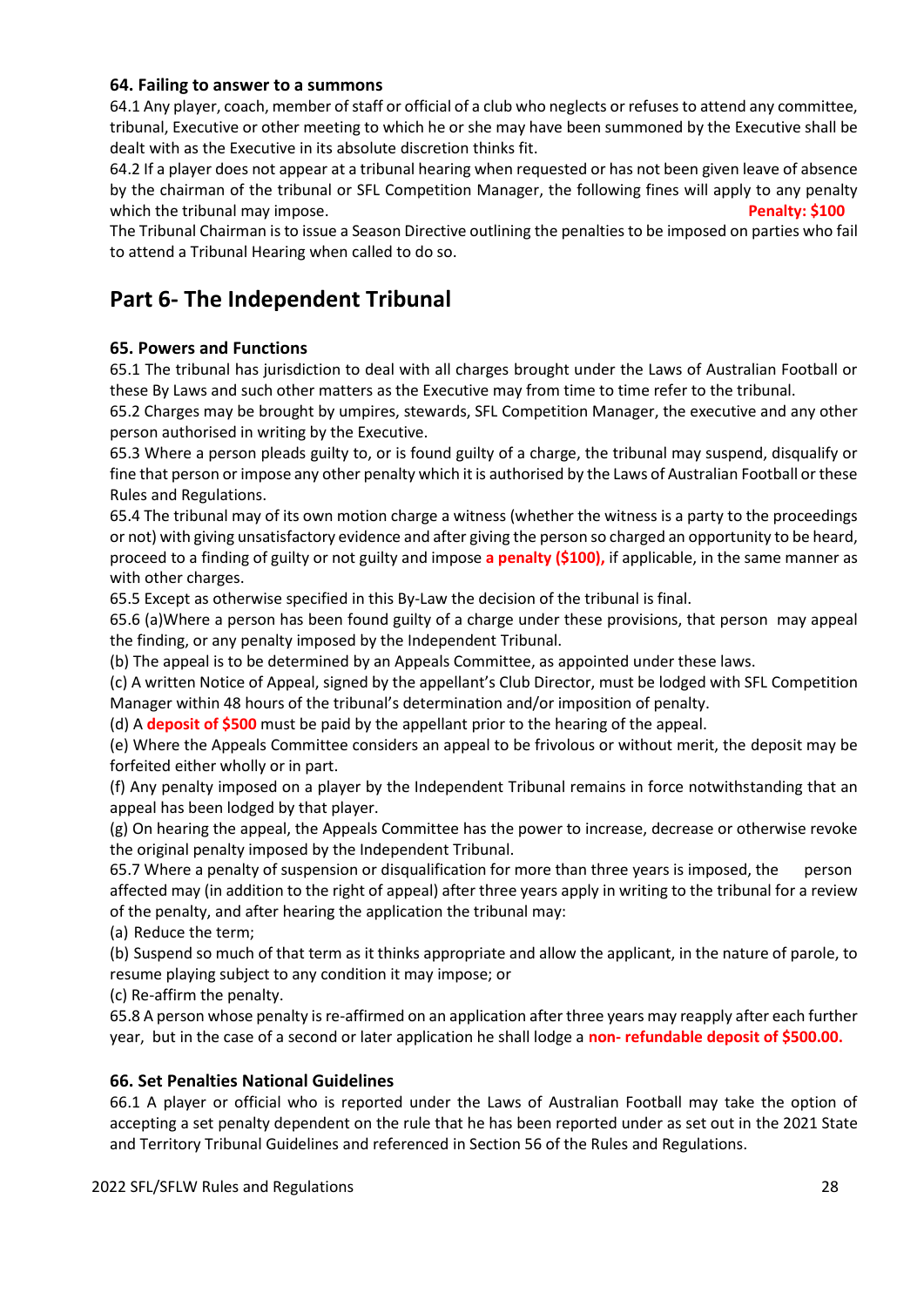### **67. Procedures**

### **67.1 On the hearing of a charge, the tribunal:**

(a) Shall make a full and thorough investigation without regard to legal forms and solemnities;

(b) May admit evidence, including video evidence, that is considered relevant notwithstanding that the evidence might not be admissible in a court of law; and

(c) Shall observe the principles of natural justice.

67.2 The failure of an umpire, the Executive or any other person presenting a charge to comply with one or more of the conditions in the Laws of Australian Football or these Rules and Regulations shall not prevent the hearing and disposal of a charge if the Chairperson of the tribunal is satisfied that no substantial miscarriage of justice will occur as a result of that failure.

67.3 A party to proceedings, whether it is the person making the charge or the person charged, is entitled to be represented by a person nominated by him as his advocate and that advocate shall have the normal conduct of that party's case, including calling and examining witnesses, summing up and where applicable, making a submission as to the penalty.

67.4 Subject to those provisions, the tribunal may regulate its own procedure.

67.5 The chairman of the tribunal may, in his discretion, prepare and publish guidelines from time to time for the benefit of parties to hearings, with the particular aim of achieving consistency in procedure and decision making.

67.6 In any case where exceptional circumstances exist, leave of absence may be approved by the chairperson of the Tribunal. In such cases the charges may be adjourned from time to time.

67.7 Unless otherwise directed by the chairperson, hearings of the tribunal are public hearings.

### **68. Attendance at Hearings**

68.1 Unless otherwise notified by SFL Competition Manager a hearing will be conducted at a place determined by the Executive commencing at 6.00pm sharp on the Tuesday following the match in respect of which the report was made.

68.2 Unless otherwise notified by SFL Competition Manager Attendance by umpires, reported players and offended players is compulsory and any such person who is not present by 6.15 pm may be charged with failing to attend a hearing.

68.3 A person who cannot attend must give notice to the league by noon on the day of the hearing explaining the reason for incapacity to attend, which may include written evidence from an employer that the person is required to be at work at the relevant time.

68.4 A penalty for non-attendance is in addition to any other penalty arising from the hearing.

68.5 The Tribunal Chairman may hear evidence by means of a Teleconference facility.

### **69. Public comment**

### **69.1 It is an offence for a player or an official of a club:**

(a) To comment publicly on the contents of a report or charge prior to its determination by the tribunal; or (b) To criticise publicly a decision of the tribunal.

**Penalty \$250.00** to be imposed on the player or official's club and **\$250.00** for a subsequent offence in the same season

# **Part 7- Miscellaneous**

### **70. Service of notices**

Any notice required to be served under these Rules and Regulations may be sent by fax, email or by ordinary mail and in the case of mail shall be deemed to have been received, unless the contrary is claimed, in the normal course of mail delivery.

### **71. Representative football**

71.1 All registered players who play in the SFL and SFLW may be selected to play in representative football during the season. Players selected will be advised of the date(s) of the representative game(s) and the dates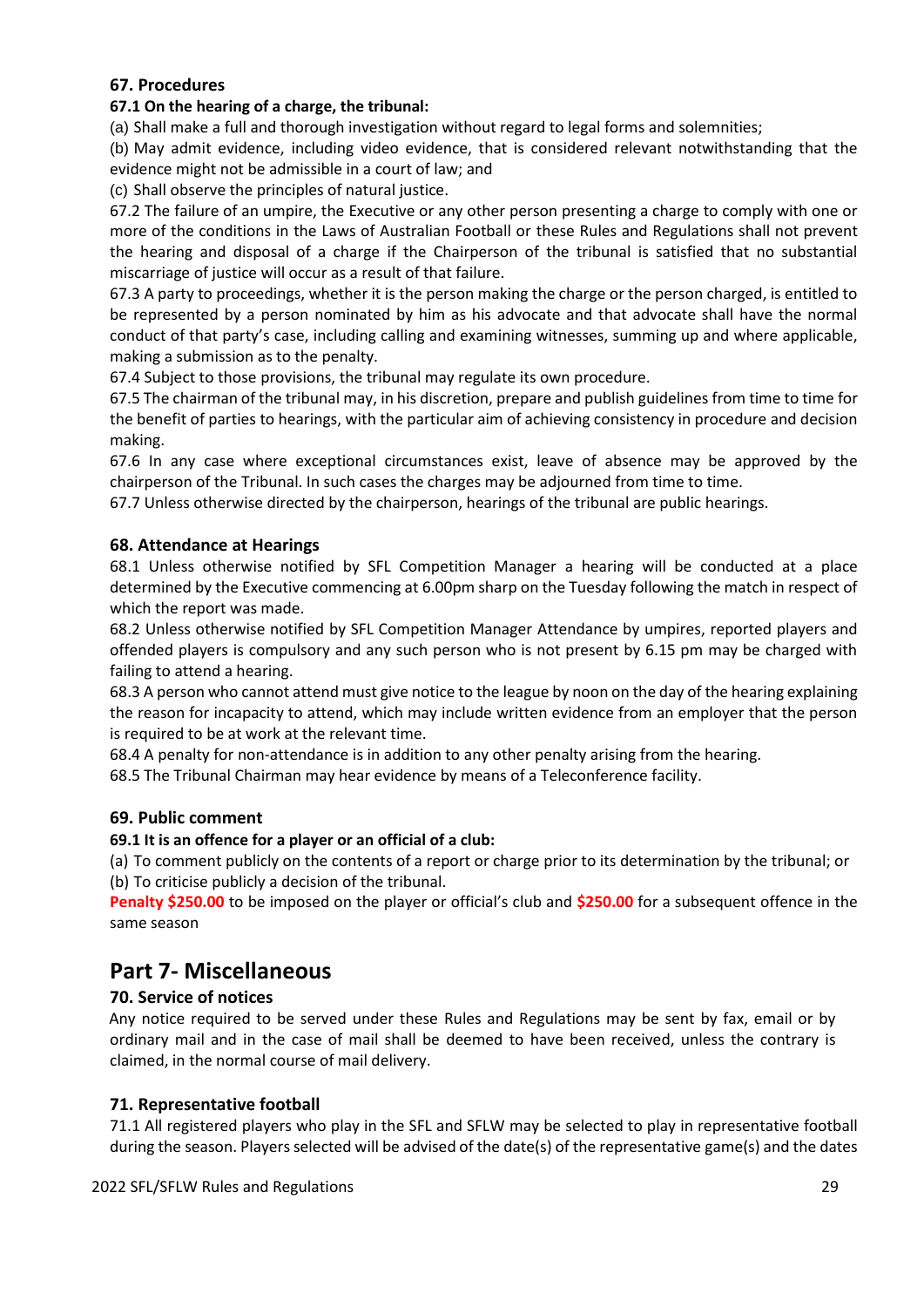and times of trainings by the appointed coach. All registered players accept that they may be selected to play representative football when they register to play in the competition each season.

71.2 All registered players who are injured at the time of their selection must provide a medical certificate which states the nature of their injury and the expected date of return to training and playing.

71.3 All registered players who at the time of their selection are unable to train due to work commitments must provide a signed letter from their employer stating their inability to train or play in representative football.

71.4 A player who has been selected in a representative squad / team and who neglects to train or play or fulfil all requirements as directed by the Executive shall on failing to satisfy the executive as to their reasons, shall not be available to represent his/her club in the following SFL roster match after the completion of the representative game(s).

71.3 The executive shall appoint representative coaches and ratify all support positions.

### **72. Best & Fairest and awards**

72.1 Each year the league shall provide a medal for the best and fairest player in the league during the season, the medals to be determined for the seniors, reserves women's and colts.

72.2 The medals shall be known as:

| Seniors                            | William Leitch Medal  |
|------------------------------------|-----------------------|
| Reserves                           | George Watt Medal     |
| Colts                              | Lipscombe Medal       |
| <b>Best and Fairest Division 1</b> | Women's SFLW Medal    |
| <b>Best and Fairest Division 2</b> | Women's SFLW Medal    |
| <b>Best and Fairest Division 3</b> | Women's SFLW Medal    |
| Senior Best Grand Final            | Gorringe-Martyn Medal |
| <b>Reserves Best Grand Final</b>   | Johnstone Medal       |
| Colts best Grand Final -           | V.A. Geard Medal      |
| <b>Best and Fairest Division 1</b> | Women's SFLW Medal    |
| <b>Best and Fairest Division 2</b> | Women's SFLW Medal    |
| <b>Best and Fairest Division 3</b> | Women's SFLW Medal    |
|                                    |                       |

| Best Representative Player Male         | Hodgman Medal     |
|-----------------------------------------|-------------------|
| <b>Best Representative Player SFLW</b>  | <b>SFLW Medal</b> |
| <b>Best Representative Player Colts</b> | <b>SFL Medal</b>  |
| Best Representative Player Under 20s    | <b>SFLW Medal</b> |

### Awards

Leading Goalkicking awards Senior Men(Colin Smith), Reserves, Colts & Leading Goal Kickers SFLW Division 1 Leading Goal Kickers SFLW Division 2 Leading Goal Kickers SFLW Division 3

Huon News Media Award Senior Men Coach Year Volunteer Year Sports Trainer Year Team of the Year Senior Men's & Women's Rising Star Senior Men's & Women's (Criteria shall be: Most votes polled by an eligible player in the home and away games as voted on by the umpires for the William Leitch Medal.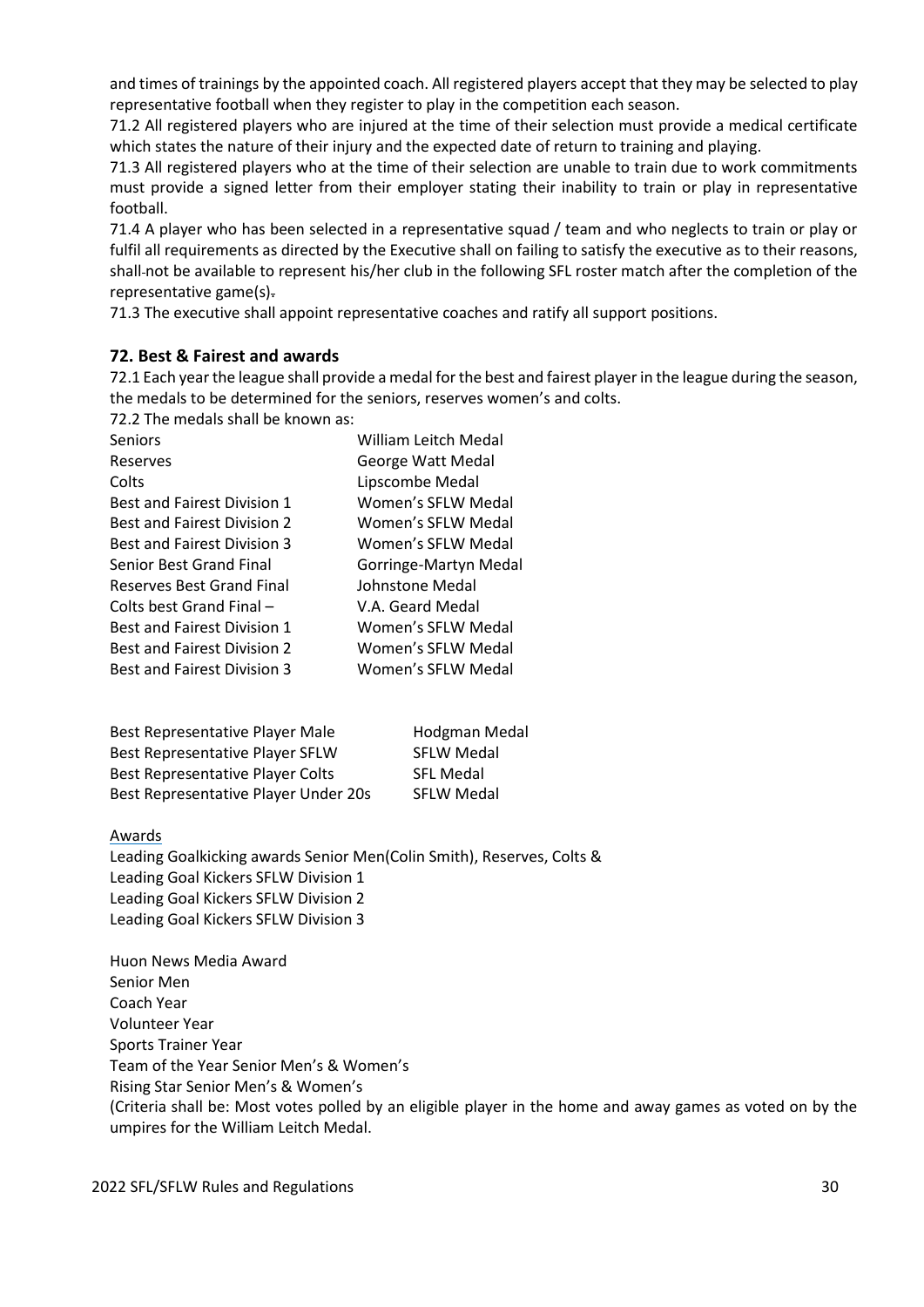72.3 The field umpires shall, after each home and away match, log onto the Google Drive system and allocate their preferences for best players in their game, their first choice to receive three votes, their second choice to receive two votes, and their third choice to receive one vote.

72.4 The Google Drive Vote Card will calculate the votes allocated to players and the votes counted, the player receiving the largest number of votes to be awarded the medal.

72.5 Any player is ineligible to win the medal if they have been found guilty by the independent tribunal of an offence against the Laws of Australian Football or these Rules and Regulations during the season, other than an offence related to time wasting, his uniform or his equipment and melee charges.

72.6 In the event of two or more eligible players securing the same number of votes, medals shall be presented to each player and the award then shared.

### **73. Insurance**

The league shall affect Insurance for the following:

73.1 Public Liability with a minimum sum insured of \$10 million

73.2 Death and Capital Benefits for all players and officials

### **74. SFL Forms**

74.1 The Executive may design and alter from time to time such forms for the implementation of these rules as it thinks appropriate.

74.2 A form that is required to be lodged at the office of the league is correctly lodged if it is sent by scanned email within the time specified for the particular form.

74.3 All forms to be used by clubs in relation to transfers and registrations of players appear in attachments

### **75. Financial Penalties**

75.1 All financial penalties imposed to clubs must be paid by the club within 7 days upon notification. If the penalty is not paid in this time period, the club will not be permitted to participate in any games for premiership points until the fine is paid in full.

75.2 Notification of pending fines or financial penalties will be given within 3 working days, either by phone, email or post, in the normal practice for the particular club.

### **76. On field Apparel**

All on field apparel including warm up gear, playing jumpers, shorts and socks must utilise required, licensed SFL & partner logo's on the front of garment.

In addition to this, provision/supply of new on-field apparel (warm up gear, jumpers, playing shorts and socks) must be obtained through league approved suppliers, details of which will be advised to all clubs by SFL Competition Manager at least three months prior to the commencement of the season. In 2022 theapproved on-field player apparel supplier is

2019-2021 **D**CLOTHING is the approved on-field apparel supplier. **Penalty - \$500** 

### **77. AFL Policies**

The AFL National Policies support SFL Rules and Regulations.

### *Member Protection*

*The AFL regards unlawful discrimination, sexual harassment, bullying and abuse in any form as intolerable and believes that all people have the right to work, play and socialise in an environment which is safe, inclusive and respectful.* 

This policy reinforces the values the AFL places upon creating the best environment for all people connected with Australian football. It clearly defines expected standards of behaviour for all people associated with our game and sets out the AFL's approach to addressing inappropriate behaviour.

[AFL Member Protection Policy](http://www.aflcommunityclub.com.au/fileadmin/user_upload/YCKG/YCKGv3/Member_Protection/National_Member_Protection_Policy_.pdf)

**Other National Policies**

### 2022 SFL/SFLW Rules and Regulations 31 and 32 and 32 and 32 and 32 and 32 and 32 and 32 and 32 and 32 and 32 and 32 and 32 and 32 and 32 and 32 and 32 and 32 and 32 and 32 and 32 and 32 and 32 and 32 and 32 and 32 and 32 a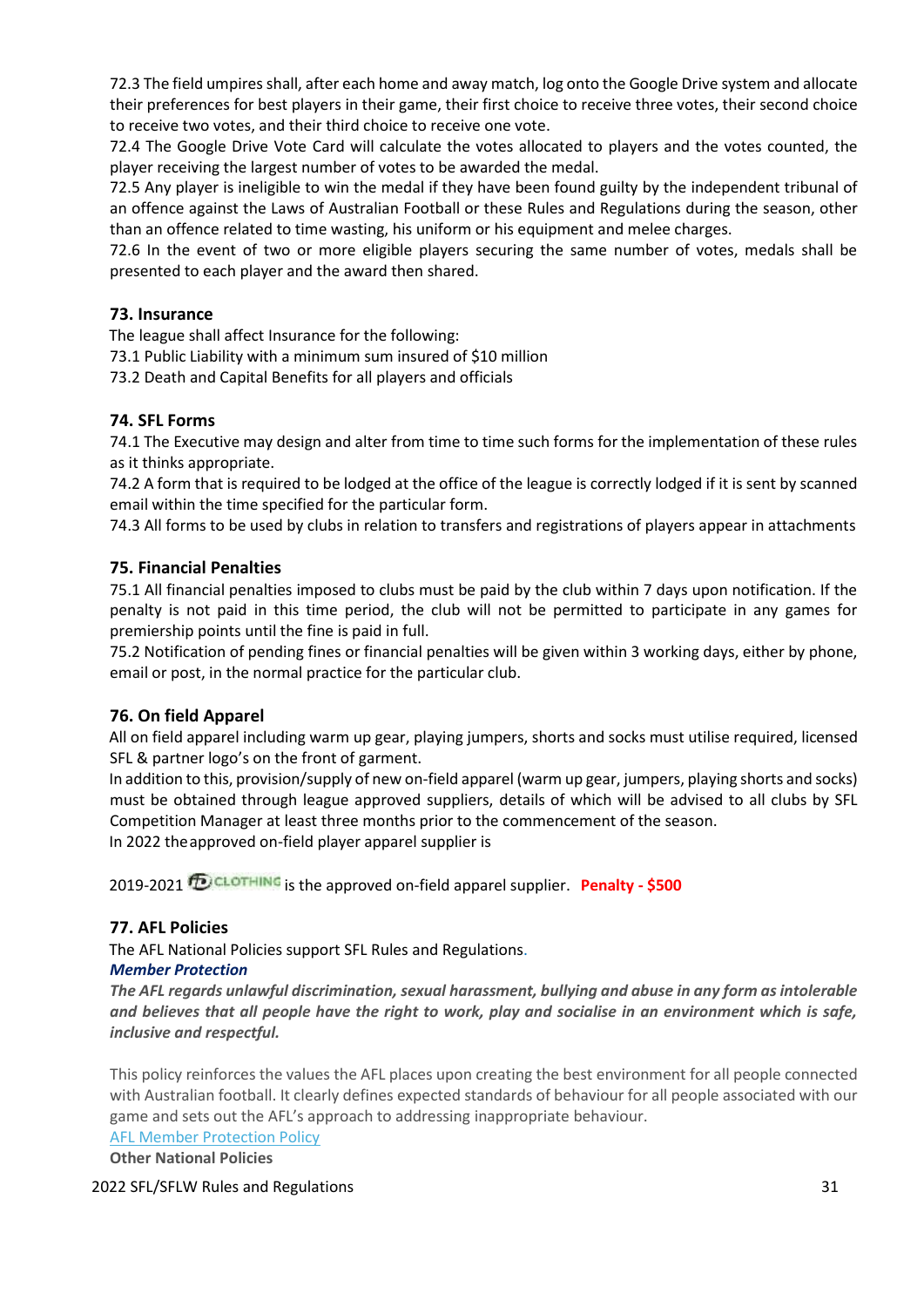[Schedule 1 -](http://www.aflcommunityclub.com.au/fileadmin/user_upload/Manage_Your_Club/3._Club_Management_Program/5._Risk_Management/National_Child_Protection_Policy_-_March_2015.pdf) [National Child Protection Policy](http://www.aflcommunityclub.com.au/fileadmin/user_upload/Manage_Your_Club/3._Club_Management_Program/5._Risk_Management/National_Child_Protection_Policy_-_March_2015.pdf)

- [Schedule 2](http://www.aflcommunityclub.com.au/fileadmin/user_upload/YCKG/YCKGv3/Member_Protection/Schedule_2_-_National_Social_Media_Engagement_Policy.pdf) [-](http://www.aflcommunityclub.com.au/fileadmin/user_upload/YCKG/YCKGv3/Member_Protection/Schedule_2_-_National_Social_Media_Engagement_Policy.pdf) [National](http://www.aflcommunityclub.com.au/fileadmin/user_upload/YCKG/YCKGv3/Member_Protection/Schedule_2_-_National_Social_Media_Engagement_Policy.pdf) [Social Media](http://www.aflcommunityclub.com.au/fileadmin/user_upload/YCKG/YCKGv3/Member_Protection/Schedule_2_-_National_Social_Media_Engagement_Policy.pdf) [Engagement Policy](http://www.aflcommunityclub.com.au/fileadmin/user_upload/YCKG/YCKGv3/Member_Protection/Schedule_2_-_National_Social_Media_Engagement_Policy.pdf)
- [Schedule 3 -](http://www.aflcommunityclub.com.au/fileadmin/user_upload/YCKG/YCKGv3/Member_Protection/Schedule_3_-_National_Privacy_Policy.pdf) [National Privacy Policy](http://www.aflcommunityclub.com.au/fileadmin/user_upload/YCKG/YCKGv3/Member_Protection/Schedule_3_-_National_Privacy_Policy.pdf)
- [Schedule 4 -](http://www.aflcommunityclub.com.au/fileadmin/user_upload/YCKG/YCKGv3/Member_Protection/Schedule_4_-_National_Vilification___Discrimination_Policy.pdf) [National Vilification & Discrimination Policy](http://www.aflcommunityclub.com.au/fileadmin/user_upload/YCKG/YCKGv3/Member_Protection/Schedule_4_-_National_Vilification___Discrimination_Policy.pdf)
- [Schedule 5 -](http://www.aflcommunityclub.com.au/fileadmin/user_upload/Manage_Your_Club/3._Club_Management_Program/1._Club_Policies___Guidelines/National_Player_Transfer_Regulations__final_.pdf) [National Player Transfer Regulations & Attachments](http://www.aflcommunityclub.com.au/fileadmin/user_upload/Manage_Your_Club/3._Club_Management_Program/1._Club_Policies___Guidelines/National_Player_Transfer_Regulations__final_.pdf)
- [Schedule 6 -](http://www.aflcommunityclub.com.au/fileadmin/user_upload/Manage_Your_Club/3._Club_Management_Program/1._Club_Policies___Guidelines/National_De-Registration_Policy_2018_FINAL.PDF) [National De-Registration Policy](http://www.aflcommunityclub.com.au/fileadmin/user_upload/Manage_Your_Club/3._Club_Management_Program/1._Club_Policies___Guidelines/National_De-Registration_Policy_2018_FINAL.PDF)
- [Schedule 7 -](http://www.aflcommunityclub.com.au/fileadmin/user_upload/Manage_Your_Club/3._Club_Management_Program/5._Risk_Management/AFL-Anti-Doping-Code-2015-FINAL1.pdf) [National Anti-Doping Code](http://www.aflcommunityclub.com.au/fileadmin/user_upload/Manage_Your_Club/3._Club_Management_Program/5._Risk_Management/AFL-Anti-Doping-Code-2015-FINAL1.pdf)
- [Schedule 8 -](http://www.aflcommunityclub.com.au/fileadmin/user_upload/YCKG/YCKGv3/Member_Protection/Schedule_7_-_National_Extreme_Weather_Policy.pdf) [National Extreme](http://www.aflcommunityclub.com.au/fileadmin/user_upload/YCKG/YCKGv3/Member_Protection/Schedule_7_-_National_Extreme_Weather_Policy.pdf) Weather Polic[y](http://www.aflcommunityclub.com.au/fileadmin/user_upload/YCKG/YCKGv3/Member_Protection/Schedule_7_-_National_Extreme_Weather_Policy.pdf)
- [Schedule 9 -](http://www.aflcommunityclub.com.au/fileadmin/user_upload/YCKG/YCKGv3/Member_Protection/Schedule_8_-_National_Gambling_Policy.pdf) [National Gambling Policy](http://www.aflcommunityclub.com.au/fileadmin/user_upload/YCKG/YCKGv3/Member_Protection/Schedule_8_-_National_Gambling_Policy.pdf)
- Schedule 10 National Sexuality & Pregnancy Guidelines
- [Schedule 11 -](http://www.aflcommunityclub.com.au/fileadmin/user_upload/YCKG/YCKGv3/Member_Protection/Schedule_10_-_National_Complaint___Investigation_Guidelines.pdf) [National Complaint & Investigation Guidelines](http://www.aflcommunityclub.com.au/fileadmin/user_upload/YCKG/YCKGv3/Member_Protection/Schedule_10_-_National_Complaint___Investigation_Guidelines.pdf)
- [Schedule 12 -](http://www.aflcommunityclub.com.au/fileadmin/user_upload/Manage_Your_Club/3._Club_Management_Program/1._Club_Policies___Guidelines/State_and_Territory_Tribunal_Guidelines_2017.pdf) [State and Territory Tribunal Guidelines](http://www.aflcommunityclub.com.au/fileadmin/user_upload/Manage_Your_Club/3._Club_Management_Program/1._Club_Policies___Guidelines/State_and_Territory_Tribunal_Guidelines_2017.pdf)
- [Schedule 13 -](http://www.aflcommunityclub.com.au/fileadmin/user_upload/YCKG/YCKGv3/Member_Protection/Schedule_12_-_National_Disciplinary_Tribunal_Guidelines_.pdf) [National Disciplinary Tribunal](http://www.aflcommunityclub.com.au/fileadmin/user_upload/YCKG/YCKGv3/Member_Protection/Schedule_12_-_National_Disciplinary_Tribunal_Guidelines_.pdf) [Guidelines](http://www.aflcommunityclub.com.au/fileadmin/user_upload/YCKG/YCKGv3/Member_Protection/Schedule_12_-_National_Disciplinary_Tribunal_Guidelines_.pdf)

### Annexures:

| TRIB       | <b>Tribunal Guidelines</b>            | IF   | <b>Investigation Form</b>   |
|------------|---------------------------------------|------|-----------------------------|
| <b>PPS</b> | <b>Player Points System</b>           | ТF   | Timekeepers form            |
|            | SPDF Standard Player Declaration Form | IF   | Interchange Form            |
| <b>RF</b>  | Report Form VC Vote cards             | OO.  | Order off Law / Card System |
| <b>SC</b>  | Scorecard                             | COC. | Code of Conduct             |
|            |                                       |      |                             |

### **Coaches /Players:**

### **Fairness – Respect – Responsibility – Safety**

- Emphasise the spirit of the game rather than the errors
- Compliment & encourage all players
- Condemn unsporting behaviour & promote respect for all opponents
- Be consistent, objective and courteous when making your decisions
- Place the safety & welfare of the players above all else

### **Spectators:**

### **Fairness – Respect – Responsibility – Safety**

- Applaud good performance on both sides
- Never ridicule the umpires, players or spectators
- Respect and abide by decisions of umpires and officials
- Respect rights and dignity of others
- Never use foul language
- No alcohol or glass on oval (use the wet areas)

**Member clubs are subject to heavy fines for breaches of the code Southern Football League Inc.**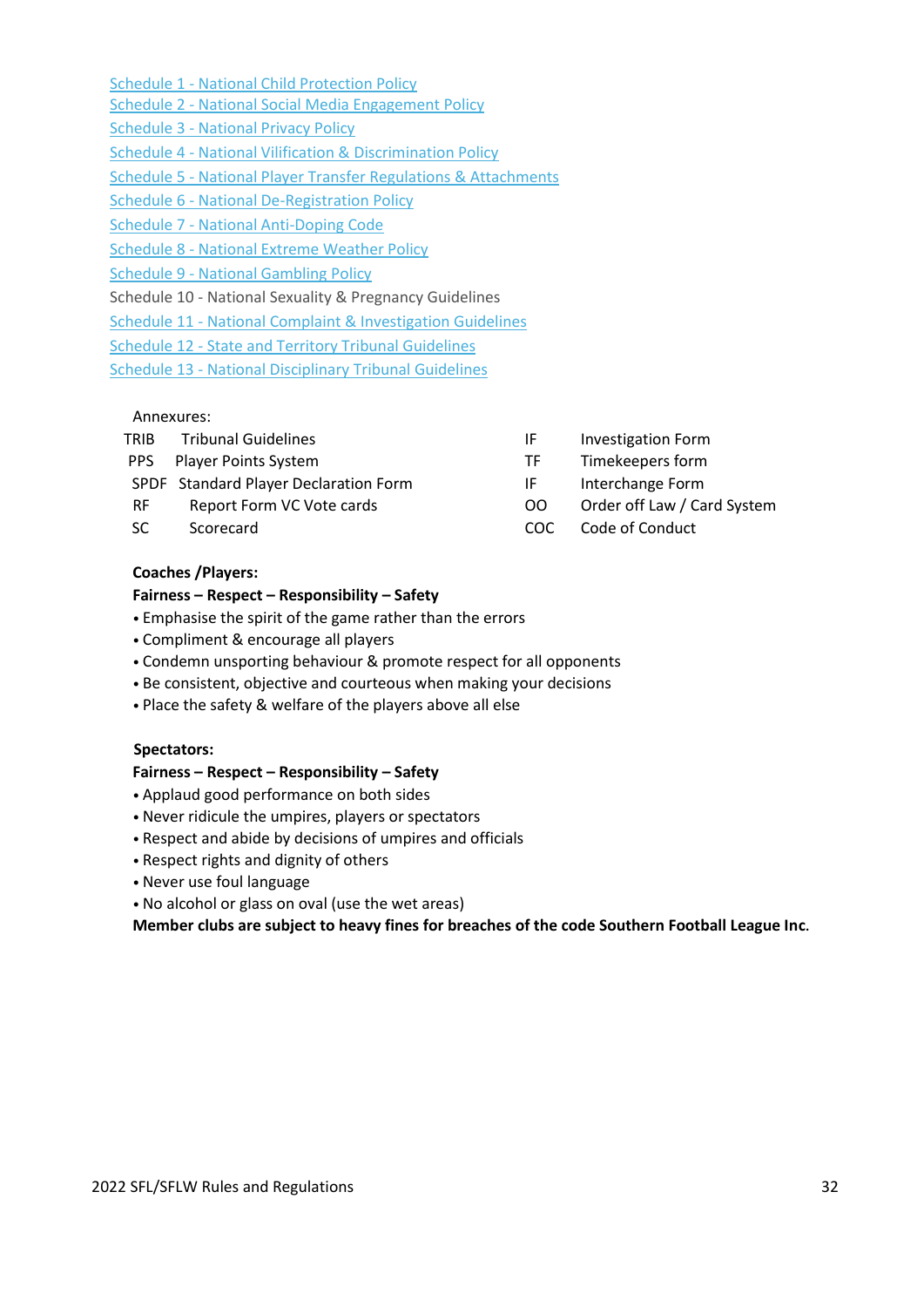# **Attachments**

2022 SFL/SFLW Rules and Regulations 33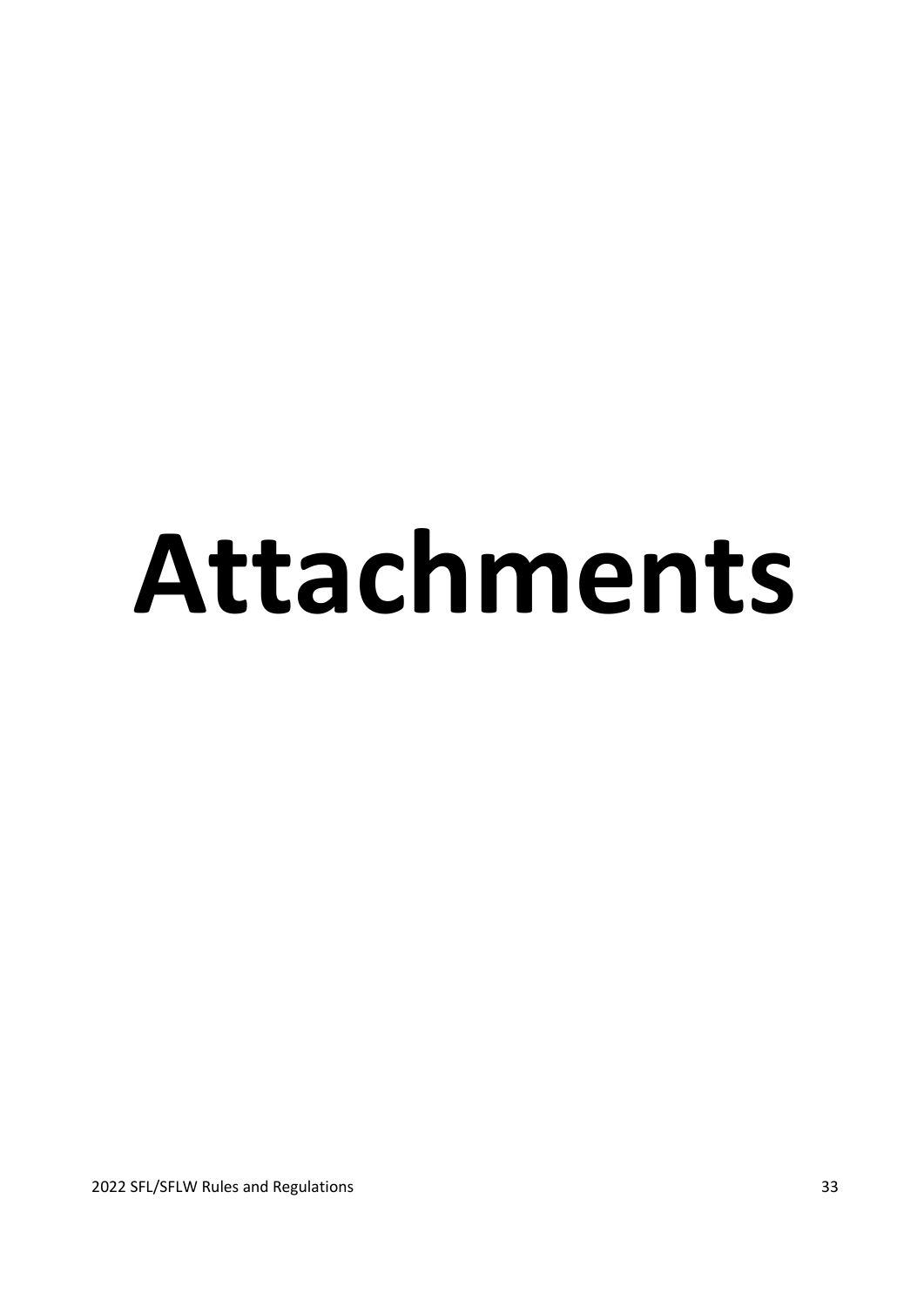# **Attachment A**

Membership Levies for season 2022 the levies are as follows:

Full Members \$500

SFLW Members \$300

Recess Member \$300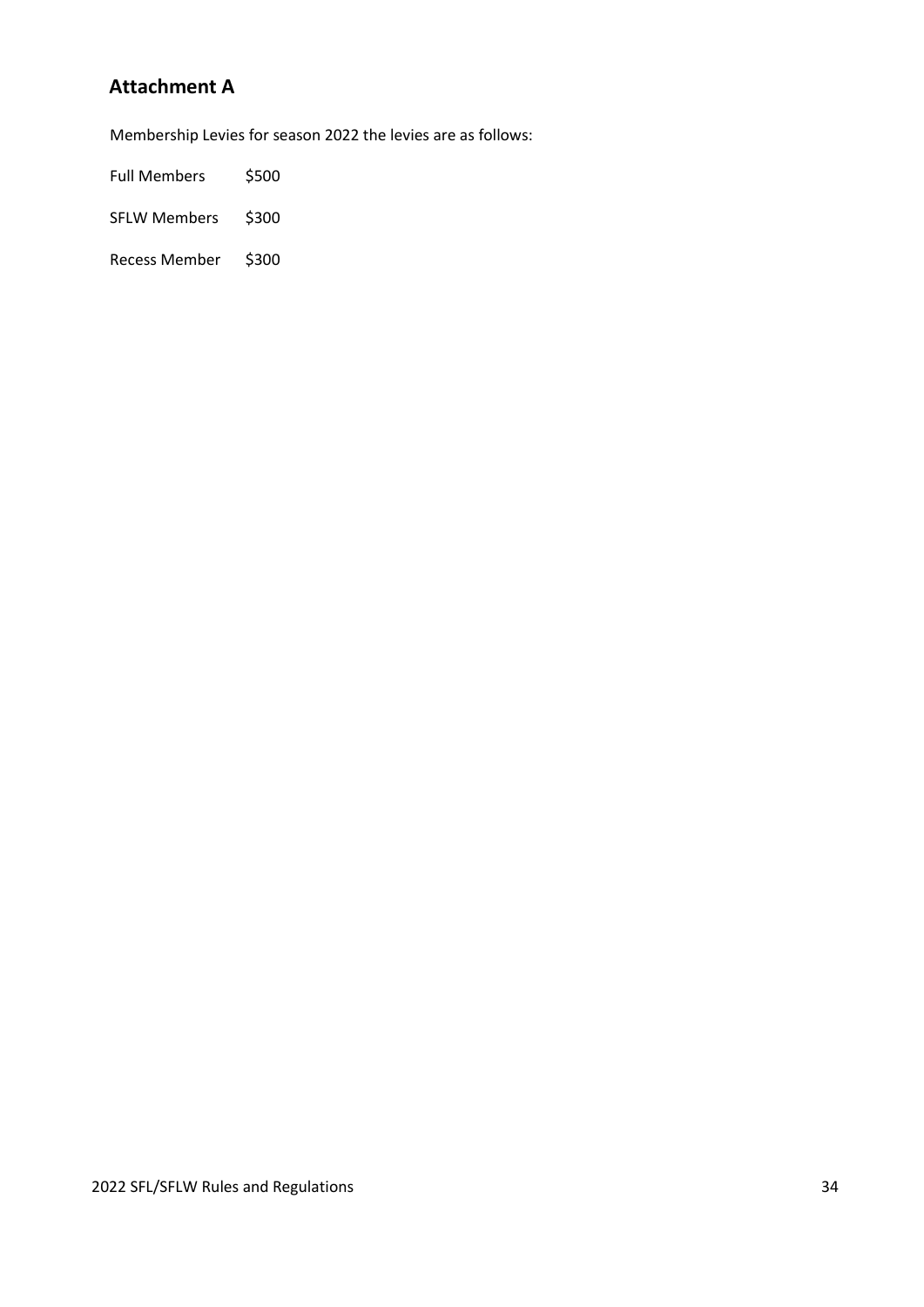# **Attachment B**



| STANDARD PLAYER DECLARATION                                                   |                                                              | NAME, CLUB AND LEAGUE                                                                                      |  |
|-------------------------------------------------------------------------------|--------------------------------------------------------------|------------------------------------------------------------------------------------------------------------|--|
|                                                                               |                                                              | ("the Player") [[the Player"] [[the Player"] [[the Player"] [[the Player"] [[the Player"] [[the Player"] [ |  |
|                                                                               |                                                              |                                                                                                            |  |
|                                                                               | An affiliated club of the: SOUTHERN Football League Tasmania | $\perp$ (the League')                                                                                      |  |
| Affiliated with:                                                              | AFL TASMANIA                                                 | ('State Football Body')                                                                                    |  |
|                                                                               |                                                              |                                                                                                            |  |
| PLAYER PAYMENTS For Home and Away games (strike through where not applicable) |                                                              |                                                                                                            |  |
| Per senior match won:                                                         | \$ Per senior match lost or drawn:                           | <u>مىسى</u> و                                                                                              |  |
| Per non-senior match won:                                                     | \$ Per non-senior match lost or drawn:                       |                                                                                                            |  |
| Incentives:                                                                   |                                                              |                                                                                                            |  |
| Deductions from match pay:                                                    |                                                              |                                                                                                            |  |
| Club property:                                                                | \$ <u></u>                                                   |                                                                                                            |  |
| Coaching (if applicable):                                                     |                                                              |                                                                                                            |  |
| Other payments:                                                               |                                                              |                                                                                                            |  |
| DATE FOR PAYMENT a Weekly a Monthly a Other (describe):                       |                                                              |                                                                                                            |  |

ACKNOWLEDGEMENTS (strike through where not applicable)

 $\Box$ I volunteer in the football and other Club activities as a hobby or pastime.

 $\Box$ Any services I provide to the Club are provided as a hobby or pastime.

I do not rely on the above payments (if applicable) for my regular personal income.  $\Box$ 

 $\Box$ I have (if applicable) submitted a 'statement by a supplier' to the Club (available at https://www.ato.gov.au/forms/statement-by-a-supplier-not-quoting-an-abn/)

(Note: It is the responsibility of the Player to satisfy themselves that the above acknowledgements are true and correct. Players are encouraged to obtain their own tax advice in respect of the payments they receive in connection with AFL football).

By signing this Declaration, Player and Club confirm they will comply with all applicable rules, regulations and policies including the National Player Transfer Regulations, National Deregistration Policy and applicable State Football Body rules.

|                                |                                                       |                              | Date: / <u>.</u> /                                                    |
|--------------------------------|-------------------------------------------------------|------------------------------|-----------------------------------------------------------------------|
| By parent or<br>legal guardian | (where Player is under 18 years of age)               |                              | Date: $\ldots$ , $\ldots$ , $\ldots$ , $\ldots$                       |
| For the Club:                  |                                                       |                              |                                                                       |
|                                | "President   Secretary   Treasurer   Football Manager | (delete inapplicable titles) | Date: $\ldots$ , $\ldots$ , $\ldots$ , $\ldots$ , $\ldots$ , $\ldots$ |

Southern Football League 1-5 Ryde Street, North Hobart, TAS 7000 Mailing address PO Box 714, Glenorchy, TAS 7010